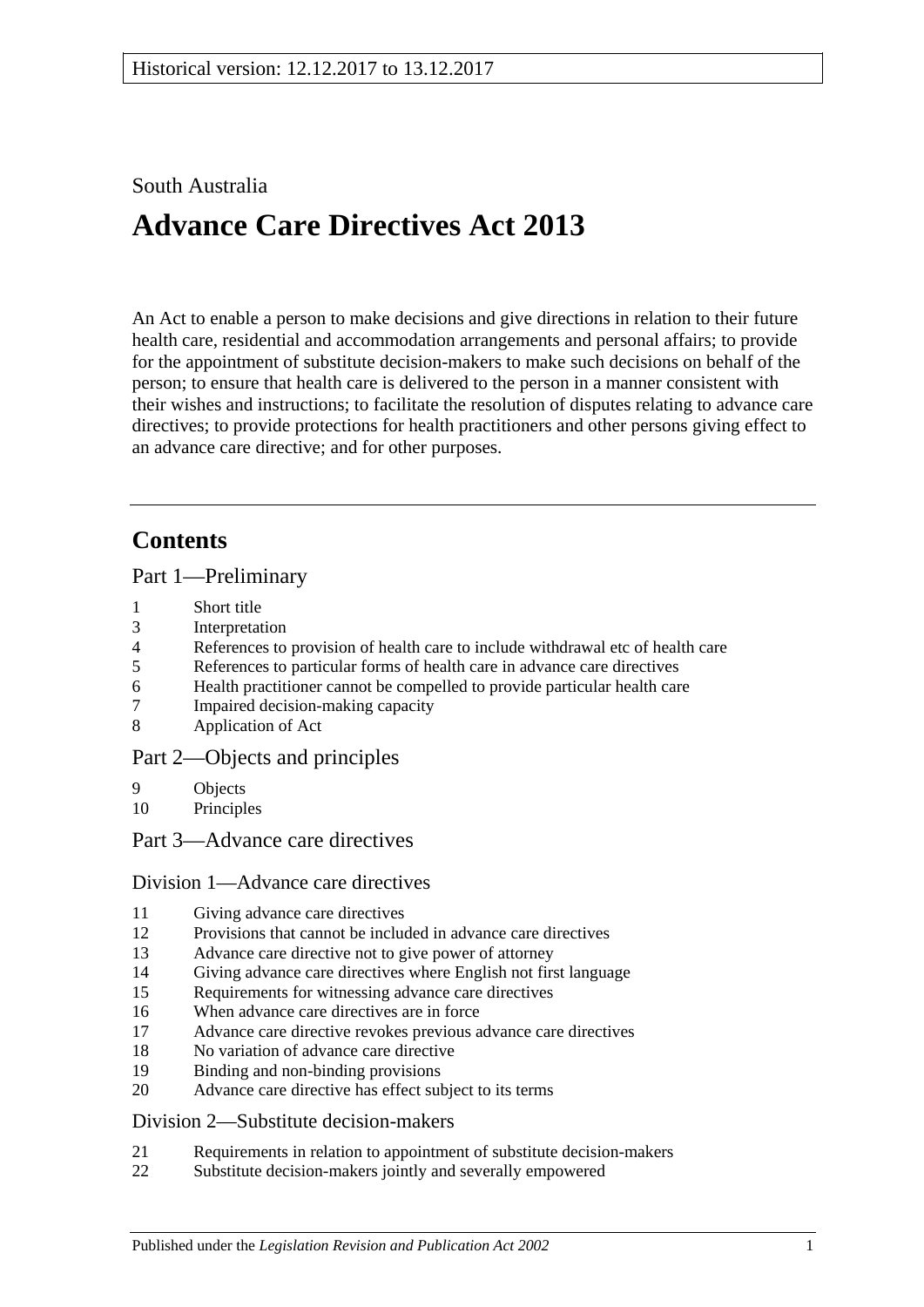- [Powers of substitute decision-maker](#page-12-4)
- [Exercise of powers by substitute decision-maker](#page-13-0)
- [Substitute decision-maker to give notice of decisions](#page-13-1)
- [Substitute decision-maker may obtain advice](#page-13-2)
- [Substitute decision-maker may renounce appointment](#page-14-0)
- [Death of substitute decision-maker does not affect validity of advance care directive](#page-14-1)

Division [3—Revoking advance care directives](#page-14-2)

Subdivision [1—Revoking advance care directive where person competent](#page-14-3)

[Revoking advance care directive where person competent](#page-14-4)

Subdivision [2—Revoking advance care directive where person not competent](#page-15-0)

- [Application of Subdivision](#page-15-1)
- [Tribunal to be advised of wish for revocation](#page-15-2)
- [Revoking advance care directives where person not competent](#page-15-3)

#### Part [4—Recognition of advance care directives from other jurisdictions](#page-16-0)

[Advance care directives from other jurisdictions](#page-16-1)

## Part [5—Giving effect to advance care directives](#page-17-0)

- [When things can happen under an advance care directive](#page-17-1)
- [Substitute decision-maker to give effect to advance care directive](#page-17-2)
- [Health practitioners to give effect to advance care directives](#page-18-0)
- [Conscientious objection](#page-19-0)
- [Consent etc taken to be that of person who gave advance care directive](#page-19-1)<br>39 Consent taken to be withdrawn in certain circumstances
- [Consent taken to be withdrawn in certain circumstances](#page-19-2)

## Part [6—Validity and limitation of liability](#page-19-3)

- [Presumption of validity](#page-19-4)
- [Protection from liability](#page-19-5)
- [Validity of acts etc under revoked or varied advance care directive](#page-20-0)

#### Part [7—Dispute resolution, reviews and appeals](#page-20-1)

## Division [1—Preliminary](#page-20-2)

- [Interpretation](#page-20-3)
- [Application of Part](#page-20-4)

#### Division [2—Resolution of disputes by Public Advocate](#page-20-5)

- [Resolution of disputes by Public Advocate](#page-20-6)
- [Public Advocate may refer matter to Tribunal](#page-22-0)
- 46A [Public Advocate may refer question of law to Supreme Court](#page-22-1)

#### Division [3—Resolution of disputes by Tribunal](#page-22-2)

- [Tribunal to give priority to wishes of person who gave advance care directive](#page-22-3)
- [Resolution of disputes by Tribunal](#page-22-4)
- [Tribunal may refer matter to Public Advocate](#page-23-0)
- [Failing to comply with direction of Tribunal](#page-23-1)
- [Orders of Tribunal in relation to substitute decision-makers](#page-23-2)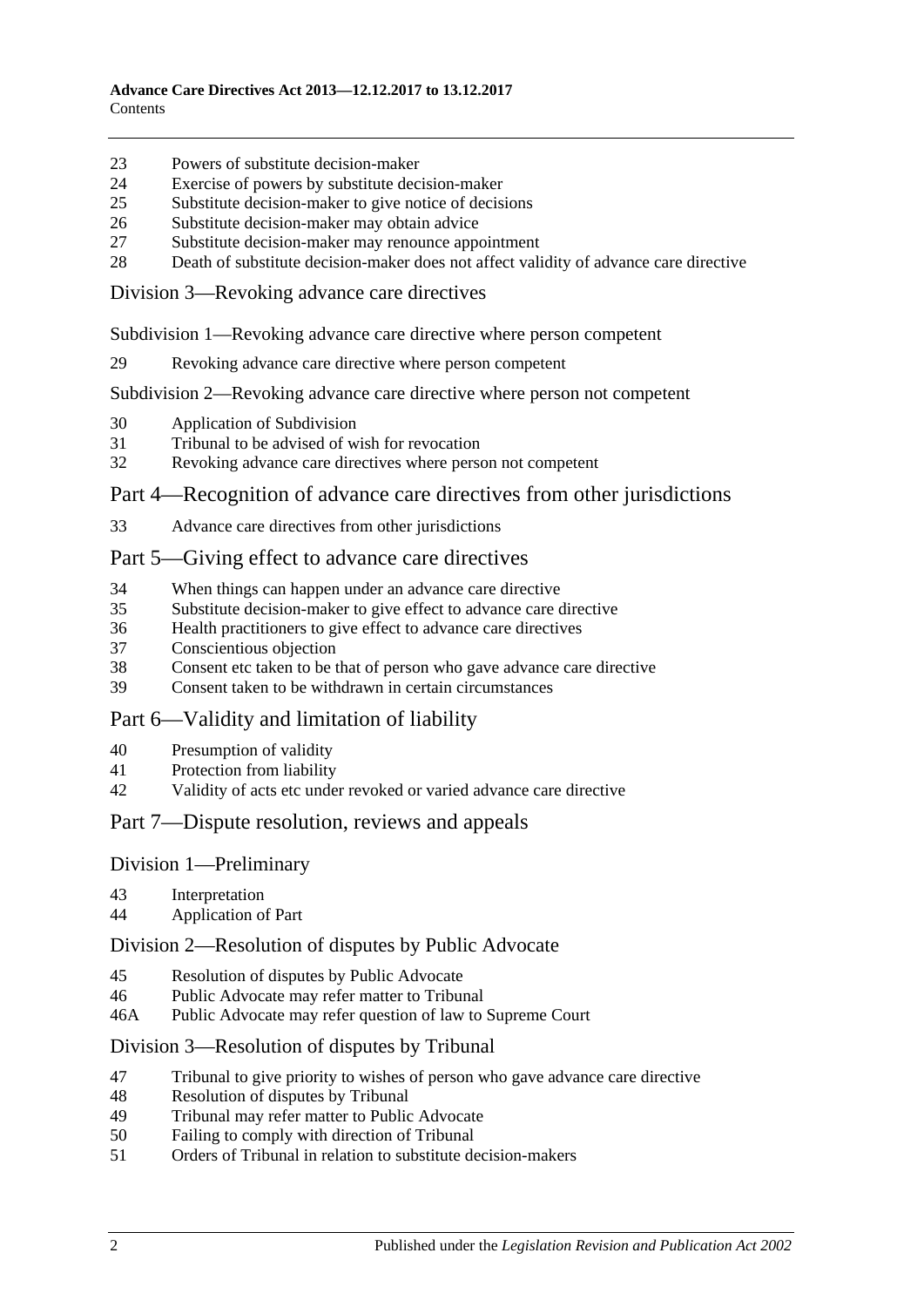Division [4—Urgent review by Supreme Court of substitute decision-maker's](#page-24-0)  [decision](#page-24-0)

## 52 [Urgent review by Supreme Court](#page-24-1)

[Division 5—Reviews and appeals](#page-25-0)

53 [Reviews and appeals](#page-25-1)

## [Part 7A—Special provisions relating to Tribunal](#page-26-0)

- 54 [Tribunal must give notice of proceedings](#page-26-1)
- 54A [Reasons for decisions](#page-26-2)
- 54B [Representation of person who is subject of proceedings](#page-27-0)

## Part [8—Offences](#page-27-1)

- 55 [False or misleading statements](#page-27-2)
- 56 [Fraud, undue influence etc](#page-27-3)

## Part [9—Miscellaneous](#page-28-0)

- 57 [Giving notice to substitute decision-makers](#page-28-1)
- 58 [Prohibition of publication of reports of proceedings](#page-28-2)
- 59 [Service of documents](#page-29-0)
- 60 [Victimisation](#page-29-1)
- 61 [Confidentiality](#page-30-0)
- 62 [Review of Act](#page-30-1)
- 63 [Regulations](#page-30-2)

## Schedule [1—Transitional provisions](#page-31-0)

## Part 8—Transitional provisions

- 32 [Transitional provisions relating to anticipatory directions under](#page-31-1) *Consent to Medical [Treatment and Palliative Care Act](#page-31-1) 1995*
- 33 [Transitional provisions relating to medical agents under](#page-32-0) *Consent to Medical Treatment [and Palliative Care Act](#page-32-0) 1995*
- 34 [Transitional provisions relating to other instruments continued under](#page-32-1) *Consent to Medical [Treatment and Palliative Care Act](#page-32-1) 1995*
- 35 [Transitional provisions relating to enduring guardians under](#page-33-0) *Guardianship and [Administration Act](#page-33-0) 1993*
- 36 [Only 1 advance care directive to be created](#page-34-0)
- 37 [Disputes](#page-34-1)

## [Legislative history](#page-35-0)

## <span id="page-2-0"></span>**The Parliament of South Australia enacts as follows:**

# **Part 1—Preliminary**

## <span id="page-2-1"></span>**1—Short title**

This Act may be cited as the *Advance Care Directives Act 2013*.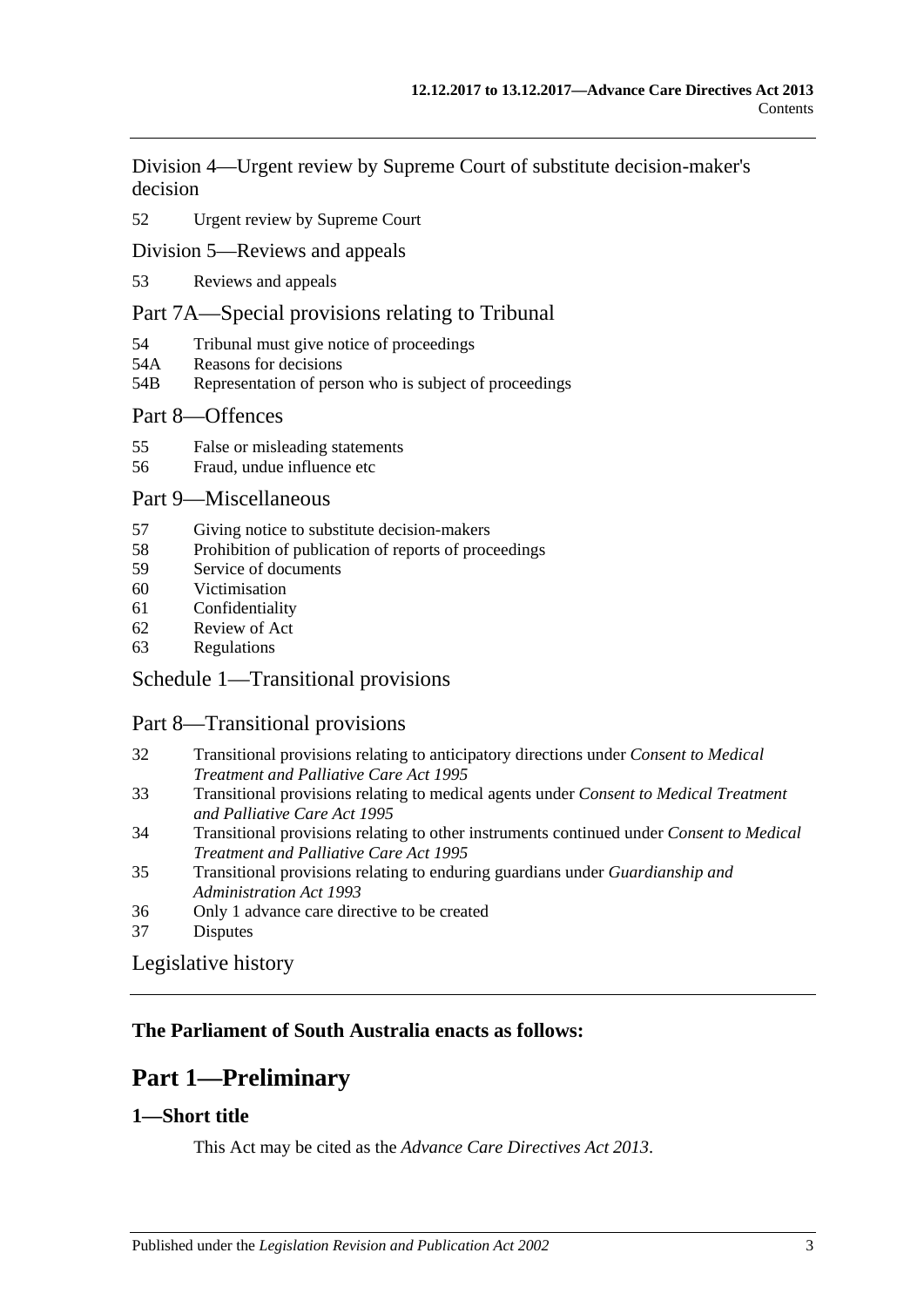## <span id="page-3-1"></span><span id="page-3-0"></span>**3—Interpretation**

(1) In this Act, unless the contrary intention appears—

*advance care directive* means an advance care directive given under this Act that is in force (and includes, where the context requires, a reference to the advance care directive form in relation to a particular advance care directive);

*advance care directive form* means the form for giving advance care directives approved by the Minister from time to time and published in the Gazette;

*binding provision* of an advance care directive—see [section](#page-11-3) 19;

*decision*, of the Tribunal, has the same meaning as in the *[South Australian Civil and](http://www.legislation.sa.gov.au/index.aspx?action=legref&type=act&legtitle=South%20Australian%20Civil%20and%20Administrative%20Tribunal%20Act%202013)  [Administrative Tribunal Act](http://www.legislation.sa.gov.au/index.aspx?action=legref&type=act&legtitle=South%20Australian%20Civil%20and%20Administrative%20Tribunal%20Act%202013) 2013*;

*health care* means any care, service, procedure or treatment (including medical treatment) provided by, or under the supervision of, a health practitioner for the purpose of diagnosing, maintaining or treating a physical or mental condition of a person;

**Note—**

See also [section](#page-4-0) 4.

*health practitioner* means a person who practises 1 or more of the following:

- (a) a health profession (within the meaning of the *Health Practitioner Regulation National Law (South Australia)*);
- (b) any other profession or practice declared by the regulations to be included in the ambit of this definition;

*impaired decision-making capacity*, in relation to a decision—see [section](#page-5-0) 7;

*internal review* means a review under section 70 of the *[South Australian Civil and](http://www.legislation.sa.gov.au/index.aspx?action=legref&type=act&legtitle=South%20Australian%20Civil%20and%20Administrative%20Tribunal%20Act%202013)  [Administrative Tribunal Act](http://www.legislation.sa.gov.au/index.aspx?action=legref&type=act&legtitle=South%20Australian%20Civil%20and%20Administrative%20Tribunal%20Act%202013) 2013*;

*life sustaining measures* has the same meaning as in the *[Consent to Medical](http://www.legislation.sa.gov.au/index.aspx?action=legref&type=act&legtitle=Consent%20to%20Medical%20Treatment%20and%20Palliative%20Care%20Act%201995)  [Treatment and Palliative Care Act](http://www.legislation.sa.gov.au/index.aspx?action=legref&type=act&legtitle=Consent%20to%20Medical%20Treatment%20and%20Palliative%20Care%20Act%201995) 1995*;

*medical practitioner* means a person registered under the *Health Practitioner Regulation National Law* to practise in the medical profession (other than as a student);

*medical treatment* means the provision by a medical practitioner of physical, surgical or psychological therapy to a person (including the provision of such therapy for the purposes of preventing disease, restoring or replacing bodily function in the face of disease or injury or improving comfort and quality of life) and includes the prescription or supply of drugs;

*non-binding provision*, of an advance care directive—see [section](#page-11-3) 19;

*Public Advocate* means the person holding or acting in the office of Public Advocate under the *[Guardianship and Administration Act](http://www.legislation.sa.gov.au/index.aspx?action=legref&type=act&legtitle=Guardianship%20and%20Administration%20Act%201993) 1993*;

*substitute decision-maker*, under a particular advance care directive, means a substitute decision-maker appointed under Part [3 Division](#page-12-1) 2 or [Part](#page-20-1) 7;

*Tribunal* means the South Australian Civil and Administrative Tribunal established under the *[South Australian Civil and Administrative Tribunal Act](http://www.legislation.sa.gov.au/index.aspx?action=legref&type=act&legtitle=South%20Australian%20Civil%20and%20Administrative%20Tribunal%20Act%202013) 2013*.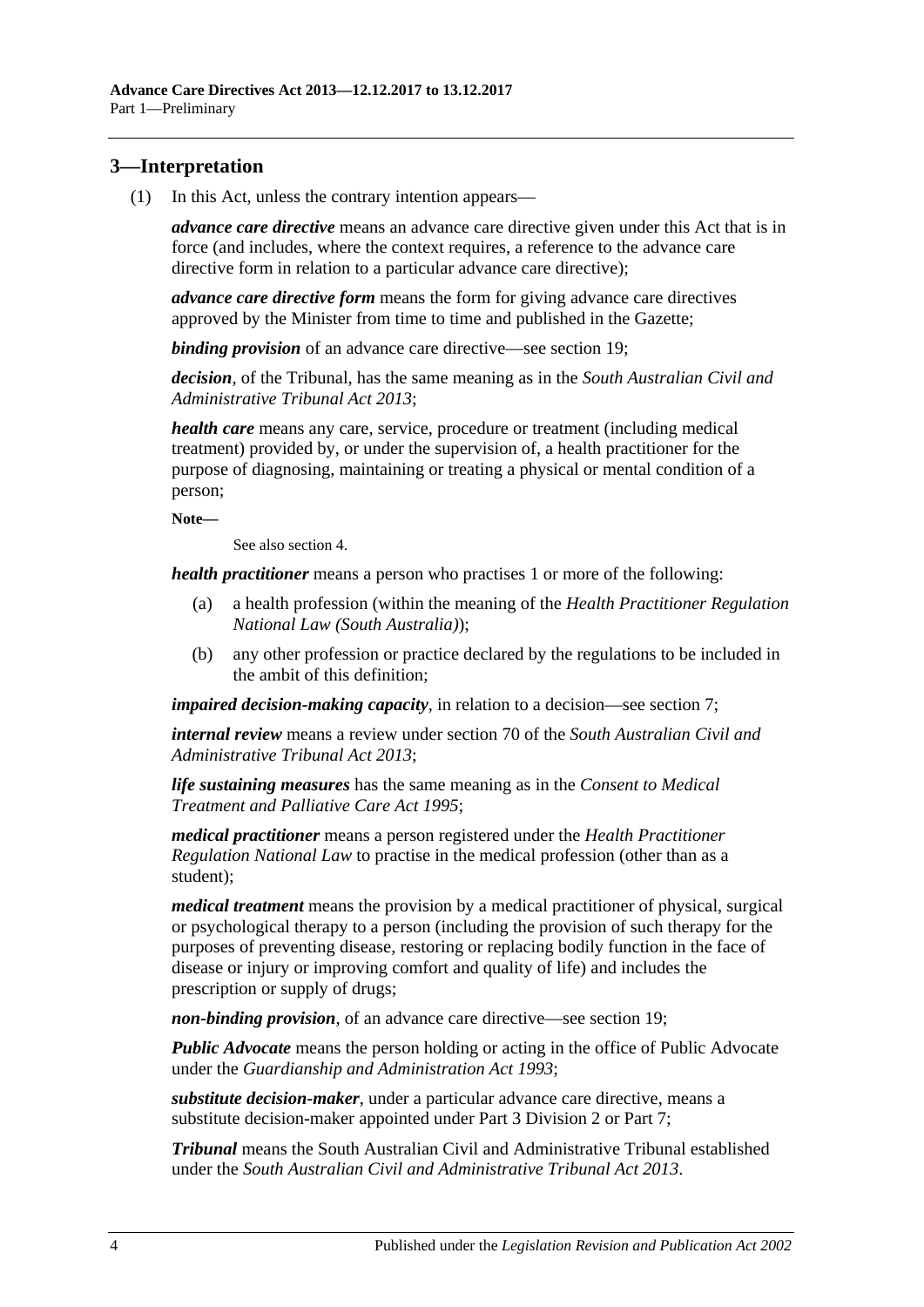- (2) For the purposes of this Act, a reference to an act will be taken to include a reference to an attempt to do the act, and a refusal or omission to act.
- (3) For the purposes of this Act, a reference to a decision made by a substitute decision-maker appointed under an advance care directive will be taken to include a reference to an exercise of a power by the substitute decision-maker under the advance care directive.
- (4) For the purposes of this Act, a reference to a provision of an advance care directive will be taken to include a reference to a condition, instruction or direction of an advance care directive.

## <span id="page-4-0"></span>**4—References to provision of health care to include withdrawal etc of health care**

Unless the contrary intention appears, a reference in this Act to the provision of health care to a person will be taken to include a reference to the withdrawal, or withholding, of health care to the person (including, to avoid doubt, the withdrawal or withholding of life sustaining measures).

## <span id="page-4-1"></span>**5—References to particular forms of health care in advance care directives**

Subject to any provision of the advance care directive to the contrary, a reference in an advance care directive to particular health care will be taken to include a reference to any other health care that is of substantially the same kind, or that is only distinguishable on technical grounds not likely to be understood or appreciated by the person who gave the advance care directive.

## <span id="page-4-3"></span><span id="page-4-2"></span>**6—Health practitioner cannot be compelled to provide particular health care**

- (1) Nothing in this Act authorises the making of—
	- (a) a provision of an advance care directive; or
	- (b) a decision by a substitute decision-maker under an advance care directive; or
	- (c) an order made under [Part](#page-20-1) 7,

that purports to compel a health practitioner to provide a particular form of health care to a person.

#### **Note—**

Whilst a person can indicate his or her wishes in respect of the health care he or she wishes to receive, ultimately the question of what form of health care should be provided to a patient is a matter for the health practitioner to decide (however, a person is entitled to refuse health care of any kind, or to require it to be stopped, including health care that saves or prolongs his or her life).

- (2) [Subsection](#page-4-3) (1) does not apply to health care comprising the withdrawal, or withholding, of health care to the person.
- (3) A provision of an advance care directive, a decision of a substitute decision-maker under an advance care directive or an order made under [Part](#page-20-1) 7 is, to the extent that it contravenes [subsection](#page-4-3) (1), void and of no effect.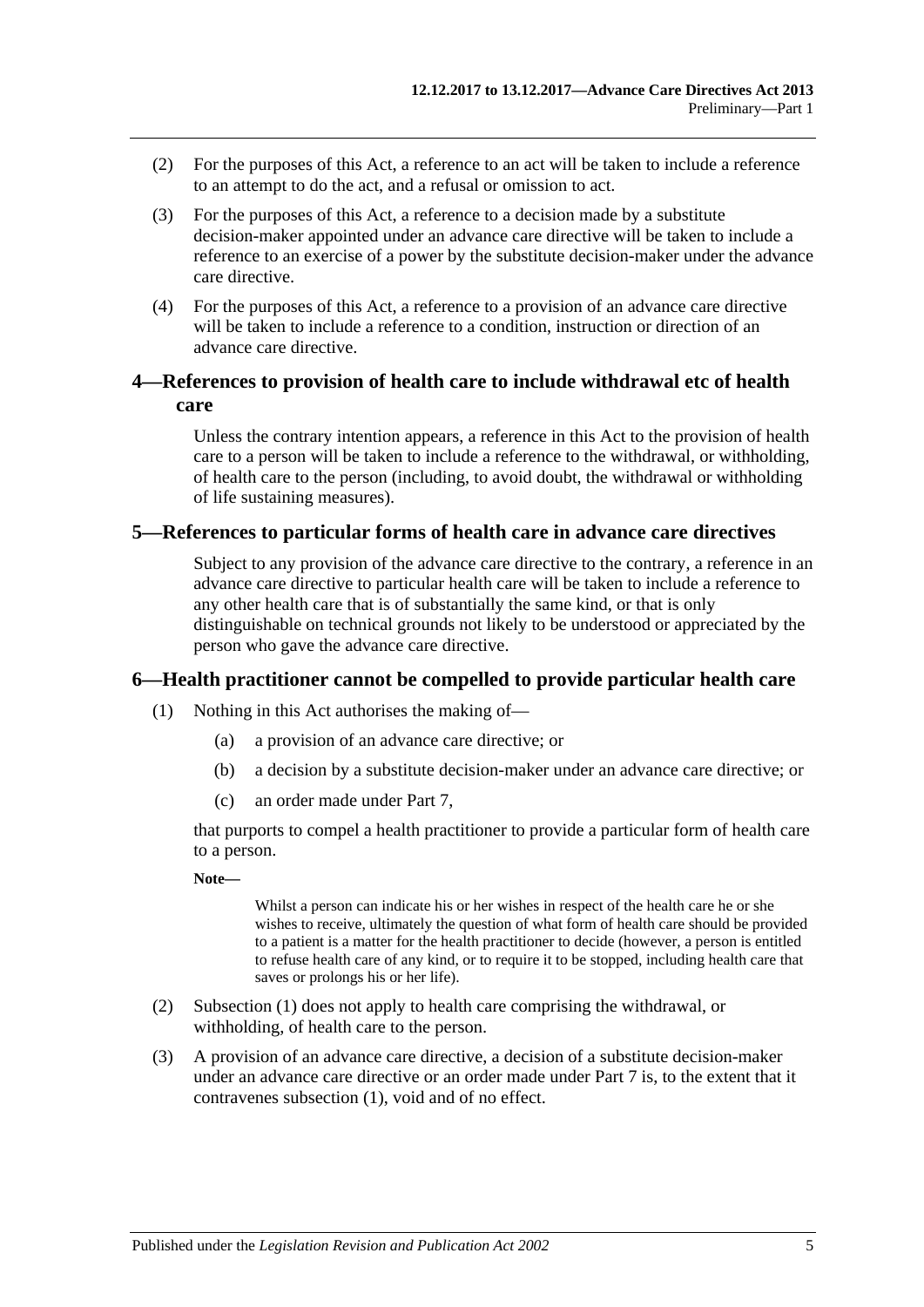## <span id="page-5-0"></span>**7—Impaired decision-making capacity**

- (1) For the purposes of this Act, a person will be taken to have impaired decision-making capacity in respect of a particular decision if—
	- (a) the person is not capable of—
		- (i) understanding any information that may be relevant to the decision (including information relating to the consequences of making a particular decision); or
		- (ii) retaining such information; or
		- (iii) using such information in the course of making the decision; or
		- (iv) communicating his or her decision in any manner; or
	- (b) the person has satisfied any requirement in an advance care directive given by the person that sets out when he or she is to be considered to have impaired decision-making capacity (however described) in respect of a decision of the relevant kind.
- (2) For the purposes of this Act—
	- (a) a person will not be taken to be incapable of understanding information merely because the person is not able to understand matters of a technical or trivial nature; and
	- (b) a person will not be taken to be incapable of retaining information merely because the person can only retain the information for a limited time; and
	- (c) a person may fluctuate between having impaired decision-making capacity and full decision-making capacity; and
	- (d) a person's decision-making capacity will not be taken to be impaired merely because a decision made by the person results, or may result, in an adverse outcome for the person.

## <span id="page-5-1"></span>**8—Application of Act**

This Act applies within the State, and outside of the State to the full extent of the extraterritorial power of the Parliament.

# <span id="page-5-2"></span>**Part 2—Objects and principles**

## <span id="page-5-3"></span>**9—Objects**

The objects of this Act include the following:

- (a) to enable competent adults to give directions about their future health care, residential and accommodation arrangements and personal affairs;
- (b) to enable competent adults to express their wishes and values in respect of health care, residential and accommodation arrangements and personal affairs, including by specifying outcomes or interventions that they wish to avoid;
- (c) to enable competent adults to allow decisions about their future health care, residential and accommodation arrangements and personal affairs to be made by another person on their behalf;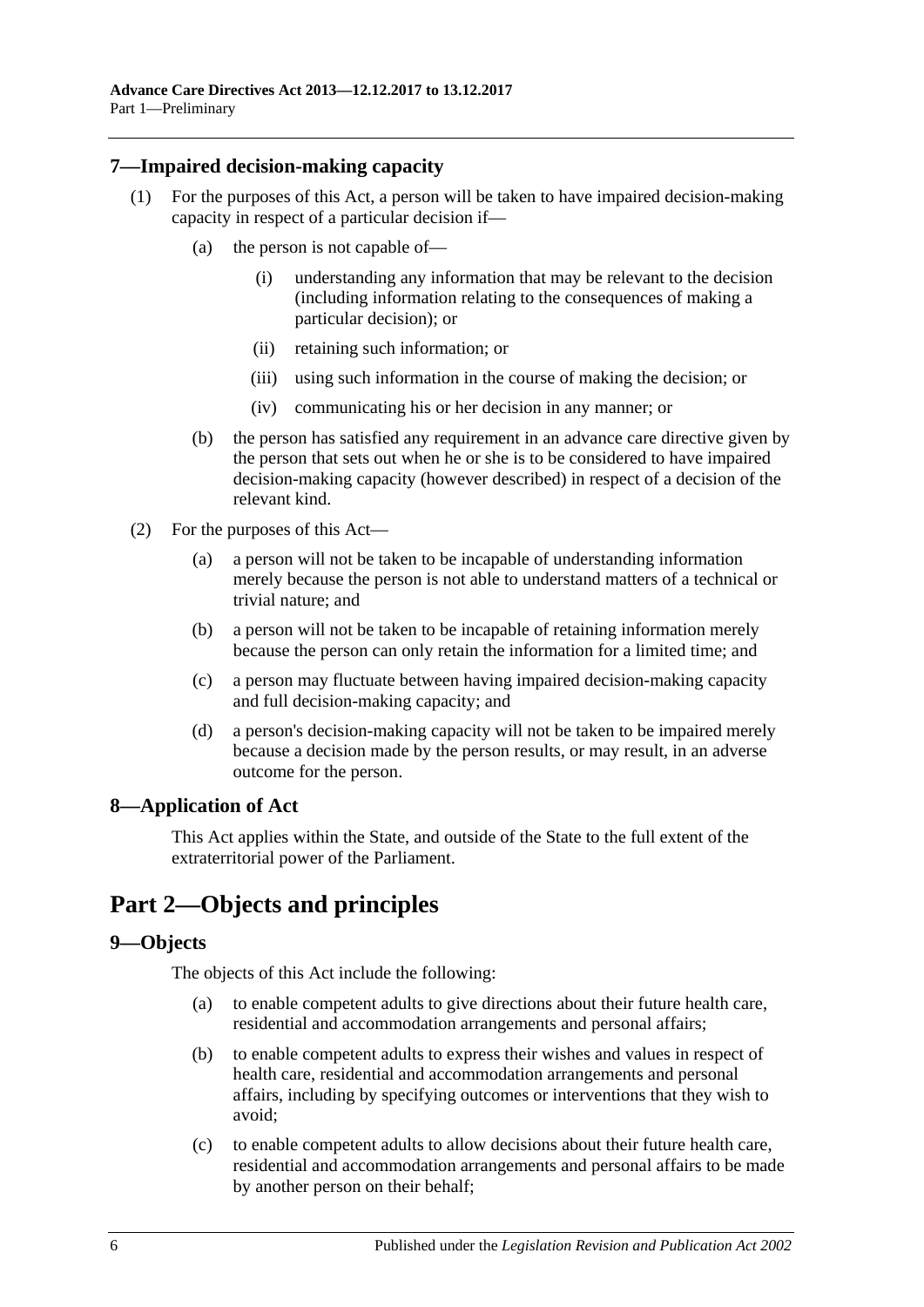- (d) to ensure, as far as is reasonably practicable and appropriate, that health care that is provided to a person who has given an advance care directive accords with the person's directions, wishes and values;
- (e) to ensure that the directions, wishes and values of a person who has given an advance care directive are considered in dealing with the person's residential and accommodation arrangements and personal affairs;
- (f) to protect health practitioners and others giving effect to the directions, wishes and values of a person who has given an advance care directive;
- (g) to provide mechanisms for the resolution of disputes relating to decisions made on behalf of those who have given an advance care directive.

## <span id="page-6-0"></span>**10—Principles**

The following principles must be taken into account in connection with the administration, operation and enforcement of this Act (including, to avoid doubt, the resolution of disputes under [Part](#page-20-1) 7):

- (a) an advance care directive enables a competent adult to make decisions about his or her future health care, residential and accommodation arrangements and personal affairs either by stating their own wishes and instructions or through 1 or more substitute decision-makers;
- (b) a competent adult can decide what constitutes quality of life for him or her and can express that in advance in an advance care directive;
- (c) a person is, in the absence of evidence or a law of the State to the contrary, to be presumed to have full decision-making capacity in respect of decisions about his or her health care, residential and accommodation arrangements and personal affairs;
- (d) a person must be allowed to make their own decisions about their health care, residential and accommodation arrangements and personal affairs to the extent that they are able, and be supported to enable them to make such decisions for as long as they can;
- (e) a person can exercise their autonomy by making self-determined decisions, delegating decision making to others, making collaborative decisions within a family or community, or a combination of any of these, according to a person's culture, background, history, spiritual or religious beliefs;
- (f) subject to this Act, an advance care directive, and each substitute decision-maker appointed under an advance care directive, has the same authority as the person who gave the advance care directive had when he or she had full decision-making capacity;
- (g) a decision made by a person on behalf of another in accordance with this Act—
	- (i) must, as far as is reasonably practicable, reflect the decision that the person would have made in the circumstances; and
	- (ii) must, in the absence of any specific instructions or expressed views of the person, be consistent with the proper care of the person and the protection of his or her interests; and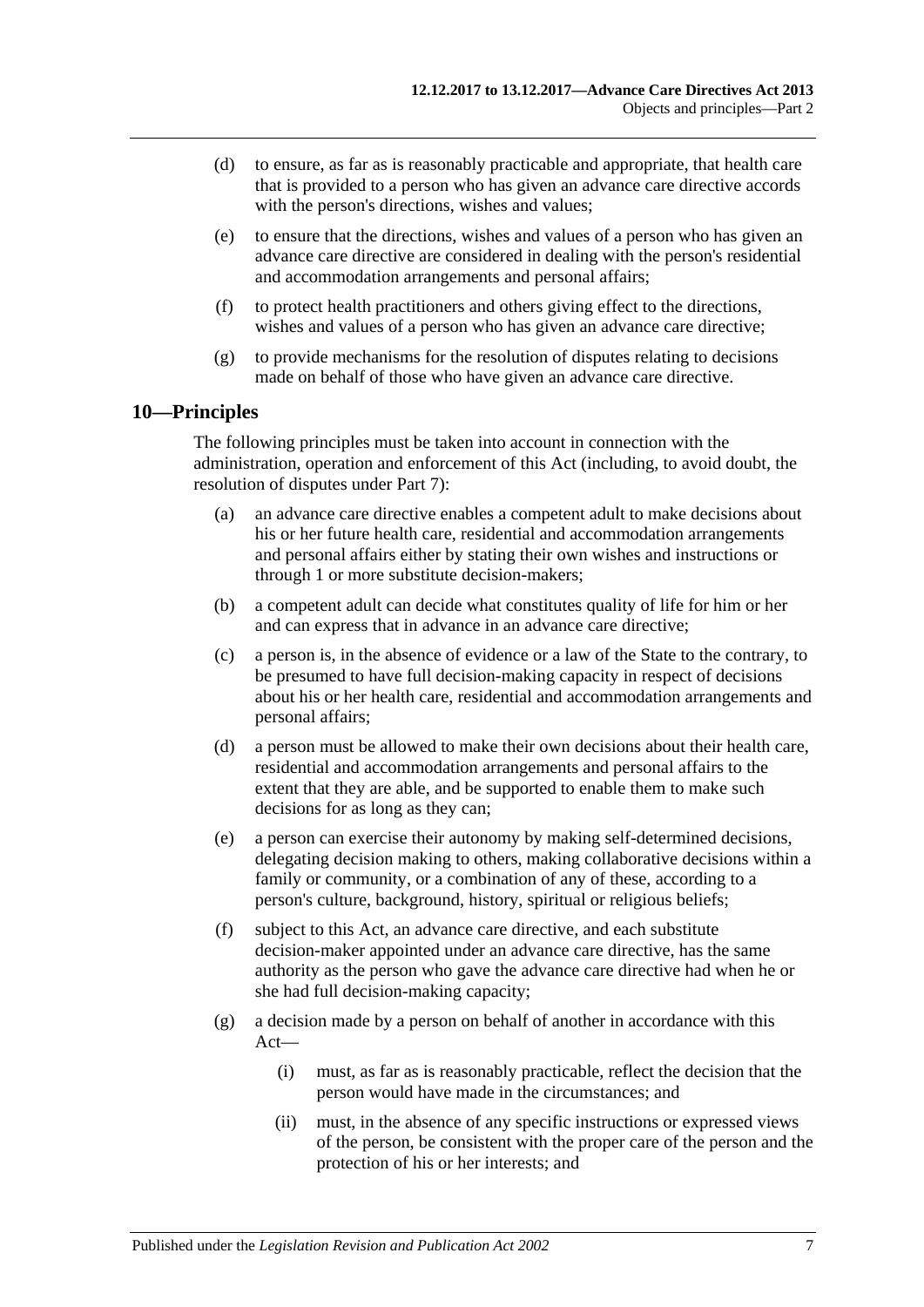- (iii) must not, as far as is reasonably practicable, restrict the basic rights and freedoms of the person;
- (h) in the event of a dispute arising in relation to an advance care directive, the wishes (whether expressed or implied) of the person who gave the advance care directive are of paramount importance and should, insofar as is reasonably practicable, be given effect;
- (i) subject to this Act, in determining the wishes of a person who gave an advance care directive in relation to a particular matter, consideration may be given to—
	- (i) any past wishes expressed by the person in relation to the matter; and
	- (ii) the person's values as displayed or expressed during the whole or any part of his or her life; and
	- (iii) any other matter that is relevant in determining the wishes of the person in relation to the matter.

# <span id="page-7-1"></span><span id="page-7-0"></span>**Part 3—Advance care directives**

## **Division 1—Advance care directives**

## <span id="page-7-2"></span>**11—Giving advance care directives**

- (1) A competent adult may give an advance care directive if he or she—
	- (a) understands what an advance care directive is; and
	- (b) understands the consequences of giving an advance care directive.
- (2) Subject to this section, a person gives an advance care directive by—
	- (a) completing any relevant sections of an advance care directive form in accordance with this Act and any instructions contained on that form, or causing any relevant sections to be so completed; and

**Note—**

An advance care directive form must be the approved form—see the definition of *advance care directive form* i[n section](#page-3-1) 3(1).

- (b) having the completed advance care directive form witnessed in accordance with this Act; and
- (c) complying with any other requirements set out in the regulations in relation to giving advance care directives.
- (3) Subject to this Act, an advance care directive can make such provision relating to the future health care, residential and accommodation matters and personal affairs of the person giving the advance care directive as he or she thinks fit.
- (4) Nothing in this Act authorises a person to give an advance care directive for or on behalf of another person.

**Note—**

A parent, for example, cannot give an advance care directive on behalf of his or her child.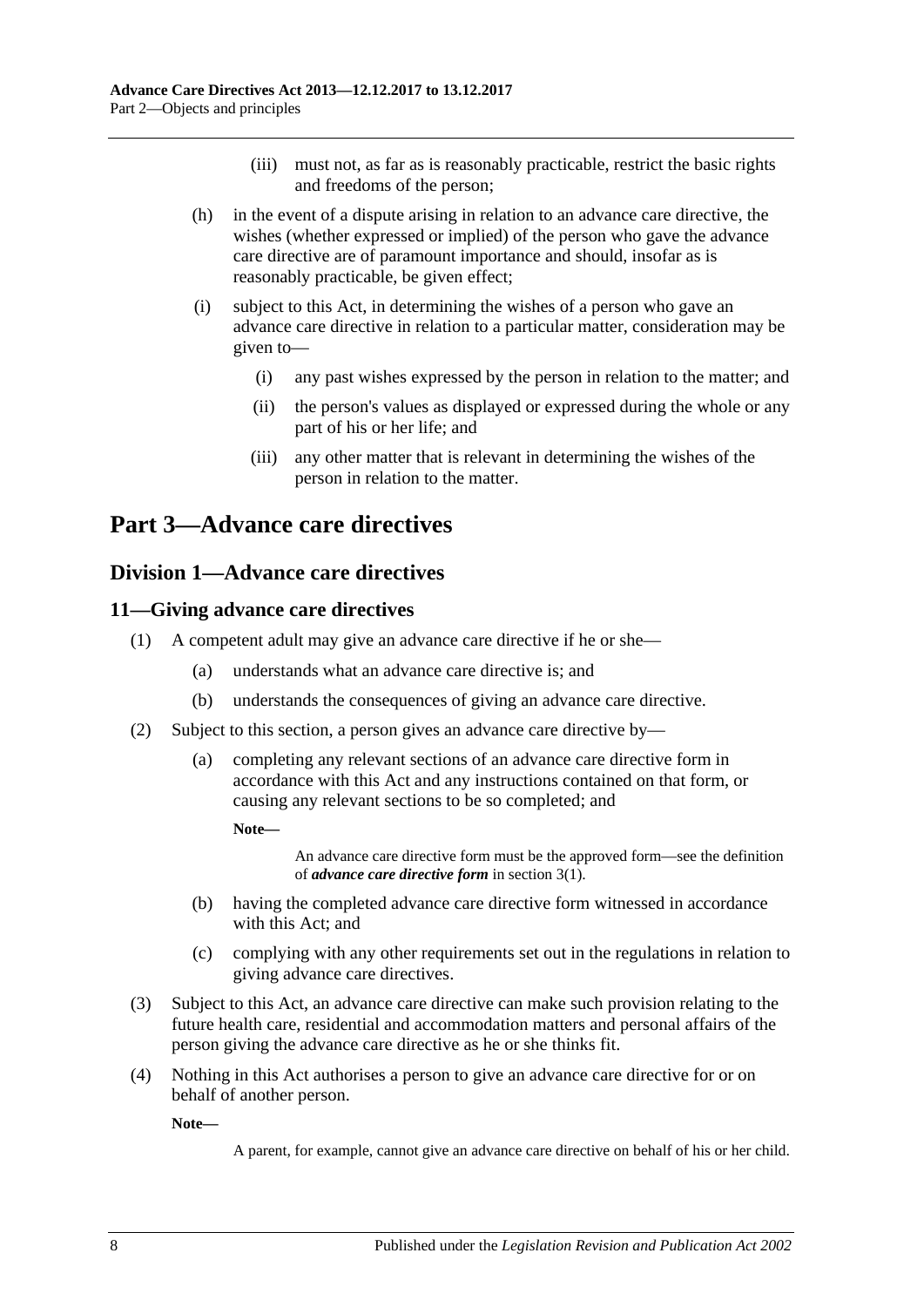- (5) An advance care directive, or a provision of an advance care directive, is not invalid merely because—
	- (a) the person giving the advance care directive did not complete a particular section of the advance care directive form (other than a section specified in an instruction on the form as being a section that must be completed); or
	- (b) the person giving the advance care directive did not appoint a substitute decision-maker; or
	- (c) the person giving the advance care directive was not fully informed in relation to each medical condition, or any other circumstance, to which the advance care directive relates; or
	- (d) the person giving the advance care directive did not seek legal or other professional advice in relation to the advance care directive; or
	- (e) the advance care directive contains a minor error (being an error that does not affect the ability to understand the wishes and instructions of the person who gave the advance care directive); or

**Note—**

The type of error contemplated by this paragraph includes a misspelling or obsolete reference.

- (f) instructions in the advance care directive are expressed in informal language rather than medical or technical terminology; or
- (g) the person giving the advance care directive expressed their wishes in general terms rather than specific instructions, or that his or her wishes in relation to a particular matter need to be inferred from the advance care directive; or
- (h) instructions in the advance care directive are based solely on religious, moral or social grounds.

## <span id="page-8-1"></span><span id="page-8-0"></span>**12—Provisions that cannot be included in advance care directives**

- (1) Subject to this Act, an advance care directive cannot make provisions of the following kinds:
	- (a) a provision—
		- (i) that is unlawful; or
		- (ii) that would require an unlawful act to be performed; or

## **Example—**

An example of such a provision would be a request for euthanasia.

- (iii) that would, if given effect, cause a health practitioner or other person to contravene a professional standard or code of conduct (however described) applying to the health practitioner or person;
- <span id="page-8-2"></span>(b) a provision that comprises a refusal of mandatory medical treatment;
- (c) any other provision of a kind declared by the regulations to be within the ambit of this section.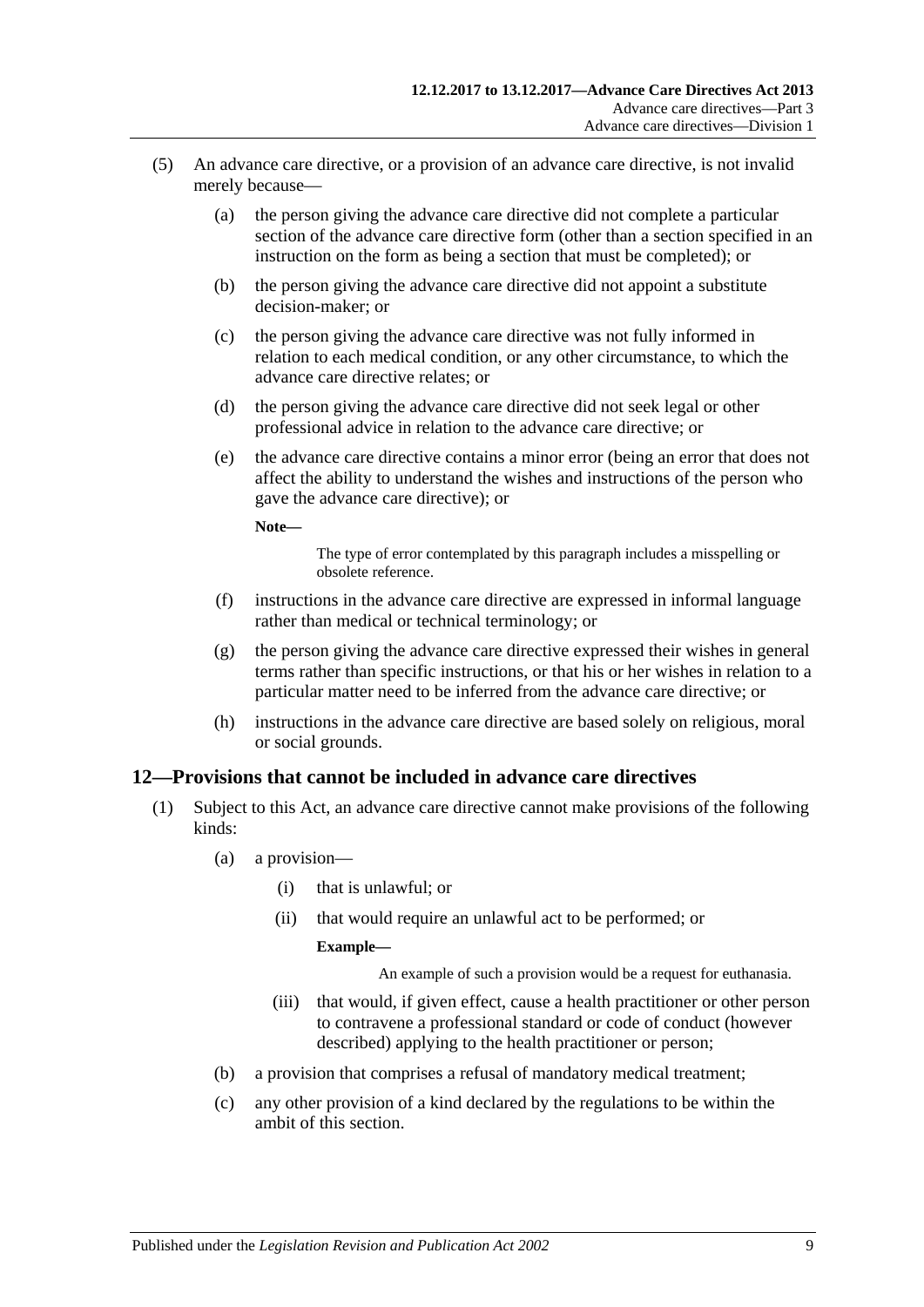- (2) For the purposes of [subsection](#page-8-1) (1), a reference to a professional standard or code of conduct does not include a reference to a standard or code of conduct prepared by or on behalf of a hospital, clinic, hospice, nursing home or any other place at which health care is provided to a person that regulates the provision of health care or other services at that place.
- (3) A provision of an advance care directive that contravenes [subsection](#page-8-1) (1) is, to the extent of the contravention, void and of no effect.
- (4) In this section—

#### *mandatory medical treatment* means—

- (a) medical treatment ordered under a community treatment order or an inpatient treatment order under the *[Mental Health Act](http://www.legislation.sa.gov.au/index.aspx?action=legref&type=act&legtitle=Mental%20Health%20Act%202009) 2009*; or
- (ab) medical treatment provided under section 56 of the *[Mental Health Act](http://www.legislation.sa.gov.au/index.aspx?action=legref&type=act&legtitle=Mental%20Health%20Act%202009) 2009*; or
- (b) any other medical treatment of a kind prescribed by regulations for the purposes of this definition.

## <span id="page-9-0"></span>**13—Advance care directive not to give power of attorney**

- (1) Nothing in this Act authorises an advance care directive to have the effect of giving a power of attorney.
	- **Note—**

A power of attorney under the *[Powers of Attorney and Agency Act](http://www.legislation.sa.gov.au/index.aspx?action=legref&type=act&legtitle=Powers%20of%20Attorney%20and%20Agency%20Act%201984) 1984* is required if the substitute decision-maker is to deal with the financial and legal affairs of the person giving the advance care directive.

(2) A provision of an advance care directive that purports to give a power of attorney is void and of no effect.

## <span id="page-9-1"></span>**14—Giving advance care directives where English not first language**

- (1) The following provisions apply where a person for whom English is not his or her first language wishes to give an advance care directive:
	- (a) the advance care directive may be given with the assistance of an interpreter in relation to a language in which the person is fluent (the *interpreter*);
	- (b) any information required under this Act to be given to the person in relation to the advance care directive must be given to the person through the interpreter;
	- (c) the advance care directive form must be completed in English;
	- (d) the interpreter must complete the relevant section of the advance care directive form certifying that—
		- (i) in his or her opinion, any information required under this Act to be given to the person giving the advance care directive was given to, and appeared to be understood by, the person; and
		- (ii) the information recorded in the advance care directive form accurately reproduces in English the original information and instructions of the person provided in the course of giving the advance care directive;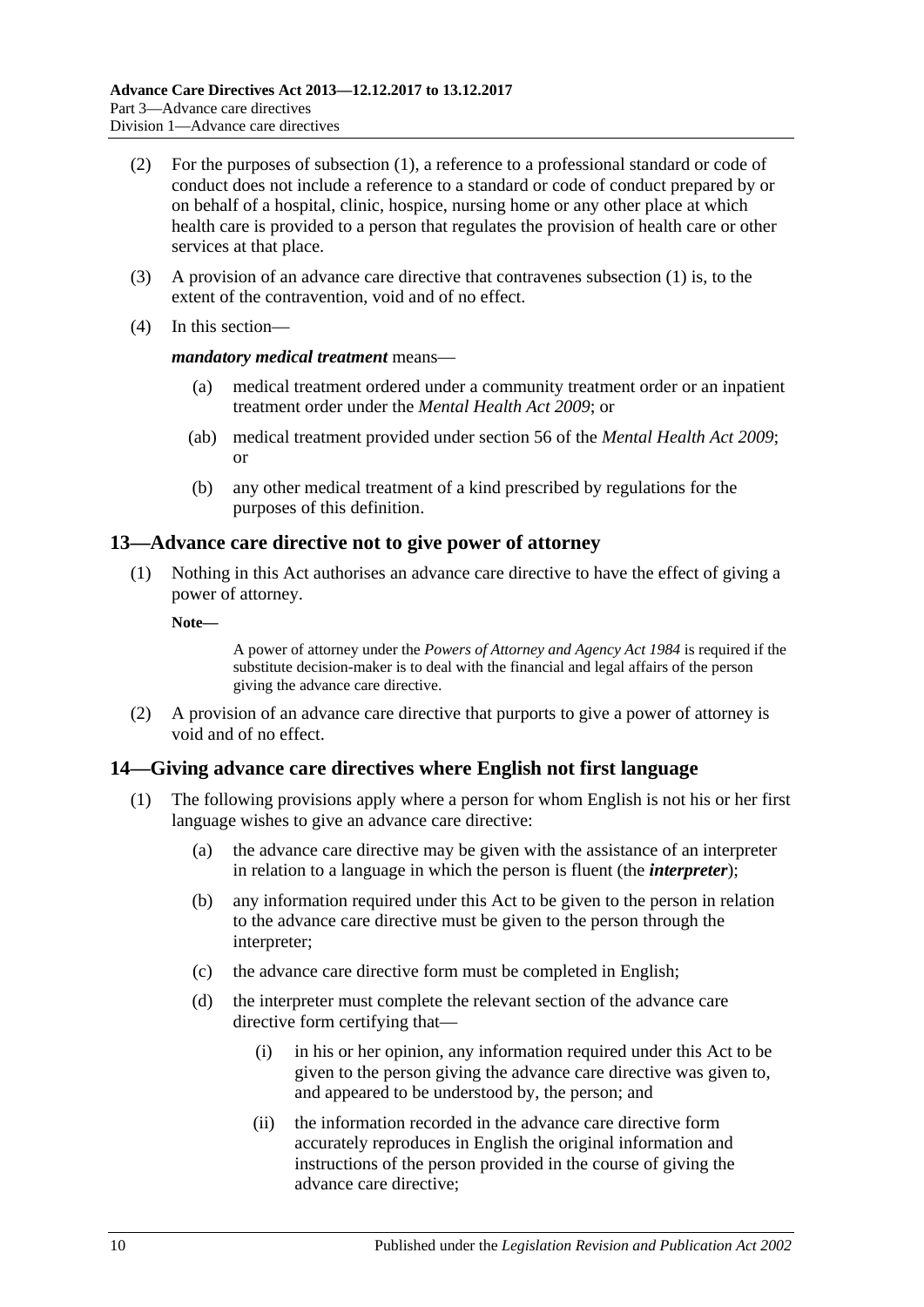- (e) if an advance care directive form is completed in accordance with this section, the advance care directive will, for the purposes of this Act, be taken to have been given by the person.
- (2) Nothing in this section prevents a person who is a suitable witness in relation to a particular advance care directive from being an interpreter under this section.

## <span id="page-10-0"></span>**15—Requirements for witnessing advance care directives**

- (1) An advance care directive will only be taken to have been witnessed in accordance with this Act if—
	- (a) the advance care directive form is witnessed by a suitable witness in accordance with the regulations; and
	- (b) the suitable witness completes the appropriate parts of the advance care directive form certifying that—
		- (i) he or she gave to the person giving the advance care directive any information required by the regulations for the purposes of this section; and
		- (ii) he or she explained to the person giving the advance care directive the legal effects of giving an advance care directive of the kind proposed; and
		- (iii) in his or her opinion, the person giving the advance care directive appeared to understand the information and explanation given to him or her by the suitable witness under this paragraph; and
		- (iv) in his or her opinion, the person giving the advance care directive did not appear to be acting under any form of duress or coercion; and
	- (c) any other requirements set out in the regulations in relation to the witnessing of advance care directives have been complied with.
- (2) However, a person cannot be a suitable witness in relation to a particular advance care directive—
	- (a) if he or she is appointed under the advance care directive as a substitute decision-maker; or
	- (b) if he or she has a direct or indirect interest in the estate of the person giving the advance care directive (whether as a beneficiary of the person's will or otherwise); or
	- (c) if he or she is a health practitioner who is responsible (whether solely or with others) for the health care of the person giving the advance care directive; or
	- (d) if he or she occupies a position of authority in a hospital, hospice, nursing home or other facility at which the person giving the advance care directive resides; or
	- (e) in any other circumstances set out in the regulations in which a person cannot be a suitable witness in relation to a particular advance care directive.
- (3) For the purposes of this section, a reference to duress or coercion in relation to a person giving an advance care directive includes a reference to duress or coercion due solely to a perception or mistake on the part of the person.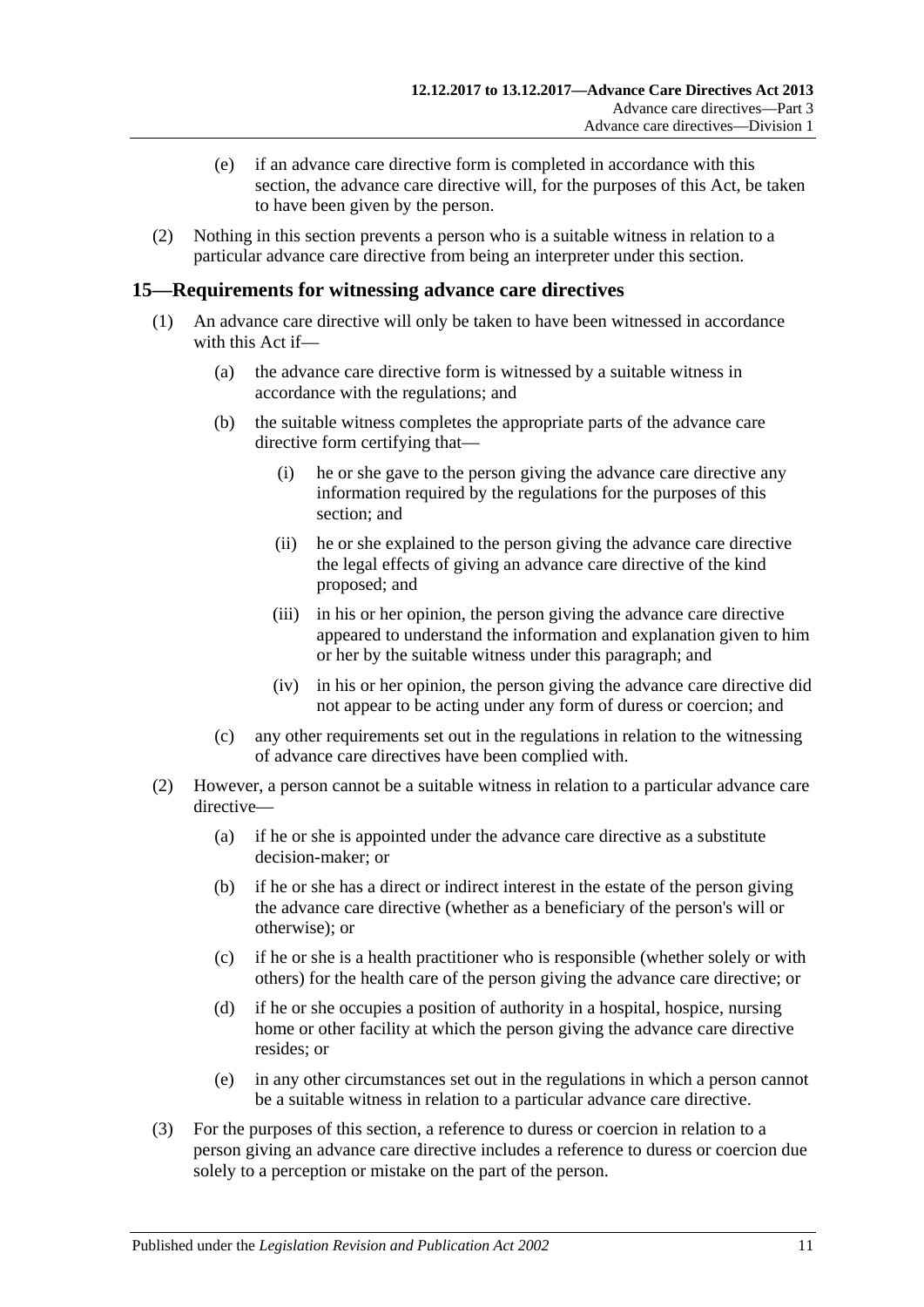(4) In this section—

*suitable witness* means a person, or a class of persons, who satisfies any requirements prescribed by the regulations for the purposes of this definition.

## <span id="page-11-0"></span>**16—When advance care directives are in force**

- (1) An advance care directive will be taken to be in force from the time that the advance care directive is witnessed in accordance with this Act.
- (2) Subject to this Act, an advance care directive remains in force—
	- $(a)$
- (i) if an expiry date is specified in the advance care directive—until that day; or
- (ii) if no expiry date is specified in the advance care directive—until it is revoked in accordance with this Act; or
- (b) until the death of the person who gave the advance care directive,

whichever occurs first.

## <span id="page-11-1"></span>**17—Advance care directive revokes previous advance care directives**

- (1) Subject to this Act, if a person gives an advance care directive, any previous advance care directives given by the person are revoked.
- (2) A revocation of a previous advance care directive will be taken to have occurred at the time the later advance care directive is taken to be in force.

## <span id="page-11-2"></span>**18—No variation of advance care directive**

Subject to this Act, an advance care directive cannot be varied.

**Note—**

If a person wishes to vary the terms of his or her advance care directive, he or she must prepare a new one in accordance with this Act. However, only a competent adult can give an advance care directive—see [section](#page-7-2) 11.

There is, however, capacity for the Tribunal to vary an advance care directive by appointing another substitute decision-maker in certain circumstances—see [Part](#page-22-2) 7 [Division](#page-22-2) 3.

## <span id="page-11-3"></span>**19—Binding and non-binding provisions**

(1) Subject to this section, a provision of an advance care directive comprising a refusal of particular health care (whether express or implied) will, for the purposes of this Act, be taken to be a *binding provision*.

**Note—**

Certain provisions of an advance care directive refusing some forms of mandatory medical treatment are void—see section [12\(1\)\(b\).](#page-8-2)

- (2) If a binding provision of an advance care directive is expressed to apply, or to be binding, only in specified circumstances, the provision will be taken to be a binding provision only in respect of those circumstances.
- (3) All other provisions of an advance care directive are *non-binding provisions*.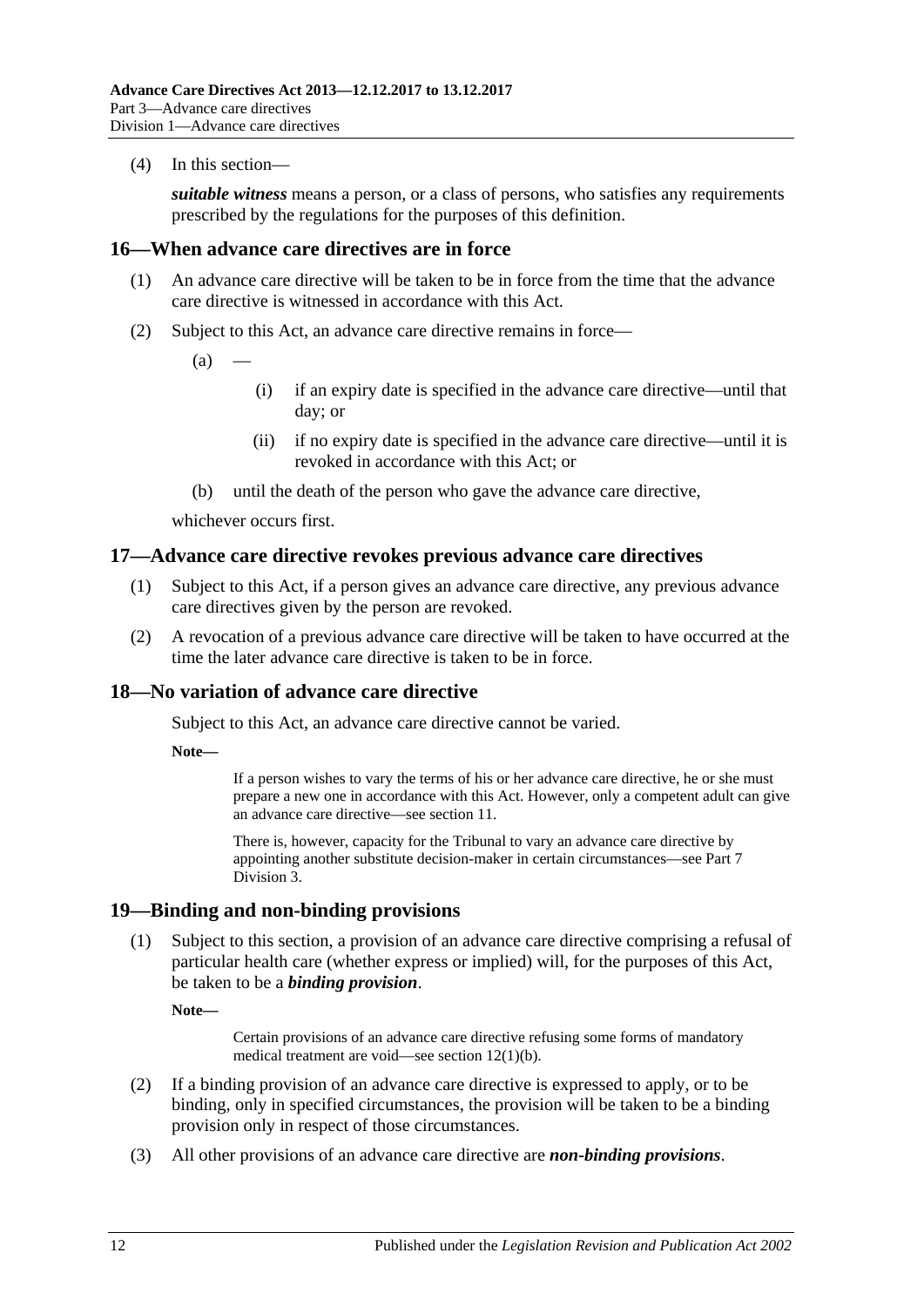## <span id="page-12-0"></span>**20—Advance care directive has effect subject to its terms**

Subject to this Act, and to any other Act or law, an advance care directive has effect according to its terms.

## <span id="page-12-1"></span>**Division 2—Substitute decision-makers**

## <span id="page-12-2"></span>**21—Requirements in relation to appointment of substitute decision-makers**

(1) Subject to this Act, a person giving an advance care directive may appoint 1 or more adults to be substitute decision-makers in respect of the advance care directive.

#### **Note—**

Nothing in this Act requires a substitute decision-maker to be appointed under an advance care directive—a person may choose simply to give instructions in his or her advance care directive.

- <span id="page-12-6"></span>(2) However, the following persons cannot be appointed or act as a substitute decision-maker in relation to a particular advance care directive:
	- (a) a person who is not competent;
	- (b) a health practitioner who is responsible (whether solely or with others) for the health care of the person giving the advance care directive;
	- (c) a paid carer of the person giving the advance care directive;
	- (d) any other person of a class prescribed by the regulations for the purposes of this section.
- (3) An appointment of a substitute decision-maker must comply with any other requirements set out in the regulations for the purposes of this section.
- (4) An appointment in contravention of this section is void and of no effect.

## <span id="page-12-3"></span>**22—Substitute decision-makers jointly and severally empowered**

Subject to this Act and to any provision of an advance care directive to the contrary, if a person giving an advance care directive appoints more than 1 substitute decision-maker in respect of the advance care directive, the substitute decision-makers are jointly and severally empowered to make decisions under the advance care directive.

## <span id="page-12-5"></span><span id="page-12-4"></span>**23—Powers of substitute decision-maker**

- (1) Subject to this Act and to any provision of the advance care directive, a substitute decision-maker appointed under an advance care directive may make any decision that the person who gave the advance care directive could have lawfully made in respect of the following areas:
	- (a) health care (other than a kind of health care declared by the regulations to be excluded from the ambit of this paragraph);
	- (b) residential and accommodation arrangements;
	- (c) personal affairs.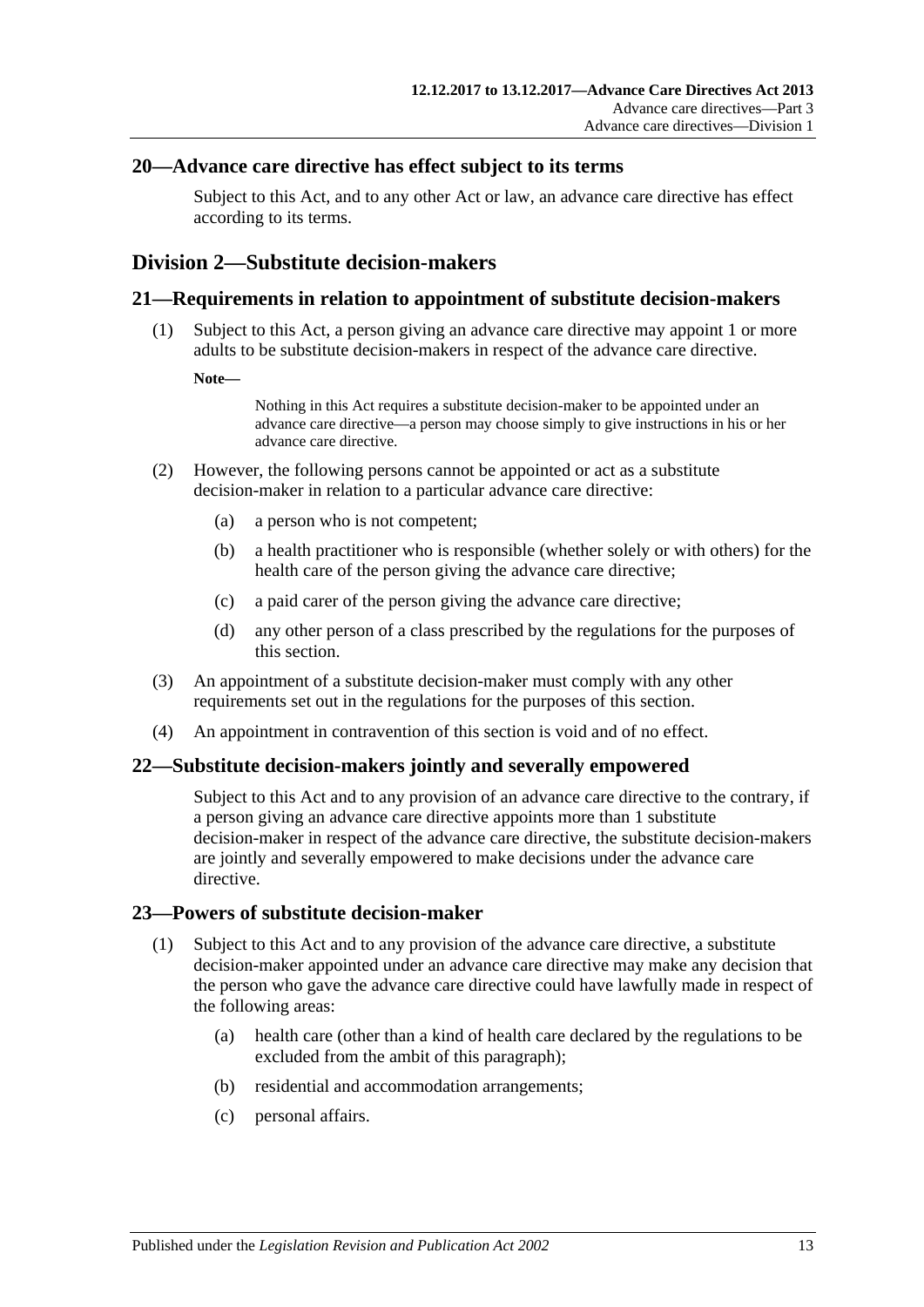(2) Nothing in [subsection](#page-12-5) (1) authorises a substitute decision-maker to make a decision of a kind that requires the substitute decision-maker to have been given the person's power of attorney unless the required power of attorney has in fact been given to the substitute decision-maker.

**Note—**

A power of attorney cannot be given by an advance care directive—se[e section](#page-9-0) 13.

- (3) An advance care directive does not authorise a substitute decision-maker to perform functions that the person who gave the advance care directive has as a trustee or personal representative of another.
- (4) Despite any provision of an advance care directive to the contrary, an advance care directive does not authorise a substitute decision-maker to refuse the following:
	- (a) the administration of drugs to relieve pain or distress;
	- (b) the natural provision of food and liquids by mouth.

## <span id="page-13-0"></span>**24—Exercise of powers by substitute decision-maker**

- (1) Without limiting any other provision of this Act, a substitute decision-maker may only make a decision under an advance care directive if—
	- (a) the substitute decision-maker produces the advance care directive at the request of a health practitioner who is to provide health care in accordance with the decision; and
	- (b) the substitute decision-maker is not prevented under this or any other Act or law from acting under the advance care directive; and
	- (c) the substitute decision-maker is competent at the time the decision is made.
- (2) A requirement under this section to produce an advance care directive will be taken to be satisfied if—
	- (a) the substitute decision-maker produces a document that has been certified, in accordance with the regulations, as a true copy of the advance care directive; or
	- (b) the substitute decision-maker makes available a copy of the advance care directive in accordance with a scheme set out in the regulations in respect of electronic access to, or provision of, copies of advance care directives.

## <span id="page-13-1"></span>**25—Substitute decision-maker to give notice of decisions**

If a substitute decision-maker makes a decision under the advance care directive, he or she must take reasonable steps to notify each other substitute decision-maker appointed under the advance care directive of the decision.

## <span id="page-13-2"></span>**26—Substitute decision-maker may obtain advice**

(1) Despite any other Act or law, a substitute decision-maker may obtain such advice (whether of a professional or technical nature or otherwise) as he or she reasonably requires in relation to the exercise of his or her powers, or discharge of his or her responsibilities, under an advance care directive.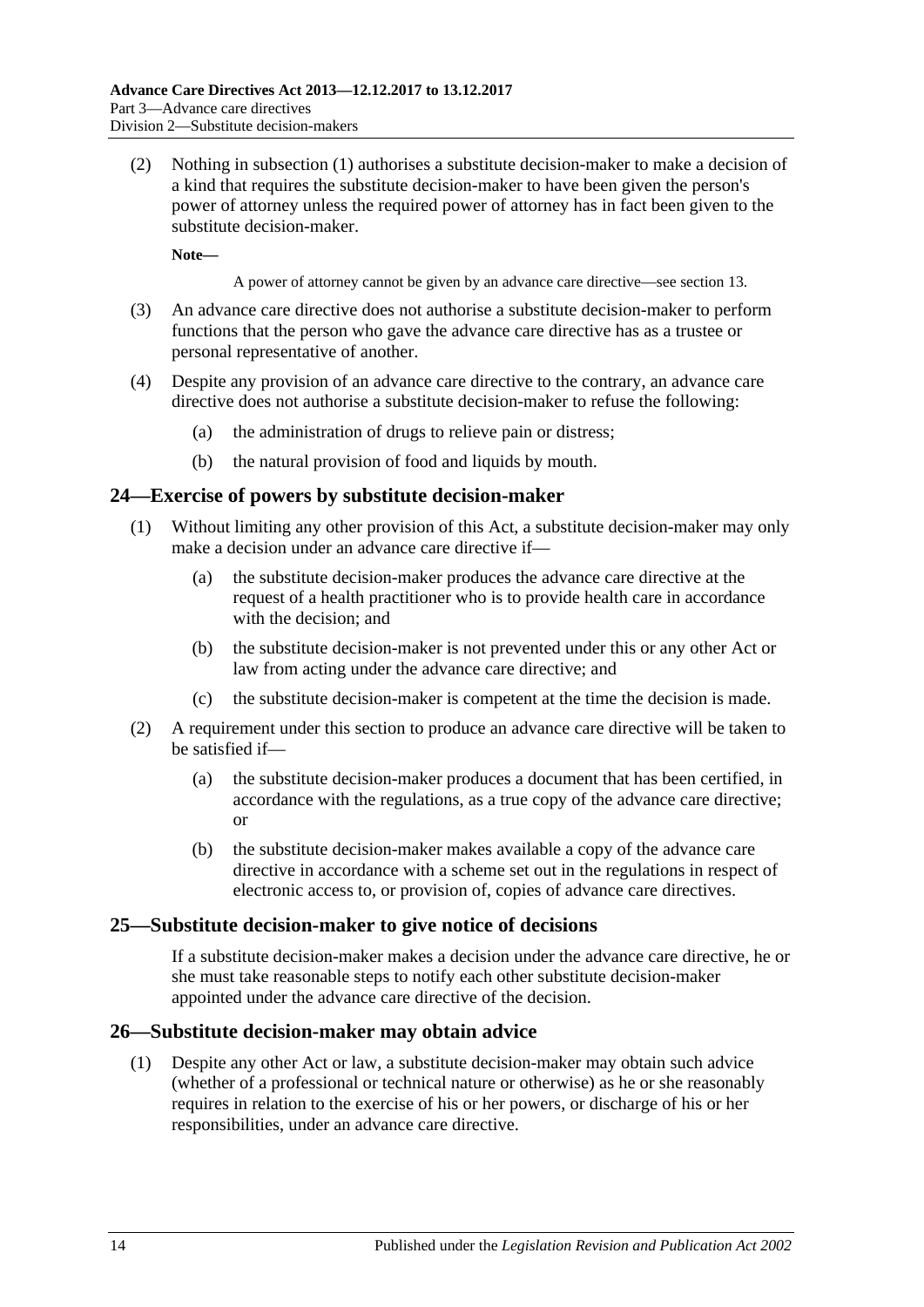(2) However, a substitute decision-maker must have regard to, and seek to protect, the privacy of the person who gave the advance care directive when obtaining such advice.

## <span id="page-14-5"></span><span id="page-14-0"></span>**27—Substitute decision-maker may renounce appointment**

- (1) Subject to this section, a substitute decision-maker appointed under an advance care directive may, by notice in writing given to the person who gave the advance care directive, renounce his or her appointment.
- (2) Subject to this Act and to any provision of the advance care directive to the contrary, the powers and responsibilities of another substitute decision-maker appointed under an advance care directive are not affected merely because a substitute decision-maker has renounced his or her appointment under [subsection](#page-14-5) (1).
- (3) If the sole substitute decision-maker appointed under an advance care directive wishes to renounce his or her appointment during a period in which the person who gave the advance care directive is not competent, the appointment may only be renounced with the permission of the Tribunal.

**Note—**

See also [section](#page-15-3) 32 (Revocation of advance care directives where person is not competent etc) and [section](#page-23-2) 51 (Orders of Tribunal in relation to substitute decision-makers).

## <span id="page-14-1"></span>**28—Death of substitute decision-maker does not affect validity of advance care directive**

The death of a substitute decision-maker appointed under an advance care directive does not, of itself, affect the validity of the advance care directive.

## <span id="page-14-3"></span><span id="page-14-2"></span>**Division 3—Revoking advance care directives**

## **Subdivision 1—Revoking advance care directive where person competent**

## <span id="page-14-4"></span>**29—Revoking advance care directive where person competent**

- (1) A person who has given an advance care directive and who—
	- (a) is competent; and
	- (b) understands the consequences of revoking the advance care directive,

may revoke the advance care directive at any time.

- (2) An advance care directive may only be revoked in the manner prescribed by the regulations.
- (3) On revoking an advance care directive, the person must, as soon as is reasonably practicable—
	- (a) advise each substitute decision-maker appointed under the advance care directive of the revocation; and
	- (b) take reasonable steps to notify each other person who has been given a copy of the advance care directive of the revocation.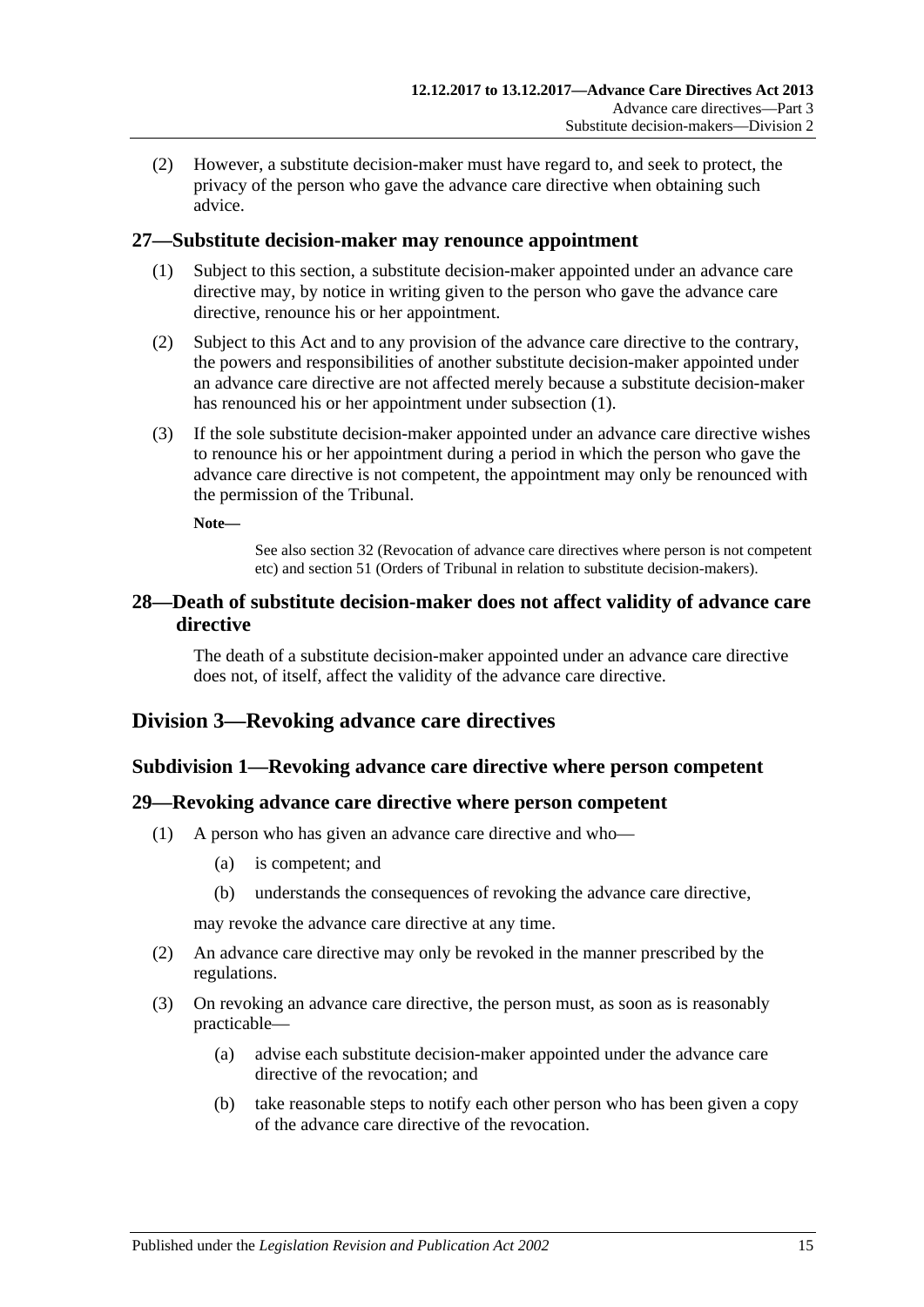#### **Example—**

Such persons might include family members, hospitals, accommodation providers and health practitioners.

## <span id="page-15-0"></span>**Subdivision 2—Revoking advance care directive where person not competent**

## <span id="page-15-1"></span>**30—Application of Subdivision**

This Subdivision applies to a person who has given an advance care directive but who—

- (a) is not competent; or
- (b) does not appear to understand the consequences of revoking an advance care directive.

## <span id="page-15-2"></span>**31—Tribunal to be advised of wish for revocation**

- (1) A person who becomes aware that a person to whom this Subdivision applies wishes, or may wish, to revoke an advance care directive must, as soon as is practicable and in accordance with any requirement set out in the regulations, advise the Tribunal of that fact.
- <span id="page-15-4"></span>(2) The Tribunal, on being advised under this section, may give any directions to specified persons or bodies that the Tribunal thinks necessary or desirable in the circumstances of the case.
- <span id="page-15-5"></span>(3) A person who, without reasonable excuse, refuses or fails to comply with a direction under [subsection](#page-15-4) (2) is guilty of an offence.

Maximum penalty: \$20 000 or imprisonment for 6 months.

- (4) It is a defence to a charge of an offence against [subsection](#page-15-5) (3) if the defendant proves that he or she did not know, and could not reasonably have been expected to know, that his or her conduct amounted to a failure to comply with the direction.
- (5) A health practitioner or other person who advises the Tribunal that a person wishes, or may wish, to revoke an advance care directive—
	- (a) cannot, by virtue of doing so, be held to have breached any code of professional etiquette or ethics, or to have departed from any accepted form of professional conduct; and
	- (b) insofar as he or she has acted in good faith, incurs no civil or criminal liability in respect of the advice.
- (6) For the purposes of the *[South Australian Civil and Administrative Tribunal Act](http://www.legislation.sa.gov.au/index.aspx?action=legref&type=act&legtitle=South%20Australian%20Civil%20and%20Administrative%20Tribunal%20Act%202013) 2013*, a review under this section will be taken to come within the Tribunal's original jurisdiction.

## <span id="page-15-6"></span><span id="page-15-3"></span>**32—Revoking advance care directives where person not competent**

- (1) An advance care directive of a person to whom this Subdivision applies may only be revoked by the Tribunal in accordance with this section.
- (2) Subject to [subsection](#page-16-2) (3), the Tribunal must revoke an advance care directive if—
	- $(a)$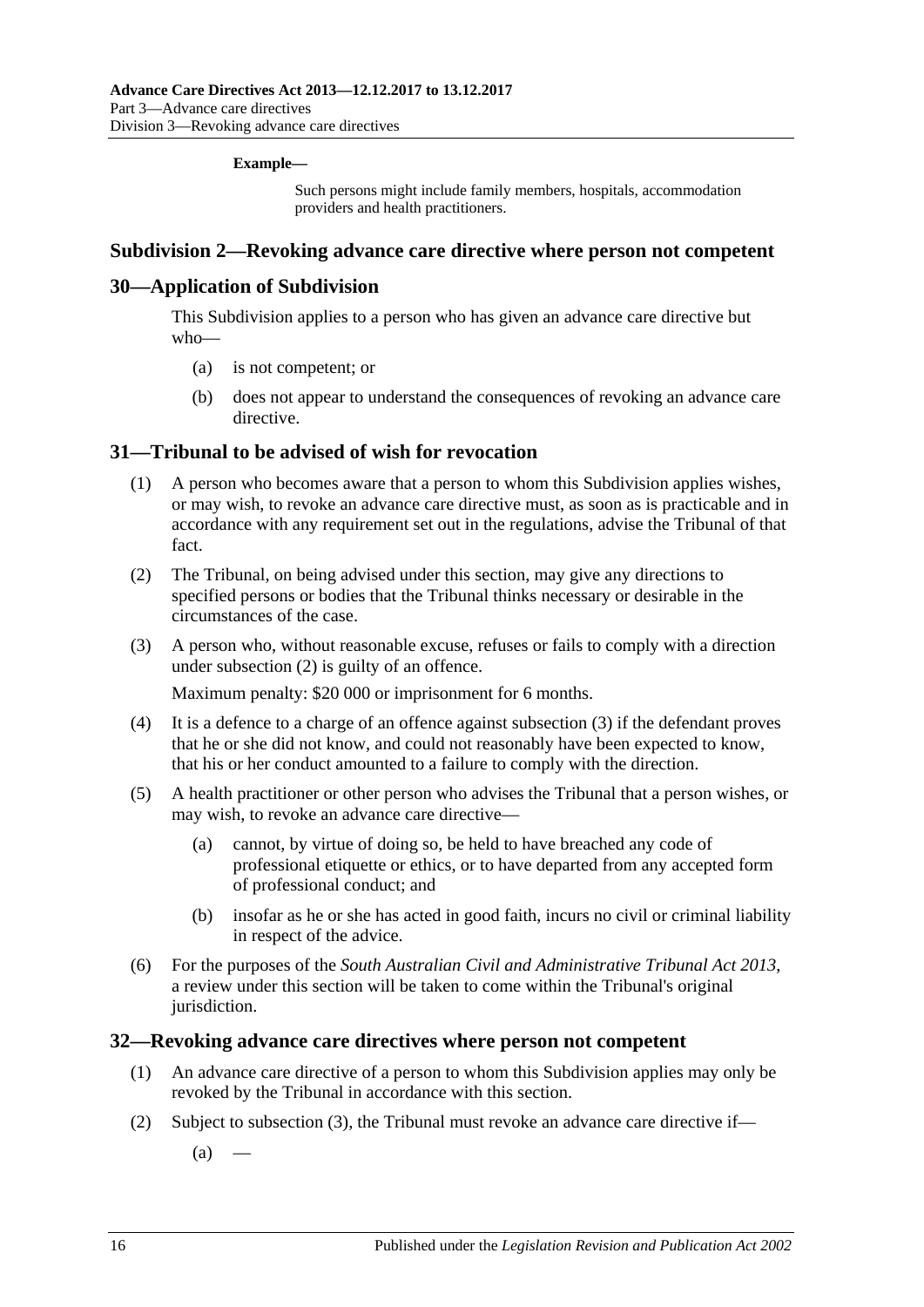- (i) the person who gave the advance care directive, or a person acting on his or her behalf, applies to the Tribunal for the revocation in a manner and form determined by the Tribunal; or
- (ii) the Tribunal is advised under [section](#page-15-2) 31 of a person's wish to revoke an advance care directive; and
- (b) the Tribunal (having made such inquiries as it thinks fit) is satisfied that—
	- (i) the person who gave the advance care directive understands the nature and consequences of the revocation; and
	- (ii) the revocation genuinely reflects the wishes of the person; and
	- (iii) the revocation is, in all the circumstances, appropriate.
- <span id="page-16-2"></span>(3) If an advance care directive expressly provides that the advance care directive is not to be revoked in the circumstances contemplated by this Subdivision, the Tribunal should not revoke the advance care directive unless satisfied that the current wishes of the person who gave the advance care directive indicate a conscious wish to override such a provision.
- (4) If the Tribunal revokes an advance care directive under this section, the Tribunal—
	- (a) must advise each substitute decision-maker appointed under the advance care directive of the revocation as soon as is reasonably practicable; and
	- (c) may give such advice and directions as the Tribunal considers necessary or desirable in the circumstances of the case.

# <span id="page-16-0"></span>**Part 4—Recognition of advance care directives from other jurisdictions**

## <span id="page-16-1"></span>**33—Advance care directives from other jurisdictions**

- (1) The Governor may, by regulation, declare a class of instruments made under a corresponding law to be an *interstate advance care directive*.
- (2) Subject to this section—
	- (a) for the purposes of the laws of this State, an interstate advance care directive has effect as if it were an advance care directive given under this Act; and
	- (b) this Act (other than [Part](#page-7-0) 3) applies to an interstate advance care directive as if it were an advance care directive given under this Act; and
	- (c) the powers and responsibilities of a substitute decision-maker under the interstate advance care directive will be determined in accordance with the corresponding law under which the interstate advance care directive was given.
- (3) For the purposes of this Act, a provision of an interstate advance care directive of a kind contemplated by [section](#page-4-2)  $6, 12(1)$  $6, 12(1)$  or [13](#page-9-0) will be taken to be void and of no effect (whether or not the provision was able to be included in the interstate advance care directive in the jurisdiction in which it was made).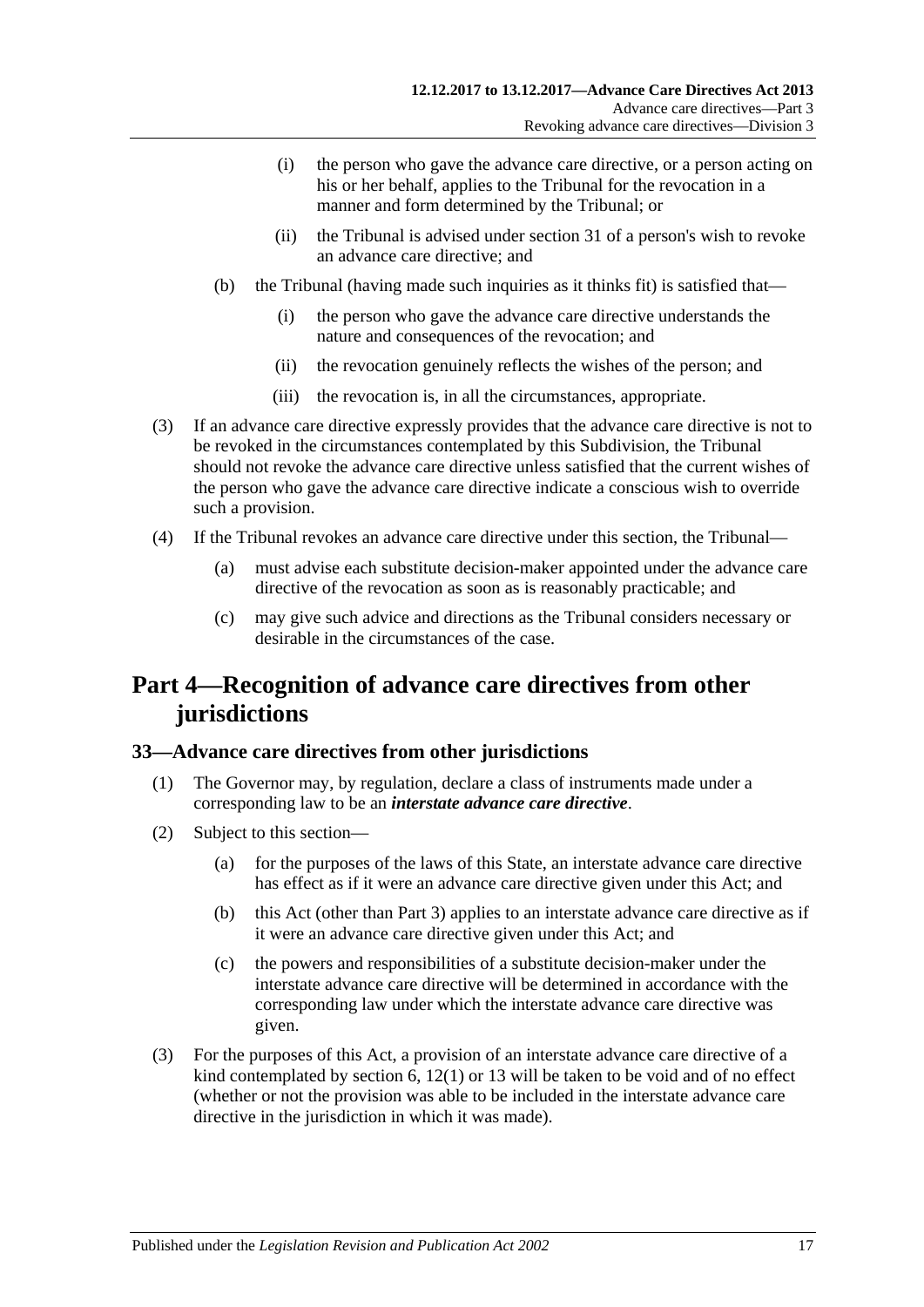(4) In this section—

*corresponding law* means a law of the Commonwealth, or of another State or Territory, that is declared by the regulations to be a corresponding law for the purposes of this section.

# <span id="page-17-0"></span>**Part 5—Giving effect to advance care directives**

## <span id="page-17-1"></span>**34—When things can happen under an advance care directive**

- (1) A substitute decision-maker may only make a decision under an advance care directive if, at the relevant time, the person who gave the advance care directive has impaired decision-making capacity in respect of the decision.
- (2) A health practitioner may only provide health care pursuant to a consent granted under an advance care directive (whether by a substitute decision-maker or otherwise) if, at the relevant time, the person who gave the advance care directive has impaired decision-making capacity in respect of a decision relevant to the provision of the health care.

**Note—**

This includes the withdrawal, or withholding the provision of, health care—see [section](#page-4-0) 4.

(3) Nothing in this section prevents a provision of an advance care directive being taken into account when determining the wishes of the person who gave the advance care directive.

## <span id="page-17-2"></span>**35—Substitute decision-maker to give effect to advance care directive**

- (1) Subject to this Act, in making a decision under an advance care directive, a substitute decision-maker—
	- (a) must, as far as is reasonably practicable—
		- (i) give effect to any instructions or directions expressed in the advance care directive; and
		- (ii) seek to avoid any outcome or intervention that the person who gave the advance care directive would wish to be avoided (whether such wish is expressed or implied); and
		- (iii) obtain, and have regard to, the wishes of the person who gave the advance care directive (whether such wishes are expressed or implied); and
		- (iv) endeavour to make the decision in a manner that is consistent with the principles set out in [section](#page-6-0) 10; and
	- (b) must make the decision that he or she reasonably believes the person who gave the advance care directive would have made in the circumstances; and
	- (c) must act in good faith and with due diligence.
- (2) A failure to comply with this section does not, of itself, result in any civil or criminal liability on the part of the substitute decision-maker.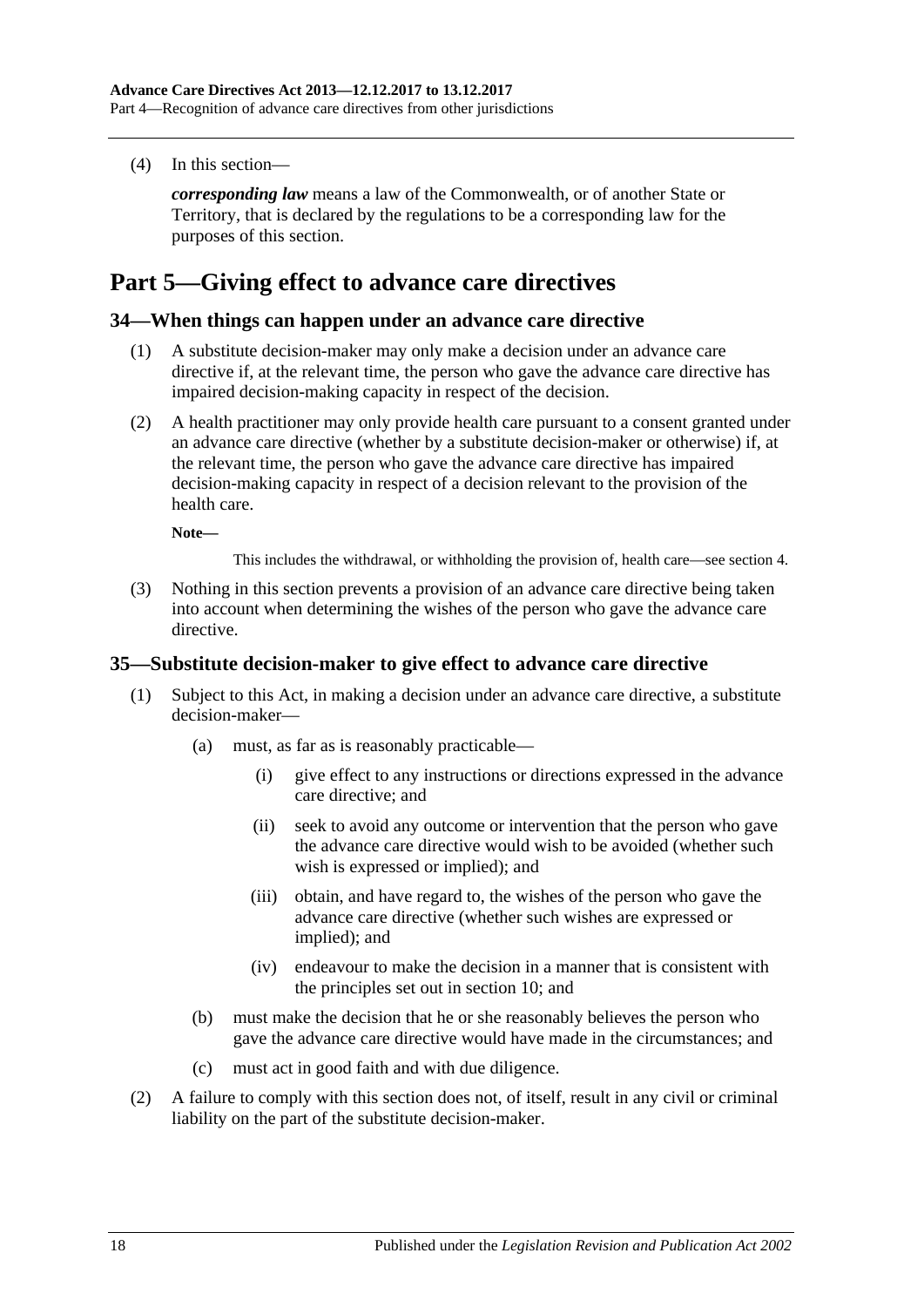## <span id="page-18-1"></span><span id="page-18-0"></span>**36—Health practitioners to give effect to advance care directives**

- (1) Subject to this Act, a health practitioner who is providing, or is to provide, health care to a person who has given an advance care directive and who has impaired decision-making capacity in respect of a decision that is required in relation to the health care—
	- (a) must comply with a binding provision of the advance care directive that relates to health care of the relevant kind; and
	- (b) should, as far as is reasonably practicable, comply with a non-binding provision of the advance care directive that relates to health care of the relevant kind; and
	- (c) must, as far as is reasonably practicable, seek to avoid any outcome or intervention that the person who gave the advance care directive would wish to be avoided (whether such wish is expressed or implied); and
	- (d) must endeavour to provide the health care in a manner that is consistent with the principles set out in [section](#page-6-0) 10.

**Note—**

This includes the provision of emergency medical treatment—see Division 5 of Part 2 of the *[Consent to Medical Treatment and Palliative Care Act](http://www.legislation.sa.gov.au/index.aspx?action=legref&type=act&legtitle=Consent%20to%20Medical%20Treatment%20and%20Palliative%20Care%20Act%201995) 1995*.

- (2) Despite [subsection](#page-18-1) (1), a health practitioner may refuse to comply with a provision of an advance care directive if the health practitioner believes on reasonable grounds that—
	- (a) the person who gave the advance care directive did not intend the provision to apply in the particular circumstances; or
	- (b) the provision does not reflect the current wishes of the person who gave the advance care directive.

**Note—**

This subsection does not, however, authorise a health practitioner to provide health care. If health care is to be provided, consent must be given in accordance with the *[Consent to](http://www.legislation.sa.gov.au/index.aspx?action=legref&type=act&legtitle=Consent%20to%20Medical%20Treatment%20and%20Palliative%20Care%20Act%201995)  [Medical Treatment and Palliative Care Act](http://www.legislation.sa.gov.au/index.aspx?action=legref&type=act&legtitle=Consent%20to%20Medical%20Treatment%20and%20Palliative%20Care%20Act%201995) 1995*—see, for example, Part 2A of that Act.

- <span id="page-18-2"></span>(3) Despite [subsection](#page-18-1) (1), a health practitioner may refuse to comply with a provision of an advance care directive that specifies the kind of health care that the person who gave the advance care directive wishes to receive if such health care—
	- (a) is not consistent with any relevant professional standards; or
	- (b) does not reflect current standards of health care in the State.
- (4) [Subsection](#page-18-2) (3) does not apply—
	- (a) to, or in relation to, a binding provision of an advance care directive; or
	- (b) if the specified health care comprises the withdrawal, or withholding, of health care to a person (including, to avoid doubt, the withdrawal or withholding of life-sustaining measures).

#### **Example—**

An example would be a "do not resuscitate" instruction in an advance care directive.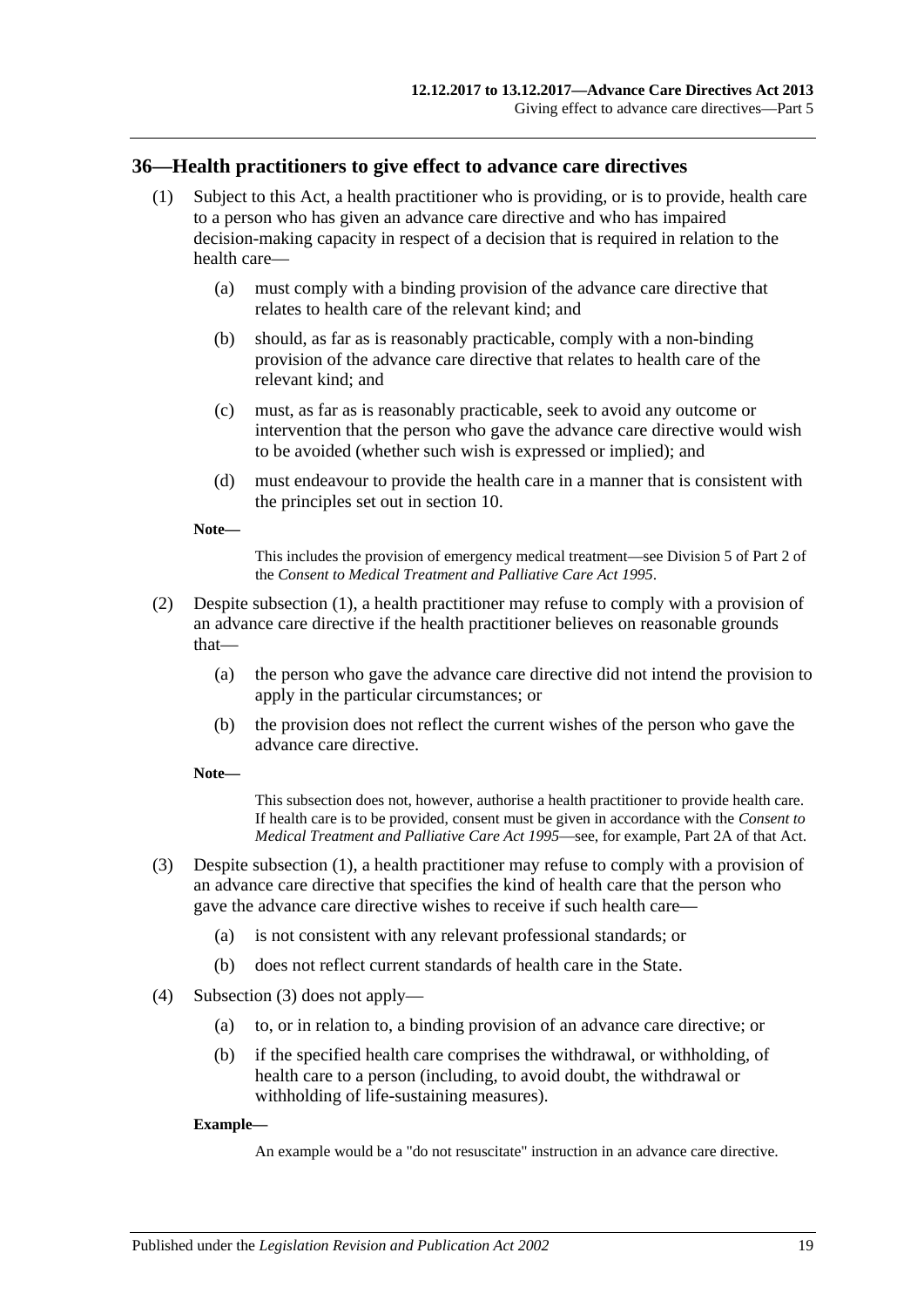(5) For the purposes of the *[Health Practitioner Regulation National Law \(South](http://www.legislation.sa.gov.au/index.aspx?action=legref&type=act&legtitle=Health%20Practitioner%20Regulation%20National%20Law%20(South%20Australia)%20Act%202010)  [Australia\) Act](http://www.legislation.sa.gov.au/index.aspx?action=legref&type=act&legtitle=Health%20Practitioner%20Regulation%20National%20Law%20(South%20Australia)%20Act%202010) 2010* and the *[Health Practitioner National Law](http://www.legislation.sa.gov.au/index.aspx?action=legref&type=act&legtitle=Health%20Practitioner%20National%20Law%20(South%20Australia)) (South Australia)*, and for any other Act declared by the regulations to be included in the ambit of this subsection, a contravention of [subsection](#page-18-1) (1) will be taken to amount to unprofessional conduct.

## <span id="page-19-0"></span>**37—Conscientious objection**

Despite any other provision of this Act, a health practitioner may refuse to comply with a provision of an advance care directive on conscientious grounds.

## <span id="page-19-1"></span>**38—Consent etc taken to be that of person who gave advance care directive**

For the purposes of the law of the State, a consent to particular health care given or refused pursuant to an advance care directive—

- (a) will be taken to be the consent or refusal of consent (as the case requires) of the person who gave the advance care directive; and
- (b) will be taken to have the same effect for all purposes as if the person were capable of giving such consent.

## <span id="page-19-6"></span><span id="page-19-2"></span>**39—Consent taken to be withdrawn in certain circumstances**

(1) If, at any time before particular health care is provided pursuant to a consent granted under an advance care directive (whether by a substitute decision-maker or otherwise), the person who gave the advance care directive expressly or implicitly withdraws his or her consent to the health care, the consent will, for the purposes of the law of the State, be taken to have been withdrawn.

**Note—**

The dispute resolution processes in [Part](#page-20-1) 7 may also be available in such circumstances.

- (2) [Subsection](#page-19-6) (1) does not apply in relation to particular health care, or health care of a particular kind—
	- (a) if the advance care directive expressly excludes its operation; or
	- (b) in any other circumstances prescribed by the regulations.
- (3) Any act or omission done or made in good faith, without negligence and in accordance with an advance care directive before consent was withdrawn under this section will be taken to be valid, and always to have been valid.

# <span id="page-19-3"></span>**Part 6—Validity and limitation of liability**

## <span id="page-19-4"></span>**40—Presumption of validity**

A health practitioner, substitute decision-maker or other person is entitled to presume that an apparently genuine advance care directive is valid and in force unless he or she knew, or ought reasonably to have known, that the advance care directive was not valid or in force (as the case requires).

## <span id="page-19-5"></span>**41—Protection from liability**

(1) A health practitioner, substitute decision-maker or other person incurs no criminal or civil liability for an act or omission done or made in good faith, without negligence and in accordance with, or purportedly in accordance with, an advance care directive.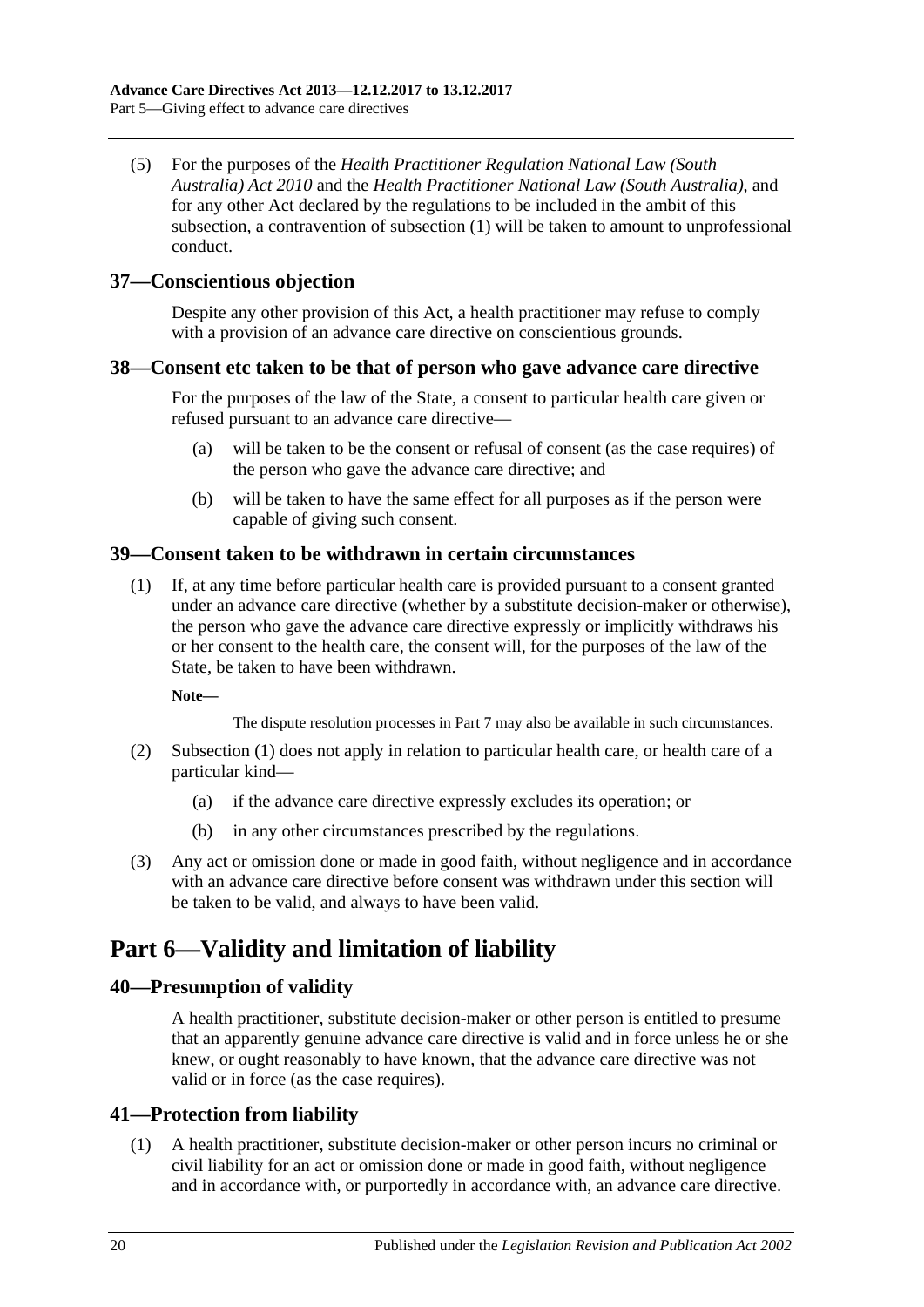(2) For the purposes of this section, a reference to the civil liability of a person includes a reference to liability arising under disciplinary proceedings or similar proceedings.

## <span id="page-20-0"></span>**42—Validity of acts etc under revoked or varied advance care directive**

Subject to this Act, the revocation or variation of an advance care directive under this Act does not affect the validity of any act done or decision made under the advance care directive before the revocation or variation.

# <span id="page-20-1"></span>**Part 7—Dispute resolution, reviews and appeals**

## <span id="page-20-2"></span>**Division 1—Preliminary**

## <span id="page-20-3"></span>**43—Interpretation**

In this Part—

*eligible person*, in respect of an advance care directive, means—

- (a) the person who gave the advance care directive; and
- (b) a substitute decision-maker appointed under the advance care directive; and
- (c) a health practitioner providing, or proposing to provide, health care to the person who gave the advance care directive; and
- (d) any other person who satisfies the Public Advocate that he or she has a proper interest in a particular matter relating to the advance care directive,

and, for the purposes of [section](#page-22-4) 48, includes each person who was a party to any mediation under [Division](#page-20-5) 2 arising out of the matter.

## <span id="page-20-4"></span>**44—Application of Part**

This Part applies to the following matters:

- (a) the giving or revoking of an advance care directive;
- (b) a decision, or proposed decision, under an advance care directive;
- (c) the provision, or proposed provision, of health care to a person who has given an advance care directive;

**Note—**

This includes the withdrawal or withholding of health care—see [section](#page-4-0) 4.

(d) any other matter specified by the regulations for the purposes of this section.

## <span id="page-20-5"></span>**Division 2—Resolution of disputes by Public Advocate**

## <span id="page-20-6"></span>**45—Resolution of disputes by Public Advocate**

- (1) The Public Advocate may, on application by an eligible person in respect of an advance care directive or on his or her own initiative, provide preliminary assistance in resolving a matter to which this Part applies, including by—
	- (a) ensuring that the parties to the matter are fully aware of their rights and obligations; and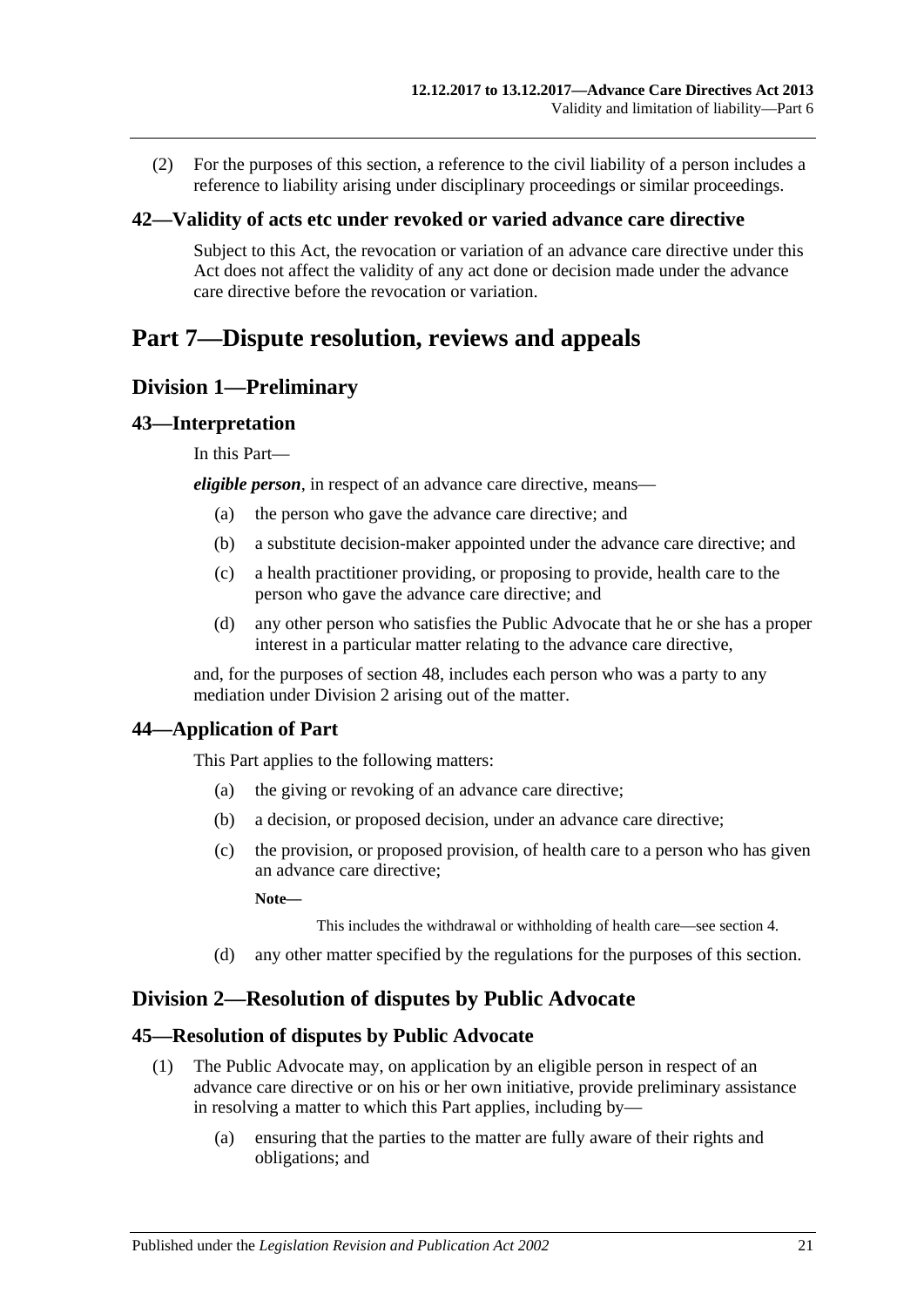- (b) identifying the issues (if any) that are in dispute between the parties; and
- (c) canvassing options that may obviate the need for further proceedings; and
- (d) where appropriate, facilitating full and open communication between the parties.
- (2) The Public Advocate may, on application by an eligible person in respect of an advance care directive, mediate a matter to which this Part applies.
- (3) The Public Advocate may bring a mediation to an end at any time—
	- (a) if, in the opinion of the Public Advocate, it is more appropriate that the matter be dealt with by the Tribunal; or
	- (b) at the request of a party to the mediation.
- (4) Evidence of anything said or done in the course of a mediation under this section is not admissible in subsequent proceedings except by consent of all parties to the proceedings.
- (5) The Public Advocate may, on application by an eligible person in respect of an advance care directive or on his or her own initiative, or in relation to a mediation under this section—
	- (a) make such of the following declarations in respect of a matter to which this Part applies as the Public Advocate thinks necessary or desirable in the circumstances of the case:
		- (i) a declaration as to the nature and scope of a person's powers or responsibilities under the advance care directive;
		- (ii) a declaration as to whether or not a particular act or omission is within the powers, or discharges the responsibilities, of a person under the advance care directive;
		- (iii) a declaration as to whether or not the person who gave the advance care directive has impaired decision-making capacity in relation to a specified decision;
		- (iv) any other declaration prescribed by the regulations; and
	- (b) give any advice that the Public Advocate considers necessary or desirable in the circumstances of the case.
- (6) The Public Advocate may vary or revoke a declaration under this section.
- (7) The Public Advocate may refuse to determine an application for a declaration or advice under this section if, in the opinion of the Public Advocate, it is more appropriate that the matter be dealt with by the Tribunal.
- (8) An application under this section—
	- (a) must be made in a manner and form determined by the Public Advocate; and
	- (b) must be accompanied by such information as the Public Advocate may reasonably require; and
	- (c) must be accompanied by the prescribed fee.
- (9) An application under this section may be determined by the Public Advocate despite the absence of any person who may be affected by the Public Advocate's decision.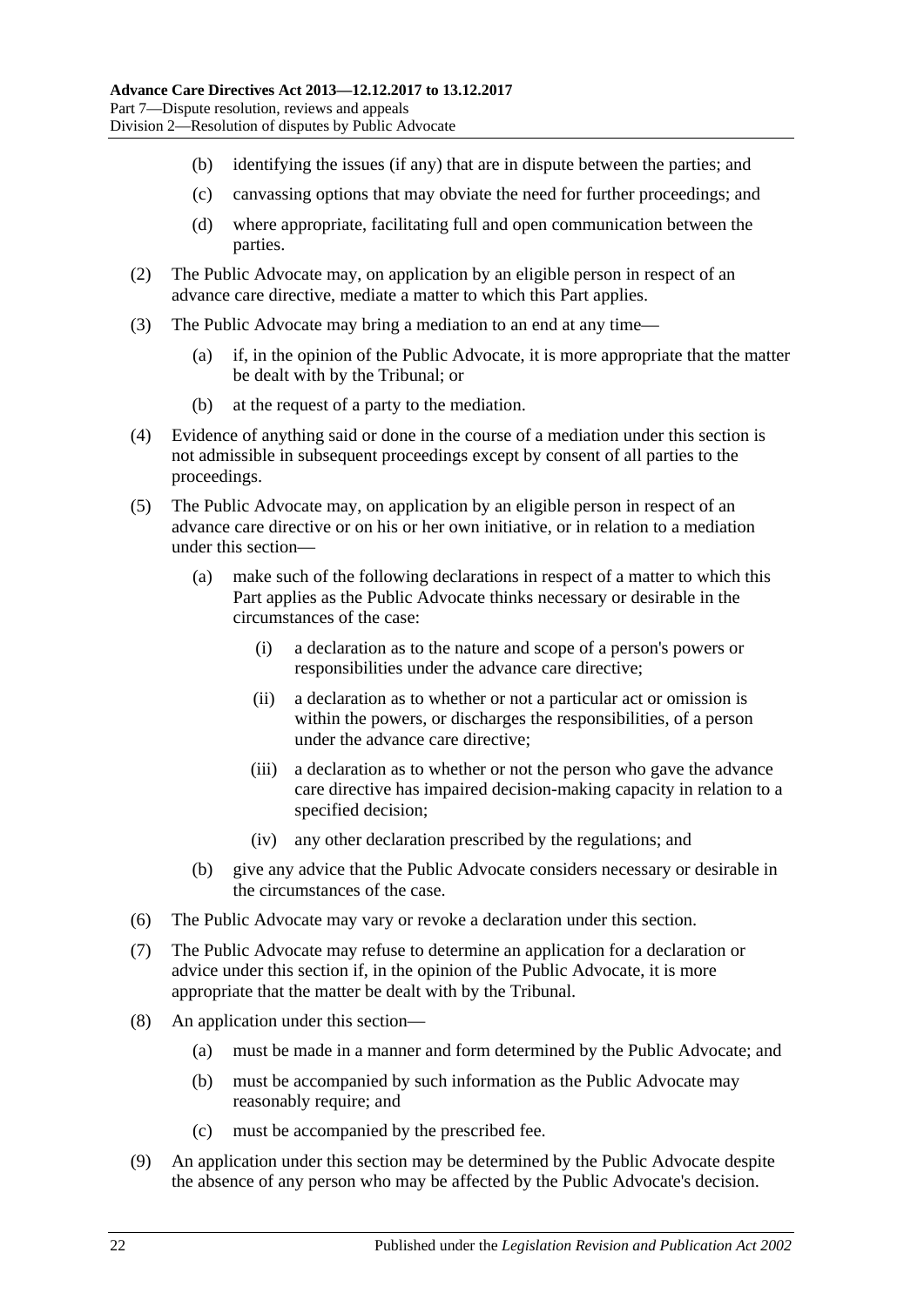- (10) The Public Advocate has, for the purposes of this section, the same privileges and immunities as a member of the Tribunal under the *[South Australian Civil and](http://www.legislation.sa.gov.au/index.aspx?action=legref&type=act&legtitle=South%20Australian%20Civil%20and%20Administrative%20Tribunal%20Act%202013)  [Administrative Tribunal Act](http://www.legislation.sa.gov.au/index.aspx?action=legref&type=act&legtitle=South%20Australian%20Civil%20and%20Administrative%20Tribunal%20Act%202013) 2013*.
- (11) Subject to this Act, the Public Advocate may conduct proceedings under this section in such manner as he or she thinks fit.
- (13) The regulations may make further provisions in relation to mediations under this section.

## <span id="page-22-0"></span>**46—Public Advocate may refer matter to Tribunal**

- (1) If the Public Advocate ends a mediation, or refuses to determine an application, under [section](#page-20-6) 45 on the grounds that it is more appropriate that the matter be dealt with by the Tribunal, the Public Advocate may refer the matter to the Tribunal.
- (2) The regulations may make further provision in respect of referrals under this section.

## <span id="page-22-1"></span>**46A—Public Advocate may refer question of law to Supreme Court**

The Public Advocate may refer any question of law for the opinion of the Supreme Court.

## <span id="page-22-2"></span>**Division 3—Resolution of disputes by Tribunal**

## <span id="page-22-3"></span>**47—Tribunal to give priority to wishes of person who gave advance care directive**

Without limiting [Part](#page-5-2) 2, the Tribunal must, in performing a function or exercising a power under this Division—

(a) seek, as far as is reasonably practicable, to give full effect to the wishes of the person who gave the relevant advance care directive.

## <span id="page-22-4"></span>**48—Resolution of disputes by Tribunal**

- <span id="page-22-5"></span>(1) An eligible person in respect of an advance care directive may apply to the Tribunal for—
	- (a) a review of a matter dealt with by the Public Advocate under [section](#page-20-6) 45; or
	- (b) a declaration or direction in relation to a matter to which this Part applies (including, to avoid doubt, a matter contemplated by [section](#page-20-6) 45).
- <span id="page-22-6"></span>(2) For the purposes of the *[South Australian Civil and Administrative Tribunal](http://www.legislation.sa.gov.au/index.aspx?action=legref&type=act&legtitle=South%20Australian%20Civil%20and%20Administrative%20Tribunal%20Act%202013)  Act [2013](http://www.legislation.sa.gov.au/index.aspx?action=legref&type=act&legtitle=South%20Australian%20Civil%20and%20Administrative%20Tribunal%20Act%202013)*
	- (a) a review contemplated by [subsection](#page-22-5)  $(1)(a)$  will be taken to come within the Tribunal's review jurisdiction; and
	- (b) a declaration or direction contemplated by [subsection](#page-22-6) (1)(b) will be taken to come within the Tribunal's original jurisdiction.
- (3) The Tribunal may, on determining an application under this section—
	- (a) in the case of a review of a matter dealt with by the Public Advocate under [section](#page-20-6) 45—
		- (i) confirm, cancel or reverse a decision that is the subject of the review;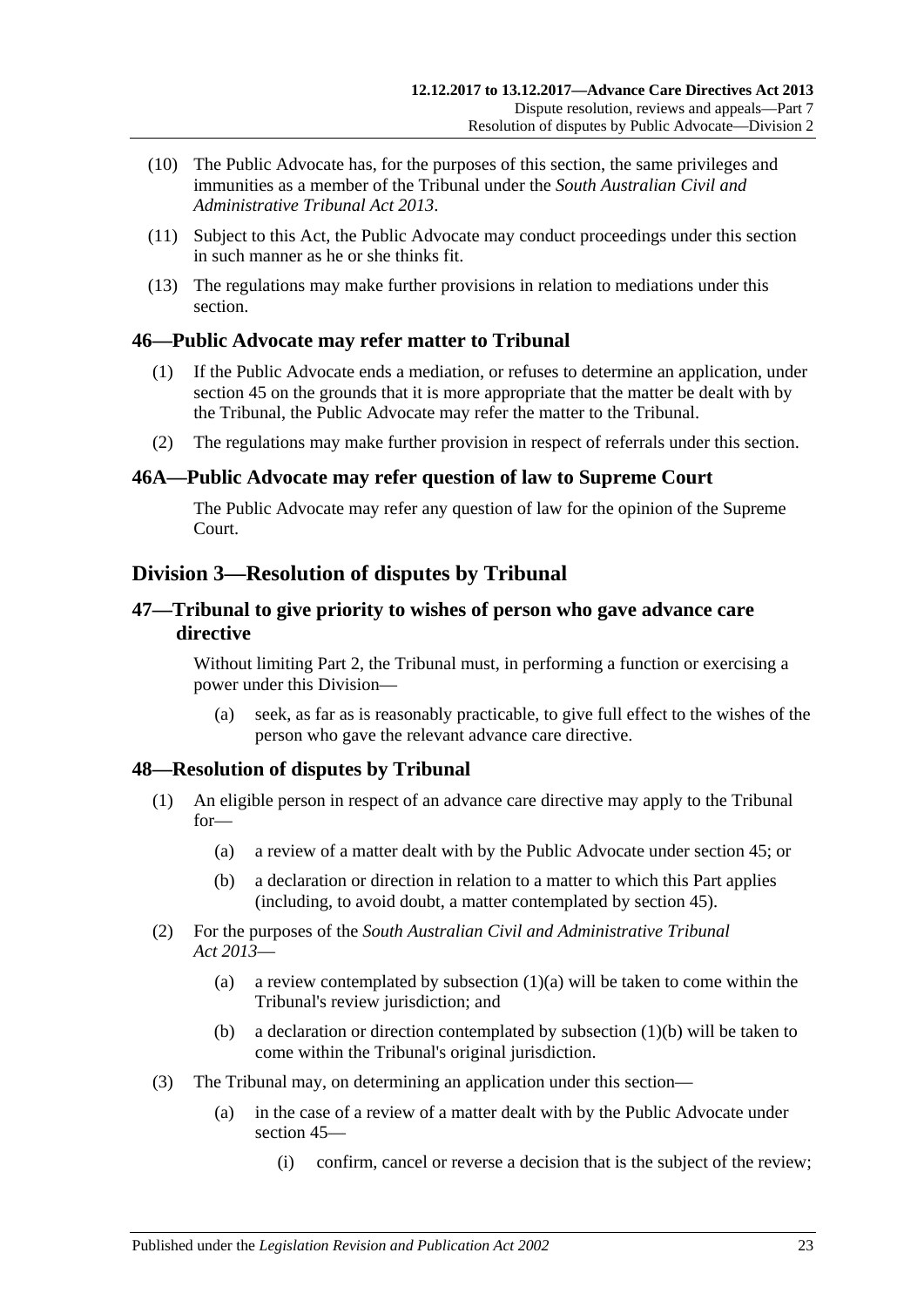- (ii) confirm, vary or revoke a declaration given under [section](#page-20-6) 45; and
- (b) in any case—
	- (i) make any declarations that the Tribunal thinks necessary or desirable in the circumstances of the case; and
	- (ii) give any directions that the Tribunal thinks necessary or desirable in the circumstances of the case (including a direction that the provision of particular health care to a person be withdrawn or withheld); and

```
Note—
```
The Tribunal cannot compel a health practitioner to provide particular health care to a patient—se[e section](#page-4-2) 6.

- (iii) give any advice that the Tribunal considers necessary or desirable in the circumstances of the case.
- (4) The Tribunal may vary or revoke a declaration or direction under this section.
- (5) The person who gave the advance care directive to which proceedings under this section relate is (if he or she is not the applicant) a party to the proceedings.
- (6) Section 51 of the *[South Australian Civil and Administrative Tribunal Act](http://www.legislation.sa.gov.au/index.aspx?action=legref&type=act&legtitle=South%20Australian%20Civil%20and%20Administrative%20Tribunal%20Act%202013) 2013* does not apply to, or in relation to, proceedings under this section.
- (8) The regulations may make further provisions in relation to proceedings under this section.

## <span id="page-23-0"></span>**49—Tribunal may refer matter to Public Advocate**

- (1) If the Tribunal is of the opinion that it is more appropriate that a particular application under section [48\(1\)\(b\)](#page-22-6) be dealt with by the Public Advocate, the Tribunal may refer the matter to the Public Advocate.
- (2) The regulations may make further provision in respect of referrals under this section.

## <span id="page-23-3"></span><span id="page-23-1"></span>**50—Failing to comply with direction of Tribunal**

(1) Subject to this Act, a person who fails to comply with a direction of the Tribunal under [section](#page-22-4) 48 is guilty of an offence.

Maximum penalty: \$20 000 or imprisonment for 6 months.

(2) It is a defence to a charge of an offence against [subsection](#page-23-3) (1) if the defendant proves that he or she did not know, and could not reasonably have been expected to know, that his or her conduct amounted to a failure to comply with the relevant direction.

## <span id="page-23-2"></span>**51—Orders of Tribunal in relation to substitute decision-makers**

- (1) If, on the application of an eligible person in respect of an advance care directive, the Tribunal is satisfied that a person appointed as a substitute decision-maker under the advance care directive—
	- (a) is a person who cannot be a substitute decision-maker pursuant to [section](#page-12-6)  $21(2)$ ; or
	- (b) is no longer willing to act as a substitute decision-maker under the advance care directive; or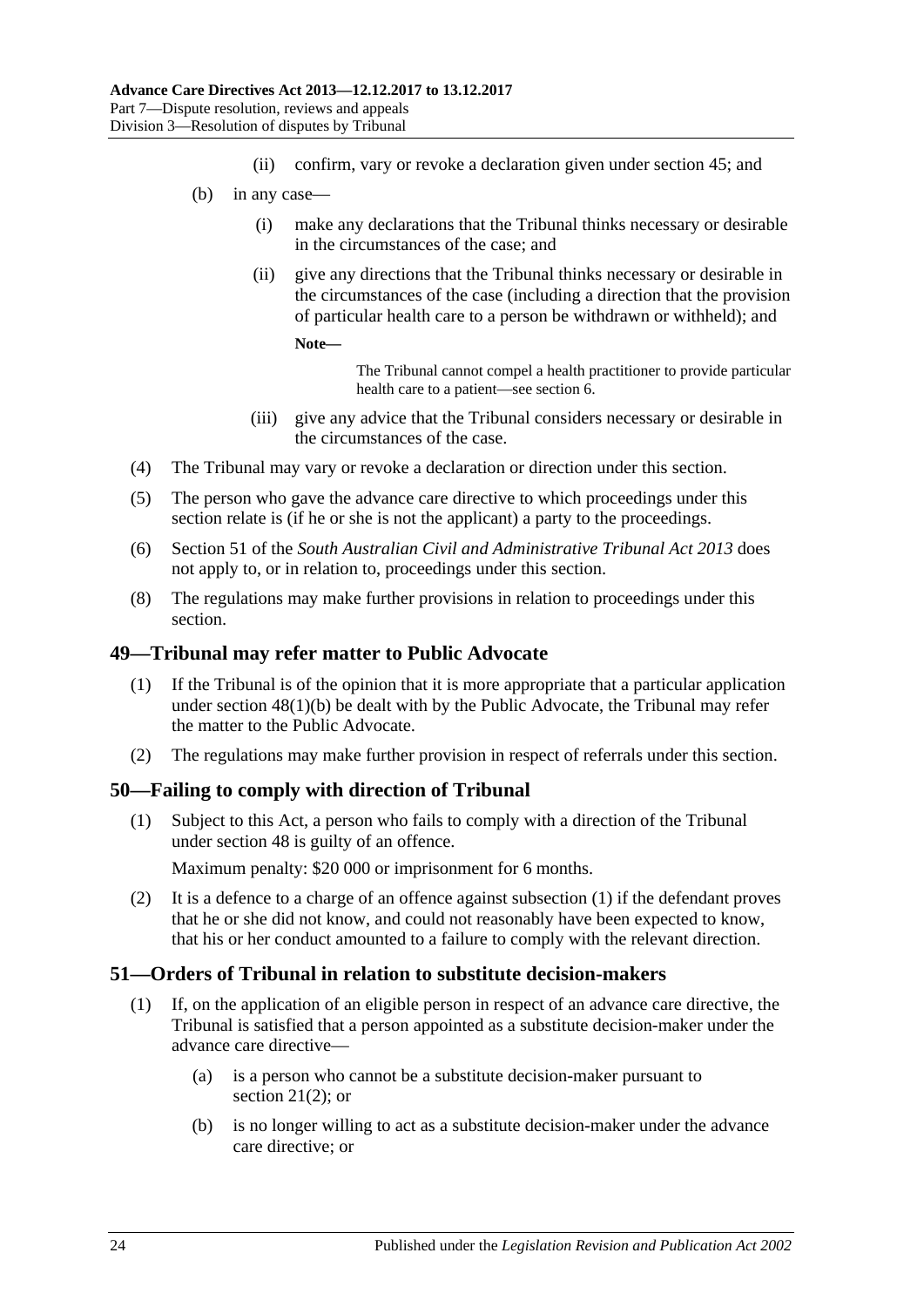(c) has been negligent in the exercise of his or her powers under the advance care directive,

<span id="page-24-3"></span><span id="page-24-2"></span>the Tribunal may—

- (d) revoke the appointment of the substitute decision-maker; or
- (e) if the person who gave the advance care directive is competent—with the consent of the person, make any variation to the advance care directive the Tribunal thinks appropriate (including by appointing another substitute decision-maker); or
- (f) if the person who gave the advance care directive is not competent, and if no other substitute decision-maker was appointed under the advance care directive—revoke the advance care directive.
- <span id="page-24-4"></span>(2) If, on the application of the Public Advocate, the Tribunal is satisfied that, because of a change in the personal circumstances of—
	- (a) the person who gave the advance care directive; or
	- (b) a substitute decision-maker under the advance care directive,

it is no longer appropriate that a particular person be a substitute decision-maker under the advance care directive, the Tribunal may make any of the orders contemplated by [subsection](#page-24-2)  $(1)(d)$ ,  $(e)$  or  $(f)$ .

(5) However, the Tribunal should not revoke an advance care directive under this section if there are provisions in the advance care directive that can continue to have effect despite the fact that there is no substitute decision-maker appointed under the advance care directive.

**Note—**

Such provisions include, for example, an expression of the wishes of the person who gave the advance care directive in respect of specified health care, or accommodation or personal matters.

In the circumstances contemplated by [subsection](#page-24-4)  $(1)(f)$  of this section, the Tribunal may also make an order placing the person who gave the advance care directive under limited or full guardianship—see Part 4 Division 2 of the *[Guardianship and Administration](http://www.legislation.sa.gov.au/index.aspx?action=legref&type=act&legtitle=Guardianship%20and%20Administration%20Act%201993)  Act [1993](http://www.legislation.sa.gov.au/index.aspx?action=legref&type=act&legtitle=Guardianship%20and%20Administration%20Act%201993)*. If such an order is made, section 31A of that Act requires the guardian to seek to give effect to the instructions and wishes of the person as set out in the revoked advance care directive.

## <span id="page-24-0"></span>**Division 4—Urgent review by Supreme Court of substitute decision-maker's decision**

## <span id="page-24-1"></span>**52—Urgent review by Supreme Court**

- (1) The Supreme Court may, on the application of—
	- (a) a health practitioner responsible (whether solely or with others) for the health care of a person who has given an advance care directive; or
	- (b) any person who has, in the opinion of the Court, a proper interest in the exercise of powers by the substitute decision-maker,

review the decision of a substitute decision-maker appointed under an advance care directive.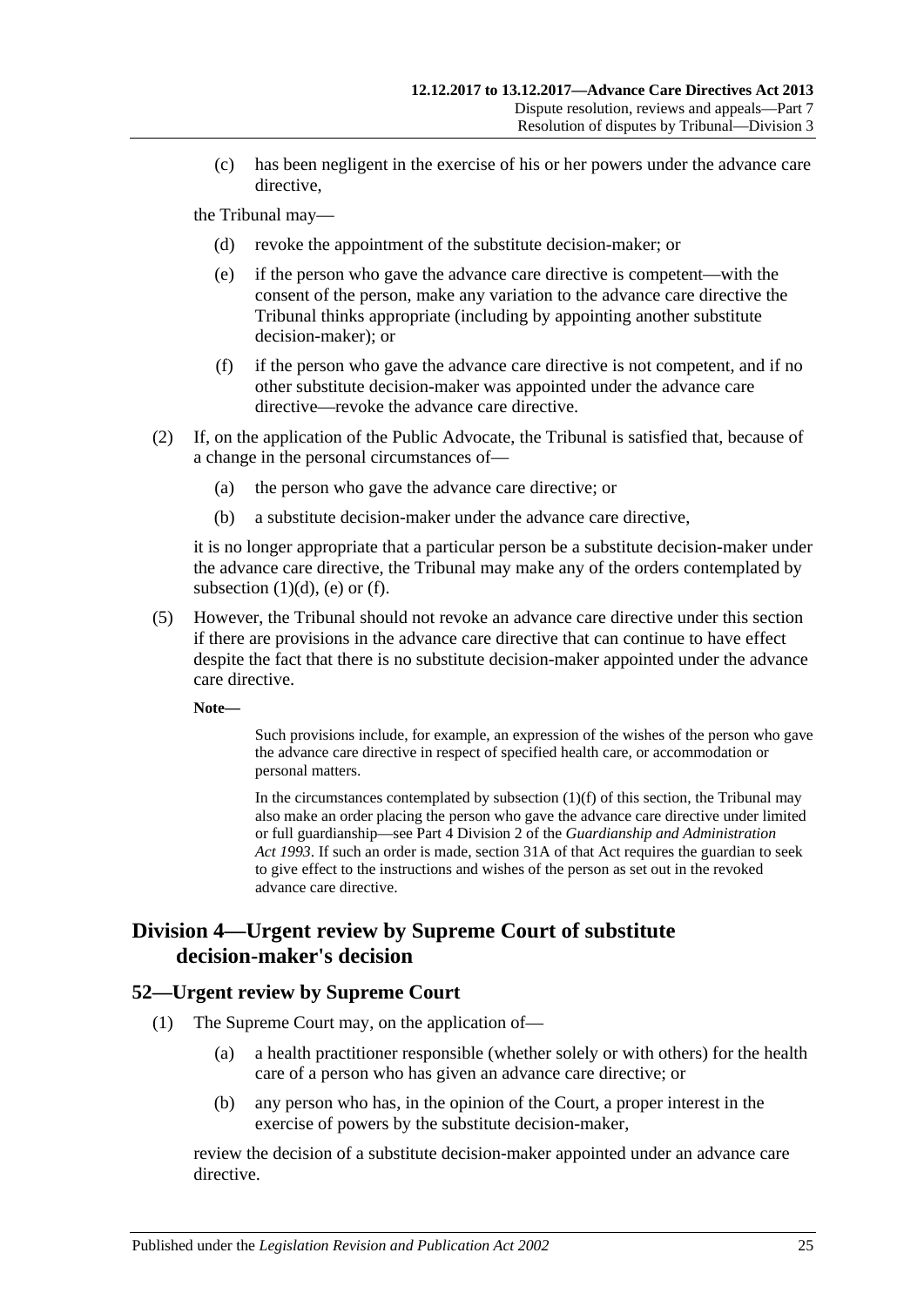- (2) A review under this section—
	- (a) is limited to ensuring that the substitute decision-maker's decision is in accordance with the advance care directive and this Act; and
	- (b) cannot be undertaken in respect of a decision to withdraw or withhold health care if the person who gave the advance care directive is in the advanced stages of an illness without any real prospect of recovery and the effect of the health care would be merely to prolong the person's life.
- (3) On completion of a review, the Supreme Court may—
	- (a) confirm, cancel or reverse the decision of the substitute decision-maker; and
	- (b) make such other orders, and give such advice and directions, as the Court thinks necessary or desirable in the circumstances of the case.
- (4) The Supreme Court must conduct a review under this section as expeditiously as possible.

## <span id="page-25-0"></span>**Division 5—Reviews and appeals**

## <span id="page-25-2"></span><span id="page-25-1"></span>**53—Reviews and appeals**

The following provisions operate in connection with the application of Part 5 of the *[South Australian Civil and Administrative Tribunal Act](http://www.legislation.sa.gov.au/index.aspx?action=legref&type=act&legtitle=South%20Australian%20Civil%20and%20Administrative%20Tribunal%20Act%202013) 2013* in relation to this Act:

- (a) a decision of the Tribunal not to authorise publication of a report of proceedings before the Tribunal may not be the subject of an application for internal review;
- (b) subject to [paragraph](#page-25-2) (a), an application for internal review may be made by—
	- (i) the applicant in proceedings before the Tribunal in the exercise of its original jurisdiction (within the meaning of the *[South Australian](http://www.legislation.sa.gov.au/index.aspx?action=legref&type=act&legtitle=South%20Australian%20Civil%20and%20Administrative%20Tribunal%20Act%202013)  [Civil and Administrative Tribunal Act](http://www.legislation.sa.gov.au/index.aspx?action=legref&type=act&legtitle=South%20Australian%20Civil%20and%20Administrative%20Tribunal%20Act%202013) 2013*) for the purposes of this Act; or
	- (ii) a person to whom the proceedings relate (if not the applicant under [paragraph](#page-25-2) (a)); or
	- (iii) the Public Advocate; or
	- (iv) any person who presented evidence or material before, or made submissions to, the Tribunal in the relevant proceedings; or
	- (v) any other person who satisfies the Tribunal that he or she has a proper interest in the matter;
- (c) the person to whom an application for internal review relates (if he or she is not the applicant) will be a party to those proceedings;
- (d) the Tribunal may make an order for costs against a party to proceedings for internal review, but only if the Tribunal is satisfied that the institution of the proceedings, or the party's conduct in relation to the proceedings, was frivolous, vexatious or calculated to cause delay;
- (e) an appeal under section 71 of the *[South Australian Civil and Administrative](http://www.legislation.sa.gov.au/index.aspx?action=legref&type=act&legtitle=South%20Australian%20Civil%20and%20Administrative%20Tribunal%20Act%202013)  [Tribunal Act](http://www.legislation.sa.gov.au/index.aspx?action=legref&type=act&legtitle=South%20Australian%20Civil%20and%20Administrative%20Tribunal%20Act%202013) 2013* must be instituted within 14 days—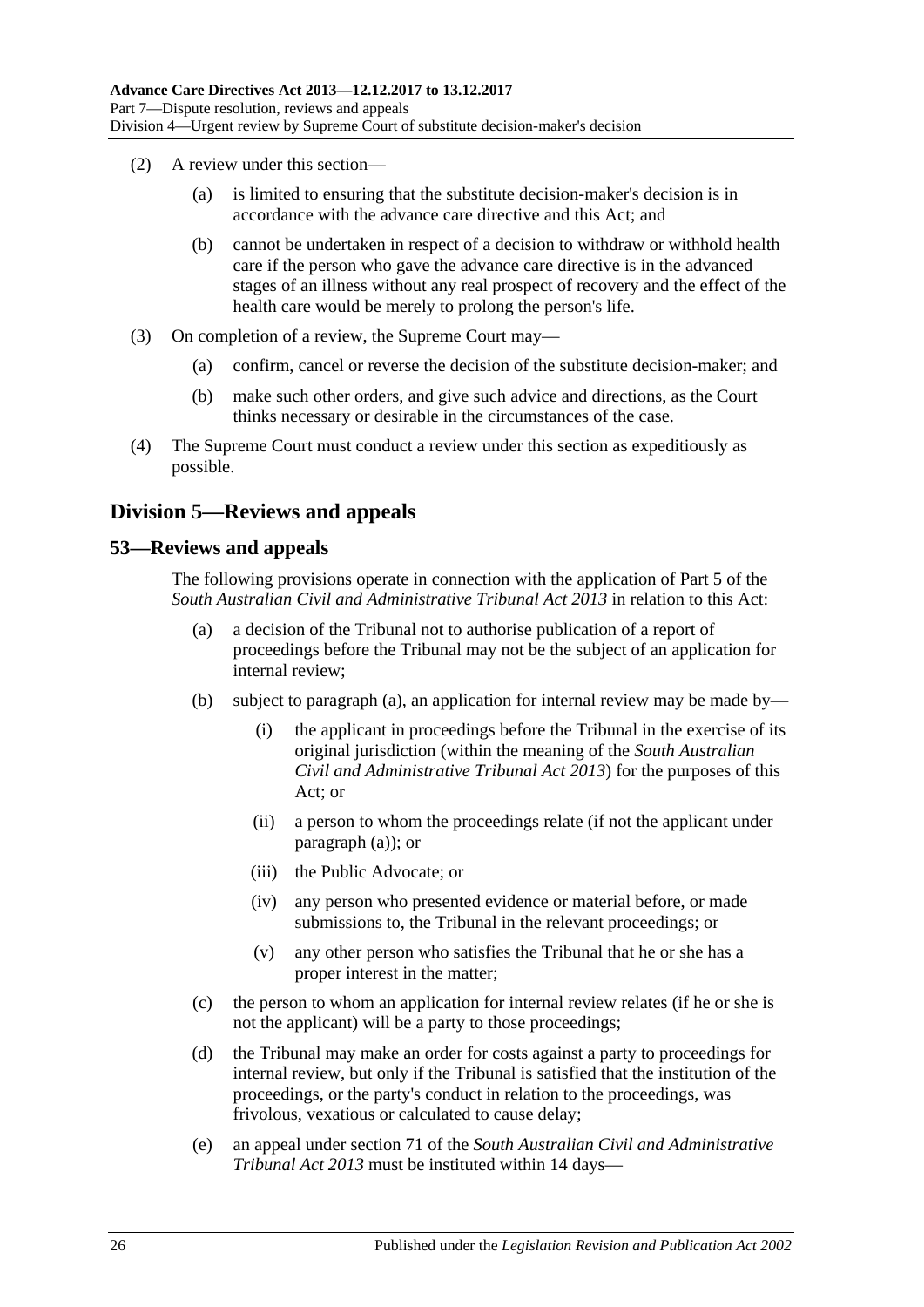- (i) after the making of the decision to which the appeal relates; or
- (ii) after being furnished with the reasons for that decision,

whichever is the later (but the Supreme Court may, if it is satisfied that it is just and reasonable in the circumstances to do so, dispense with the requirement that the appeal should be instituted within that period (even if the time for instituting the appeal has expired));

(f) no order for costs may be made against an applicant in an appeal under section 71 of the *[South Australian Civil and Administrative Tribunal](http://www.legislation.sa.gov.au/index.aspx?action=legref&type=act&legtitle=South%20Australian%20Civil%20and%20Administrative%20Tribunal%20Act%202013)  Act [2013](http://www.legislation.sa.gov.au/index.aspx?action=legref&type=act&legtitle=South%20Australian%20Civil%20and%20Administrative%20Tribunal%20Act%202013)* if he or she is the person to whom the decision appealed against relates.

# <span id="page-26-0"></span>**Part 7A—Special provisions relating to Tribunal**

## <span id="page-26-3"></span><span id="page-26-1"></span>**54—Tribunal must give notice of proceedings**

- (1) Tribunal must give the following persons reasonable notice of the time and place of the hearings of proceedings before the Tribunal:
	- (a) the applicant;
	- (b) the person to whom the proceedings relate;
	- (c) the Public Advocate;
	- (d) such other persons as the Tribunal considers have a proper interest in the matter.
- (2) Despite [subsection](#page-26-3) (1)—
	- (a) the Tribunal is not obliged to give notice of proceedings to a person if the person's whereabouts cannot, after reasonable enquiries, be ascertained; and
	- (b) the Tribunal may, if satisfied that urgent action is required in proceedings before the Tribunal, make an order (or any other decision) as a matter of urgency without complying with [subsection](#page-26-3) (1), with effect as follows:
		- (i) in the case of an order under [section](#page-15-6)  $32(1)$ —for a period not exceeding 14 days as directed by the Tribunal;
		- (ii) in any other case—for a period not exceeding 21 days as directed by the Tribunal.

## <span id="page-26-2"></span>**54A—Reasons for decisions**

The Tribunal must, on request by a person who has a right of internal review of a decision of the Tribunal or who satisfies the Tribunal that he or she has a proper interest in the matter, furnish the person with a written statement of the Tribunal's reasons for the decision, but not—

- (a) if the request is made after the period for the review has expired; or
- (b) if a review has been instituted—after the review has been decided.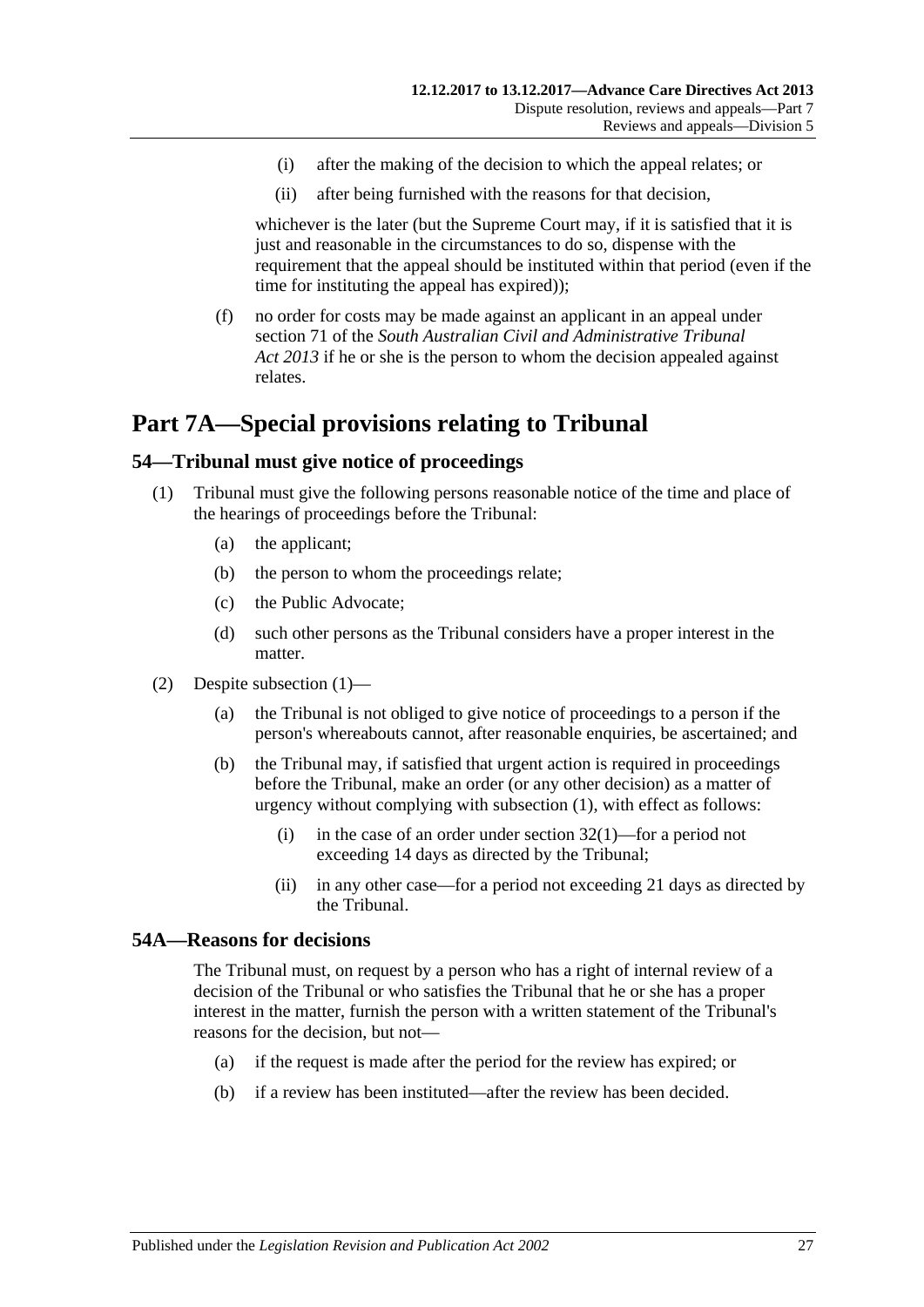## <span id="page-27-4"></span><span id="page-27-0"></span>**54B—Representation of person who is subject of proceedings**

- (1) A person who is the subject of proceedings before the Tribunal is entitled to appear before the Tribunal by—
	- (a) the Public Advocate; or
	- (b) except in the case of an internal review—by a recognised advocate.
- (2) [Subsection](#page-27-4) (1) applies in addition to section 56(1) of the *[South Australian Civil and](http://www.legislation.sa.gov.au/index.aspx?action=legref&type=act&legtitle=South%20Australian%20Civil%20and%20Administrative%20Tribunal%20Act%202013)  [Administrative Tribunal Act](http://www.legislation.sa.gov.au/index.aspx?action=legref&type=act&legtitle=South%20Australian%20Civil%20and%20Administrative%20Tribunal%20Act%202013) 2013*.
- (3) In this section—

*recognised advocate* means a person who is, by instrument in writing, recognised by the Tribunal as a person who is qualified to act as an advocate in proceedings before the Tribunal for the person to whom the proceedings relate.

# <span id="page-27-1"></span>**Part 8—Offences**

## <span id="page-27-5"></span><span id="page-27-2"></span>**55—False or misleading statements**

(1) A person who knowingly makes a false or misleading statement in, or in relation to, an advance care directive is guilty of an offence.

Maximum penalty:

- (a) if the defendant is a substitute decision-maker appointed under the advance care directive—\$20 000 or imprisonment for 2 years;
- (b) in any other case—\$10 000.
- (2) A person who knowingly makes a false or misleading statement in relation to an attempt to give an advance care directive is guilty of an offence.

Maximum penalty: \$10 000.

(3) For the purposes of [subsection](#page-27-5) (1), a reference to a substitute decision-maker includes a reference to a person who is not but who was, at the relevant time, a substitute decision-maker appointed under the advance care directive.

## <span id="page-27-3"></span>**56—Fraud, undue influence etc**

(1) A person who, by dishonesty or undue influence, induces another to give an advance care directive is guilty of an offence.

Maximum penalty: Imprisonment for 10 years.

- (2) A person who purports to act as a substitute decision-maker appointed under an advance care directive knowing that—
	- (a) the advance care directive has been revoked; or
	- (b) he or she is not a substitute decision-maker appointed under the advance care directive,

is guilty of an offence.

Maximum penalty: Imprisonment for 10 years.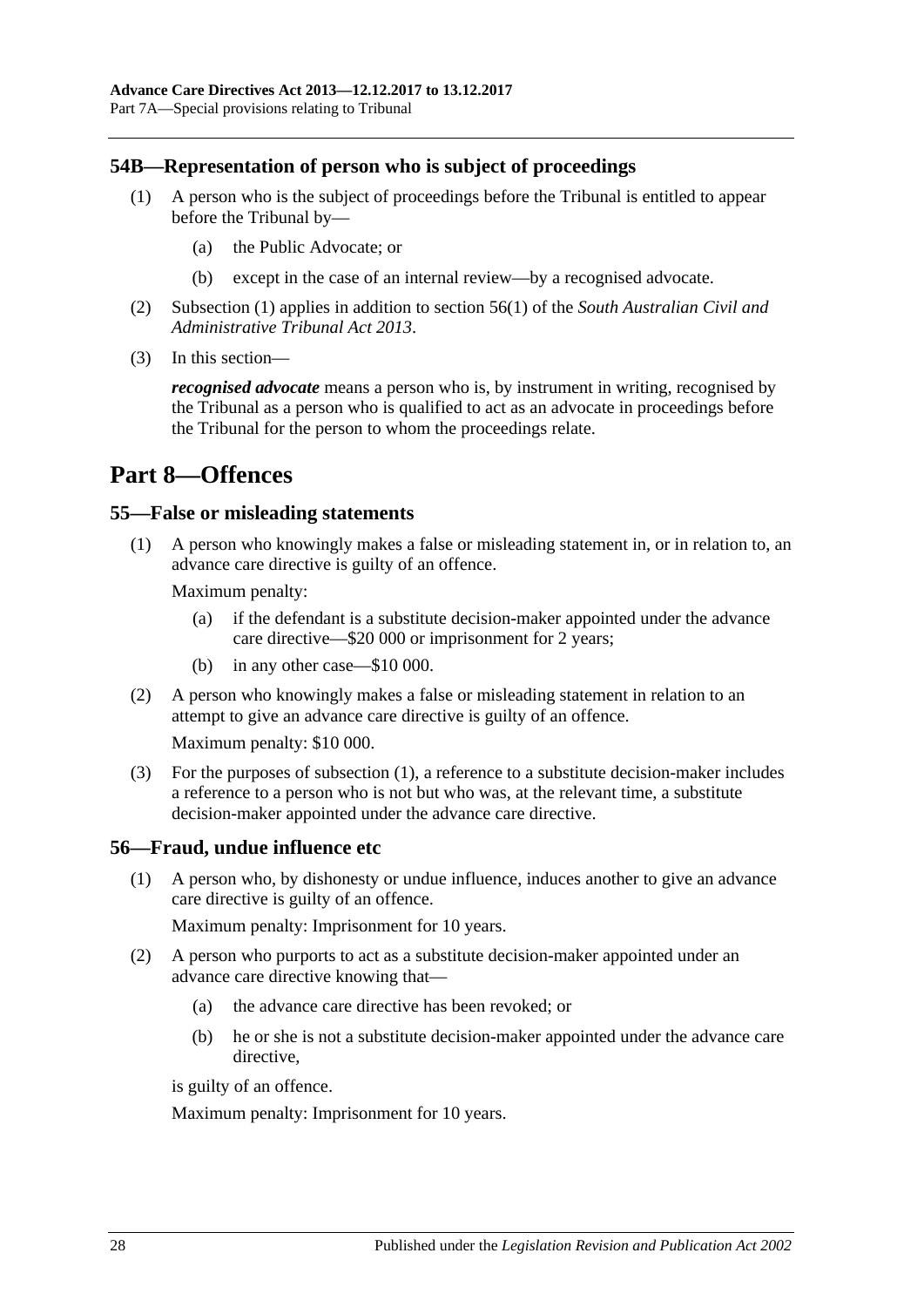- (3) If a person is convicted or found guilty of an offence against this section, the court sentencing the person may, if satisfied it is appropriate to do so in the circumstances—
	- (a) revoke the relevant advance care directive; or
	- (b) if the person is a substitute decision-maker appointed under the relevant advance care directive—revoke the person's appointment as a substitute decision-maker; or
	- (c) make any other order the court thinks appropriate.

# <span id="page-28-0"></span>**Part 9—Miscellaneous**

## <span id="page-28-1"></span>**57—Giving notice to substitute decision-makers**

- <span id="page-28-3"></span>(1) If a person or body is required under this or any other Act or law to give notice to a substitute decision-maker, that requirement will be taken to be satisfied if the person gives such notice to—
	- (a) if a particular substitute decision-maker is specified in the advance care directive as being the person to whom such notice is to be given—that substitute decision-maker; or
	- (b) in any other case—the substitute decision-maker who is appointed first in the advance care directive.

**Note—**

This paragraph does not require a person to give notice to or otherwise contact a substitute decision-maker, rather it applies where a provision of this Act or another Act requires such notice to be given.

- (2) If the first-appointed substitute decision-maker is given notice in accordance with [subsection](#page-28-3) (1)(b), he or she must give each other substitute decision-maker appointed under the advance care directive—
	- (a) if the notice is a written notice—a copy of the notice; or
	- (b) in any other case—information setting out the effect of the notice.

## <span id="page-28-2"></span>**58—Prohibition of publication of reports of proceedings**

(1) Subject to this section, a person must not publish a report of any proceedings under this Act.

Maximum penalty: \$10 000.

- <span id="page-28-4"></span>(2) The body or court before which proceedings under this Act are heard may, on application by a person who it is satisfied has a proper interest in the matter, authorise the publication of a report of those proceedings.
- (3) A person who publishes a report pursuant to an authorisation given under [subsection](#page-28-4) (2) must not disclose any information in the report that identifies, or could tend to identify, the person to whom the proceedings relate. Maximum penalty: \$10 000.
- (4) This section does not apply if the person who gave the relevant advance care directive consents to the publication of the report or information.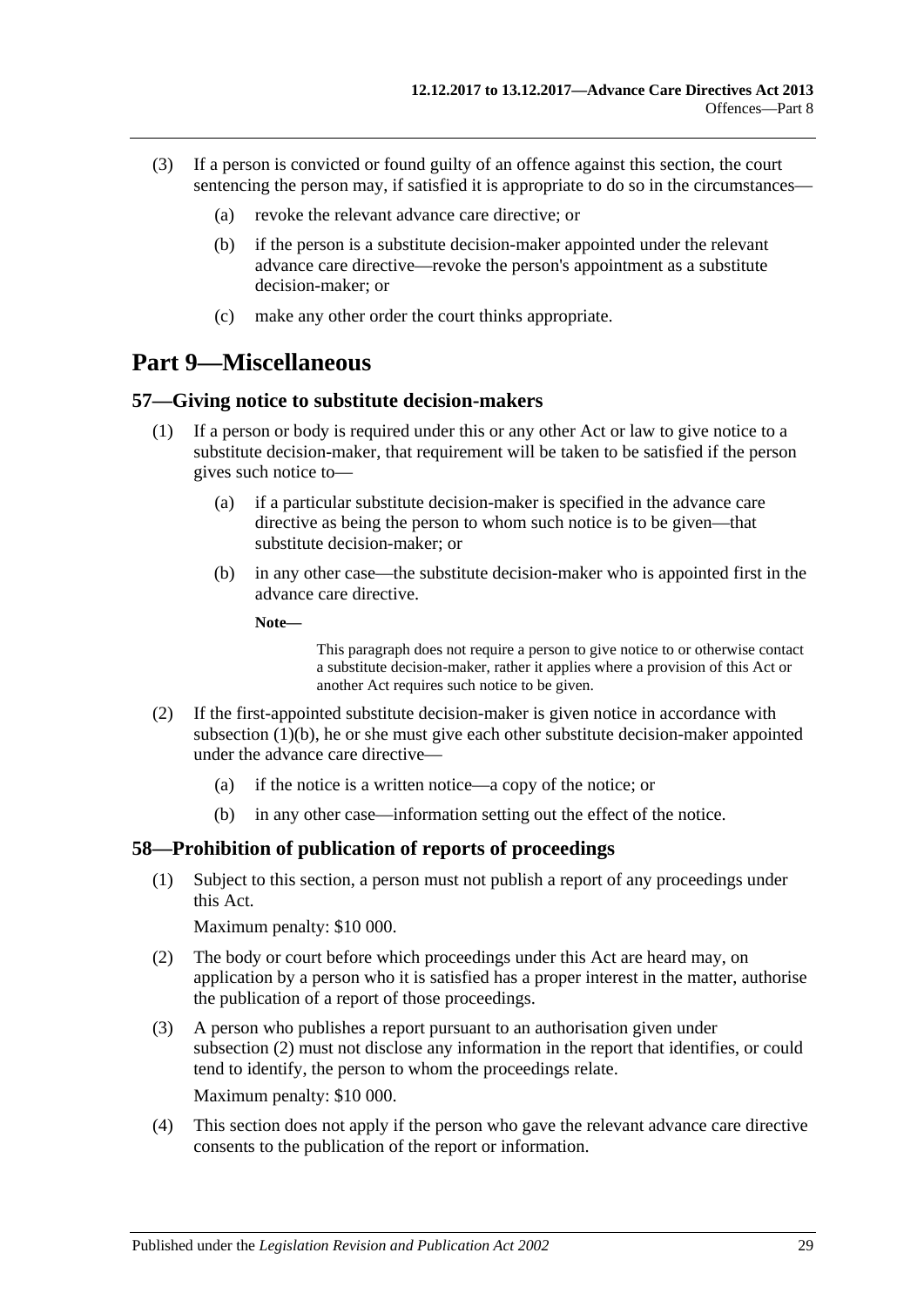## <span id="page-29-0"></span>**59—Service of documents**

A notice or document required or authorised to be given or sent to, or served on, a person for the purposes of this Act may—

- (a) be given to the person personally; or
- (b) be posted in an envelope addressed to the person—
	- (i) at the person's last known address; or
	- (ii) at the person's address for service; or
- (c) be left for the person at the address for service with someone apparently over the age of 16 years; or
- (d) be transmitted by fax or email to a fax number or email address provided by the person (in which case the notice or document will be taken to have been given or served at the time of transmission).

## <span id="page-29-1"></span>**60—Victimisation**

- (1) A person commits an act of victimisation against another person (the *victim*) if he or she causes detriment to the victim on the ground, or substantially on the ground, that the victim—
	- (a) has made, or wishes to make an advance care directive; or
	- (b) is a substitute decision-maker appointed under an advance care directive; or
	- (c) is otherwise involved in relation to an advance care directive.
- (2) An act of victimisation under this Act may be dealt with—
	- (a) as a tort; or
	- (b) as if it were an act of victimisation under the *[Equal Opportunity Act](http://www.legislation.sa.gov.au/index.aspx?action=legref&type=act&legtitle=Equal%20Opportunity%20Act%201984) 1984*,

but, if the victim commences proceedings in a court seeking a remedy in tort, he or she cannot subsequently lodge a complaint under the *[Equal Opportunity Act](http://www.legislation.sa.gov.au/index.aspx?action=legref&type=act&legtitle=Equal%20Opportunity%20Act%201984) 1984* and, conversely, if the victim lodges a complaint under that Act, he or she cannot subsequently commence proceedings in a court seeking a remedy in tort.

- (3) If a complaint alleging an act of victimisation under this Act has been lodged with the Commissioner for Equal Opportunity and the Commissioner is of the opinion that the subject matter of the complaint has already been adequately dealt with by a competent authority, the Commissioner may decline to act on the complaint or to proceed further with action on the complaint.
- (4) In this section—

*detriment* includes—

- (a) injury, damage or loss; or
- (b) intimidation or harassment; or
- (c) discrimination, disadvantage or adverse treatment in relation to the victim's employment or business; or
- (d) threats of reprisal.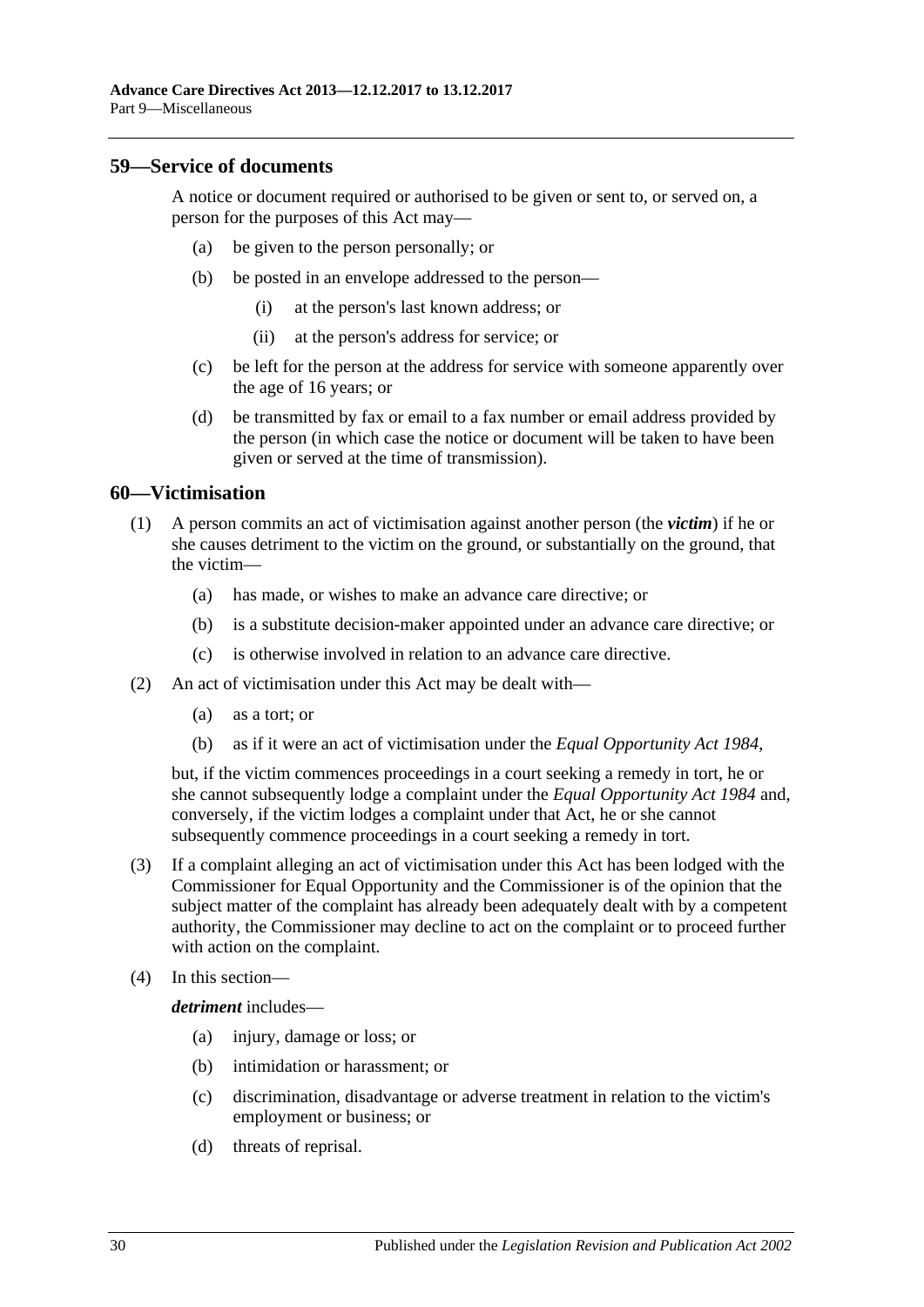## <span id="page-30-3"></span><span id="page-30-0"></span>**61—Confidentiality**

- (1) A person engaged or formerly engaged in the administration of this Act must not divulge or communicate personal information obtained (whether by that person or otherwise) in the course of official duties except—
	- (a) as required or authorised by or under this Act or any other Act or law; or
	- (b) with the consent of the person to whom the information relates; or
	- (c) in connection with the administration of this Act; or
	- (d) as may be required to give effect to the provisions of an advance care directive to which the information relates; or
	- (e) to an authority responsible under the law of a place outside this State, where the information is required for the proper administration of that law; or
	- (f) to an agency or instrumentality of this State, the Commonwealth or another State or a Territory of the Commonwealth for the purposes of the proper performance of its functions.

Maximum penalty: \$10 000.

- (2) [Subsection](#page-30-3) (1) does not prevent disclosure of statistical or other data that could not reasonably be expected to lead to the identification of any person to whom it relates.
- (3) Information that has been disclosed under [subsection](#page-30-3) (1) for a particular purpose must not be used for any other purpose by—
	- (a) the person to whom the information was disclosed; or
	- (b) any other person who gains access to the information (whether properly or improperly and whether directly or indirectly) as a result of that disclosure.

Maximum penalty: \$10 000.

## <span id="page-30-4"></span><span id="page-30-1"></span>**62—Review of Act**

- (1) The Minister must cause a review of the operation of this Act to be conducted and a report on the results of the review to be submitted to him or her.
- (2) The review and the report must be completed before the fifth anniversary of the commencement of this Act.
- (3) The Minister must cause a copy of the report submitted under [subsection](#page-30-4) (1) to be laid before both Houses of Parliament within 6 sitting days after receiving the report.

## <span id="page-30-5"></span><span id="page-30-2"></span>**63—Regulations**

- (1) The Governor may make such regulations as are contemplated by, or necessary or expedient for the purposes of, this Act.
- (2) Without limiting [subsection](#page-30-5) (1), the regulations may—
	- (a) exempt (conditionally or unconditionally) a specified person or class of persons from a specified provision or provisions of this Act; and
	- (b) prescribe fees in respect of any matter under this Act and their payment, recovery or waiver; and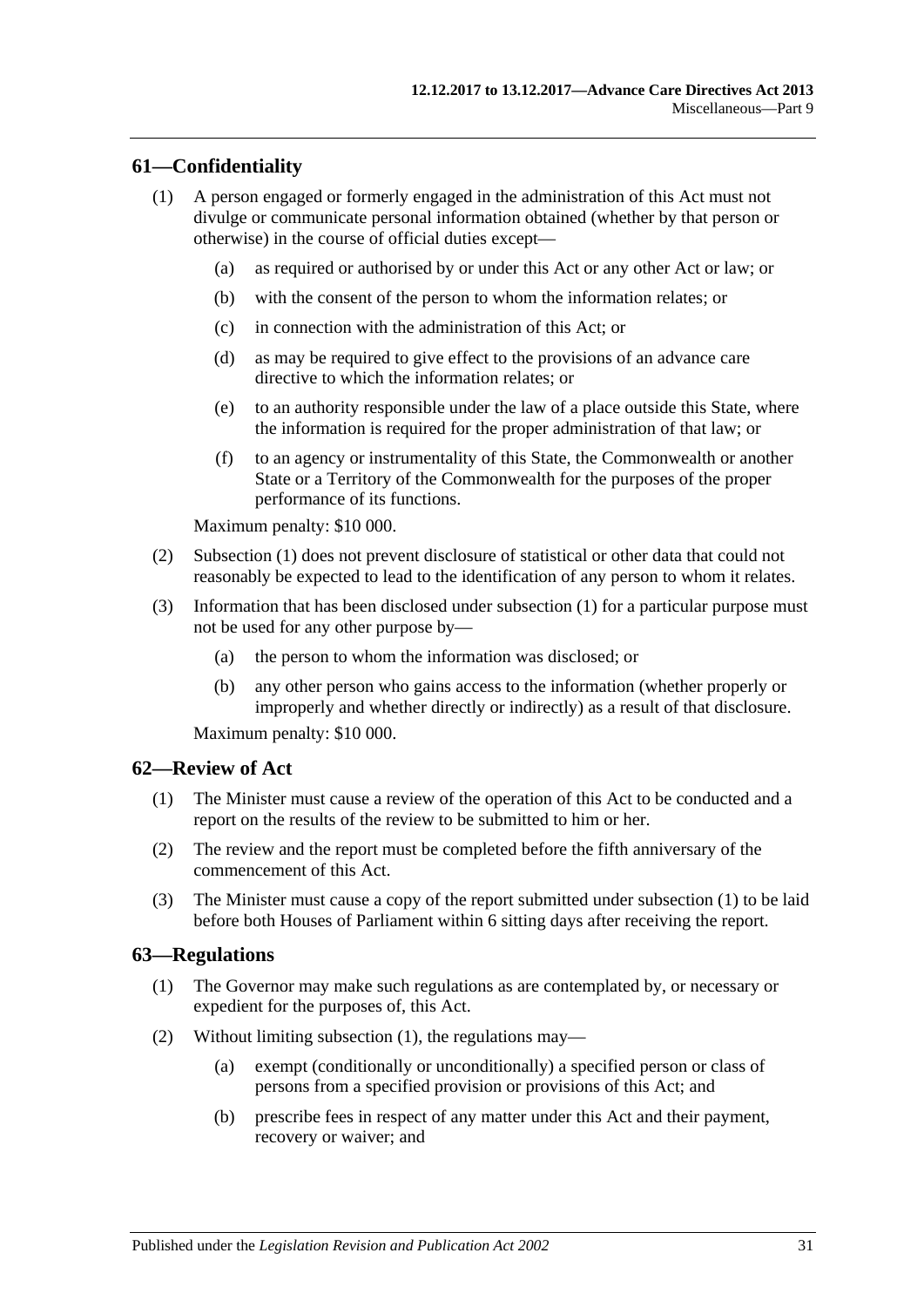- (c) prescribe fines, not exceeding \$5 000, for offences against the regulations; and
- (d) make provisions for the facilitation of proof of the commission of offences against the regulations; and
- (e) make provisions of a saving or transitional nature.
- (3) The regulations may—
	- (a) be of general application or vary in their application according to prescribed factors; and
	- (b) provide that a matter or thing in respect of which regulations may be made is to be determined according to the discretion of the Minister or a specified person or body.

# <span id="page-31-0"></span>**Schedule 1—Transitional provisions**

# **Part 8—Transitional provisions**

## <span id="page-31-1"></span>**32—Transitional provisions relating to anticipatory directions under** *Consent to Medical Treatment and Palliative Care Act 1995*

(1) A direction given by a person under section 7 of the *[Consent to Medical Treatment](http://www.legislation.sa.gov.au/index.aspx?action=legref&type=act&legtitle=Consent%20to%20Medical%20Treatment%20and%20Palliative%20Care%20Act%201995)  [and Palliative Care Act](http://www.legislation.sa.gov.au/index.aspx?action=legref&type=act&legtitle=Consent%20to%20Medical%20Treatment%20and%20Palliative%20Care%20Act%201995) 1995* that is in force immediately before the commencement of clause 7 of this Schedule will, on the commencement of that clause, be taken to be an advance care directive given in accordance with this Act.

**Note—**

See also [clause](#page-34-0) 36.

- <span id="page-31-2"></span>(2) A provision of such a direction of a kind contemplated by [section](#page-4-2) 6 or [12\(1\)](#page-8-1) of this Act will be taken to be void and of no effect.
- <span id="page-31-3"></span>(3) An advance care directive contemplated by this clause—
	- (a) will be taken to have been given by the person who gave the direction; and
	- (b) will be taken to contain such provisions as may be necessary to give effect to the direction (but no other provision); and
	- (c) will be taken to contain a provision limiting the circumstances in which the advance care directive has effect to the circumstances contemplated by section 7(1) of the *[Consent to Medical Treatment and Palliative Care](http://www.legislation.sa.gov.au/index.aspx?action=legref&type=act&legtitle=Consent%20to%20Medical%20Treatment%20and%20Palliative%20Care%20Act%201995)  Act [1995](http://www.legislation.sa.gov.au/index.aspx?action=legref&type=act&legtitle=Consent%20to%20Medical%20Treatment%20and%20Palliative%20Care%20Act%201995)* (as in force immediately before the commencement of clause 7 of this Schedule).
		- **Note—**

Those circumstances are limited to where the person is in the terminal phase of a terminal illness, or in a persistent vegetative state, and is incapable of making decisions about medical treatment when the question of administering the treatment arises.

<span id="page-31-4"></span>(4) Any relevant condition or limitation contained in the direction will be taken to apply to an advance care directive contemplated by this section.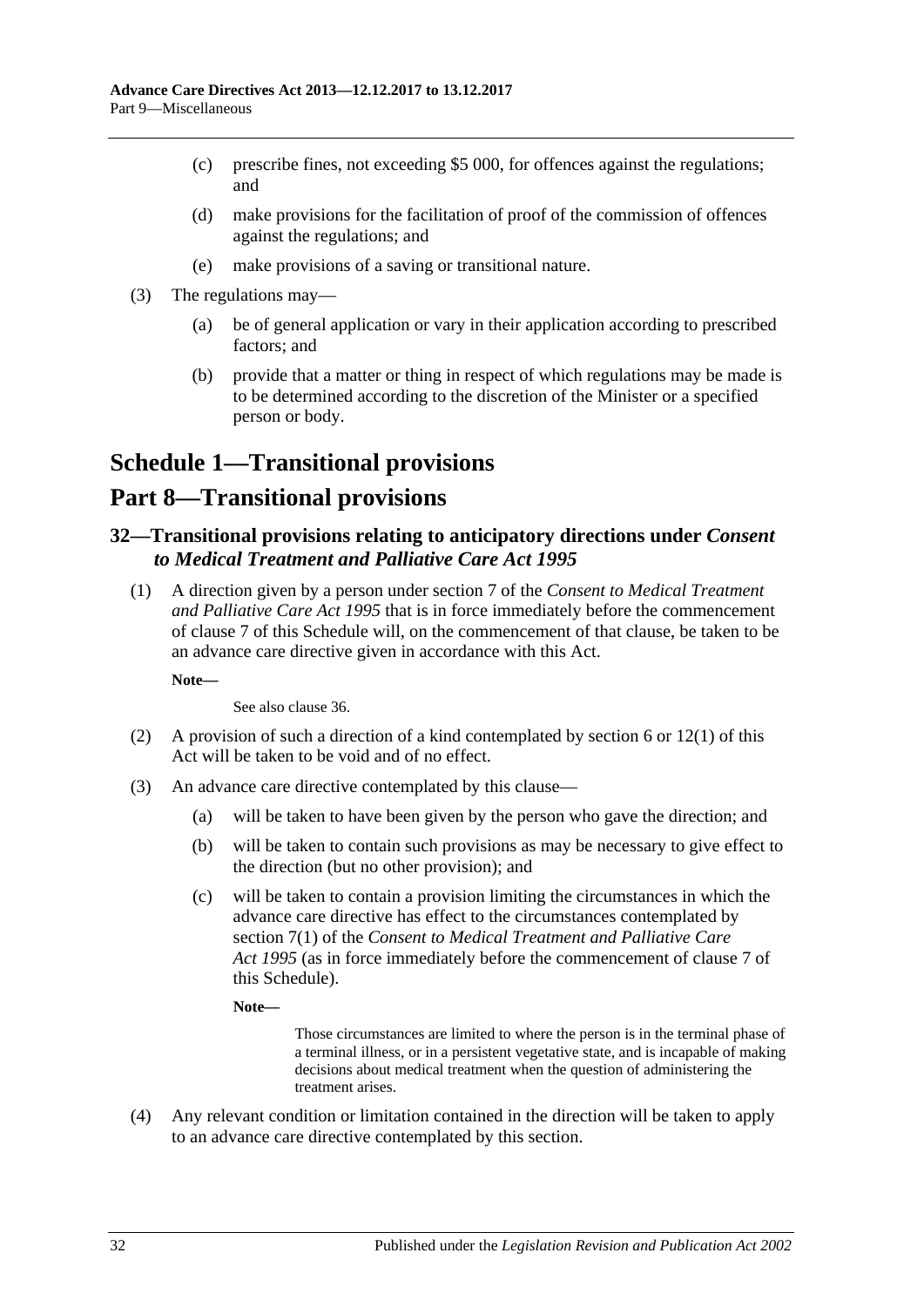- (5) The prescribed form by which the direction under section 7 of the *[Consent to Medical](http://www.legislation.sa.gov.au/index.aspx?action=legref&type=act&legtitle=Consent%20to%20Medical%20Treatment%20and%20Palliative%20Care%20Act%201995)  [Treatment and Palliative Care Act](http://www.legislation.sa.gov.au/index.aspx?action=legref&type=act&legtitle=Consent%20to%20Medical%20Treatment%20and%20Palliative%20Care%20Act%201995) 1995* was given will, for all purposes, be taken to be an advance care directive form.
- (6) A reference in any instrument or document to a direction under section 7 of the *[Consent to Medical Treatment and Palliative Care Act](http://www.legislation.sa.gov.au/index.aspx?action=legref&type=act&legtitle=Consent%20to%20Medical%20Treatment%20and%20Palliative%20Care%20Act%201995) 1995* (however described) will be taken to be a reference to the advance care directive contemplated by this clause.

## <span id="page-32-0"></span>**33—Transitional provisions relating to medical agents under** *Consent to Medical Treatment and Palliative Care Act 1995*

(1) A medical power of attorney appointing an agent under section 8 of the *[Consent to](http://www.legislation.sa.gov.au/index.aspx?action=legref&type=act&legtitle=Consent%20to%20Medical%20Treatment%20and%20Palliative%20Care%20Act%201995)  [Medical Treatment and Palliative Care Act](http://www.legislation.sa.gov.au/index.aspx?action=legref&type=act&legtitle=Consent%20to%20Medical%20Treatment%20and%20Palliative%20Care%20Act%201995) 1995* that is in force immediately before the commencement of clause 7 of this Schedule will, on the commencement of that clause, be taken to be an advance care directive given in accordance with this Act.

**Note—**

See also [clause](#page-34-0) 36.

- <span id="page-32-2"></span>(2) A provision of such a medical power of attorney of a kind contemplated by [section](#page-4-2) 6 or [12\(1\)](#page-8-1) of this Act will be taken to be void and of no effect.
- <span id="page-32-3"></span>(3) An advance care directive contemplated by this clause—
	- (a) will be taken to have been given by the person who gave the medical power of attorney; and
	- (b) will be taken to appoint each agent appointed by the medical power of attorney as a substitute decision-maker under the advance care directive; and
	- (c) will be taken to contain such provisions as may be necessary to enable each substitute decision-maker to make any decision he or she could have made as the person's agent (but no other provision).
- <span id="page-32-4"></span>(4) Any relevant condition or limitation contained in the medical power of attorney will be taken to apply to an advance care directive contemplated by this section.
- (5) The prescribed form by which the medical power of attorney was given will, for all purposes, be taken to be an advance care directive form.
- (6) A reference in any instrument or document to a medical power of attorney or agent under section 8 of the *[Consent to Medical Treatment and Palliative Care Act](http://www.legislation.sa.gov.au/index.aspx?action=legref&type=act&legtitle=Consent%20to%20Medical%20Treatment%20and%20Palliative%20Care%20Act%201995) 1995* (however described) will be taken to be a reference to the advance care directive or substitute decision-maker contemplated by this clause (as the case requires).

## <span id="page-32-1"></span>**34—Transitional provisions relating to other instruments continued under**  *Consent to Medical Treatment and Palliative Care Act 1995*

(1) A direction or enduring power of attorney continued in force pursuant to Schedule 3 of the *[Consent to Medical Treatment and Palliative Care Act](http://www.legislation.sa.gov.au/index.aspx?action=legref&type=act&legtitle=Consent%20to%20Medical%20Treatment%20and%20Palliative%20Care%20Act%201995) 1995* and that is in force immediately before the commencement of this clause will, on the commencement of Part 2 of this Schedule, be taken to be an advance care directive given in accordance with this Act.

**Note—**

See also [clause](#page-34-0) 36.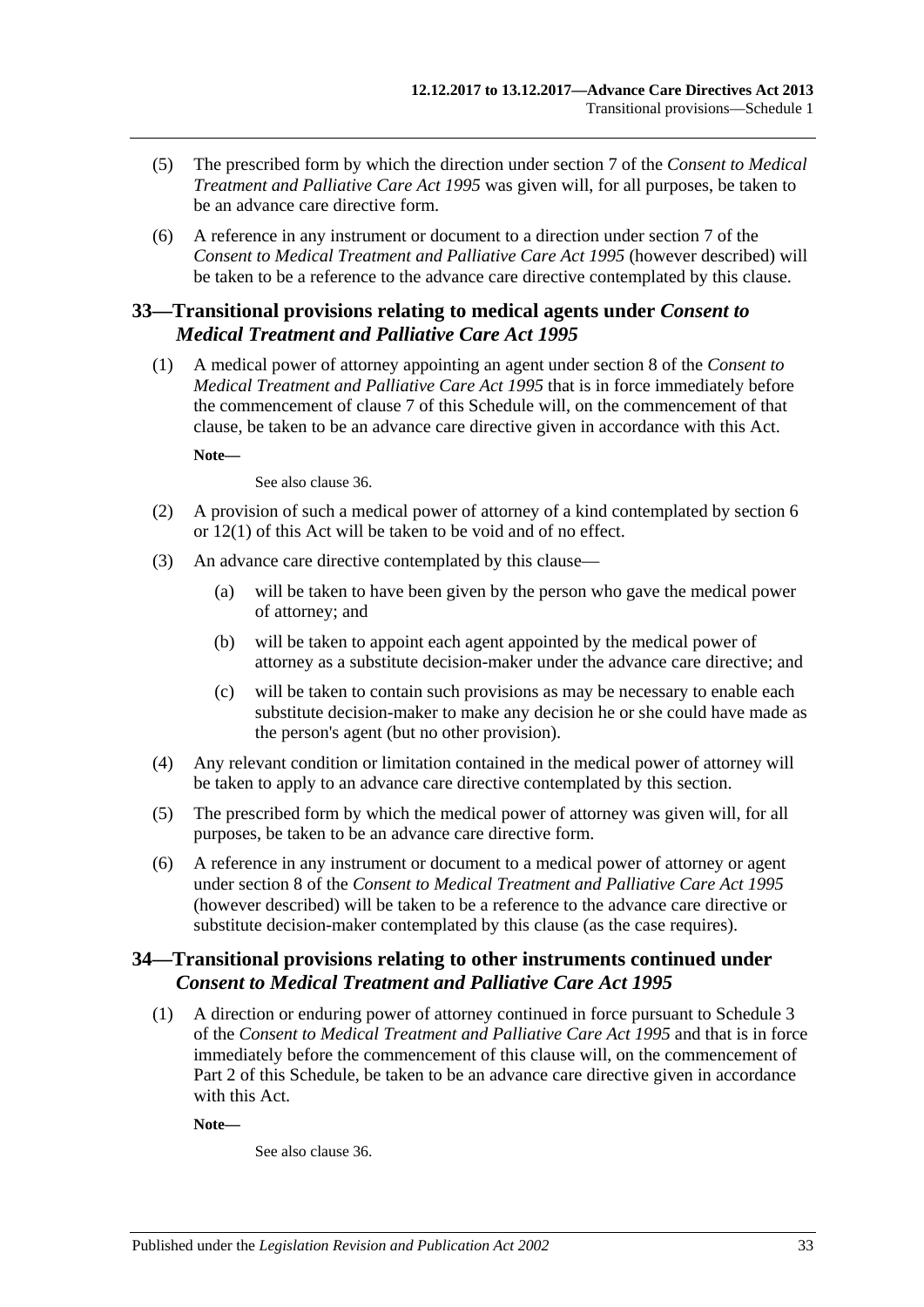- <span id="page-33-1"></span>(2) A provision of such a direction or enduring power of attorney of a kind contemplated by [section](#page-4-2) 6 or [12\(1\)](#page-8-1) of this Act will be taken to be void and of no effect.
- <span id="page-33-2"></span>(3) An advance care directive contemplated by this clause—
	- (a) will be taken to have been given by the person who gave the direction or enduring power of attorney (as the case requires); and
	- (b) in the case of an advance care directive related to a direction—will be taken to contain such provisions as may be necessary to give effect to the direction (but no other provision); and
	- (c) in the case of an advance care directive related to an enduring power of attorney—will be taken to appoint each agent appointed by the enduring power of attorney as a substitute decision-maker under the advance care directive; and
	- (d) will be taken to contain such provisions as may be necessary to enable each substitute decision-maker to make any decision he or she could have made as the person's agent under the enduring power of attorney (but no other provision).
- <span id="page-33-3"></span>(4) Any condition or limitation contained in the direction or enduring power of attorney (as the case requires) will be taken to apply to an advance care directive contemplated by this section.
- (5) Any instrument by which the direction or enduring power of attorney was given will, for all purposes, be taken to be an advance care directive form.
- (6) A reference in any instrument or document to a direction or enduring power of attorney to which this clause relates (however described) will be taken to be a reference to the advance care directive contemplated by this clause.

## <span id="page-33-0"></span>**35—Transitional provisions relating to enduring guardians under**  *Guardianship and Administration Act 1993*

(1) An instrument appointing an enduring guardian under section 25 of the *[Guardianship](http://www.legislation.sa.gov.au/index.aspx?action=legref&type=act&legtitle=Guardianship%20and%20Administration%20Act%201993)  [and Administration Act](http://www.legislation.sa.gov.au/index.aspx?action=legref&type=act&legtitle=Guardianship%20and%20Administration%20Act%201993) 1993* that is in force immediately before the commencement of clause 18 of this Schedule will, on the commencement of that clause, be taken to be an advance care directive given in accordance with this Act.

**Note—**

See also [clause](#page-34-0) 36.

- <span id="page-33-4"></span>(2) A provision of such an instrument appointing an enduring guardian of a kind contemplated by [section](#page-4-2) 6 or [12\(1\)](#page-8-1) of this Act will be taken to be void and of no effect.
- <span id="page-33-5"></span>(3) An advance care directive contemplated by this clause—
	- (a) will be taken to have been given by the person who appointed the enduring guardian; and
	- (b) will be taken to appoint each enduring guardian appointed by the instrument as a substitute decision-maker under the advance care directive; and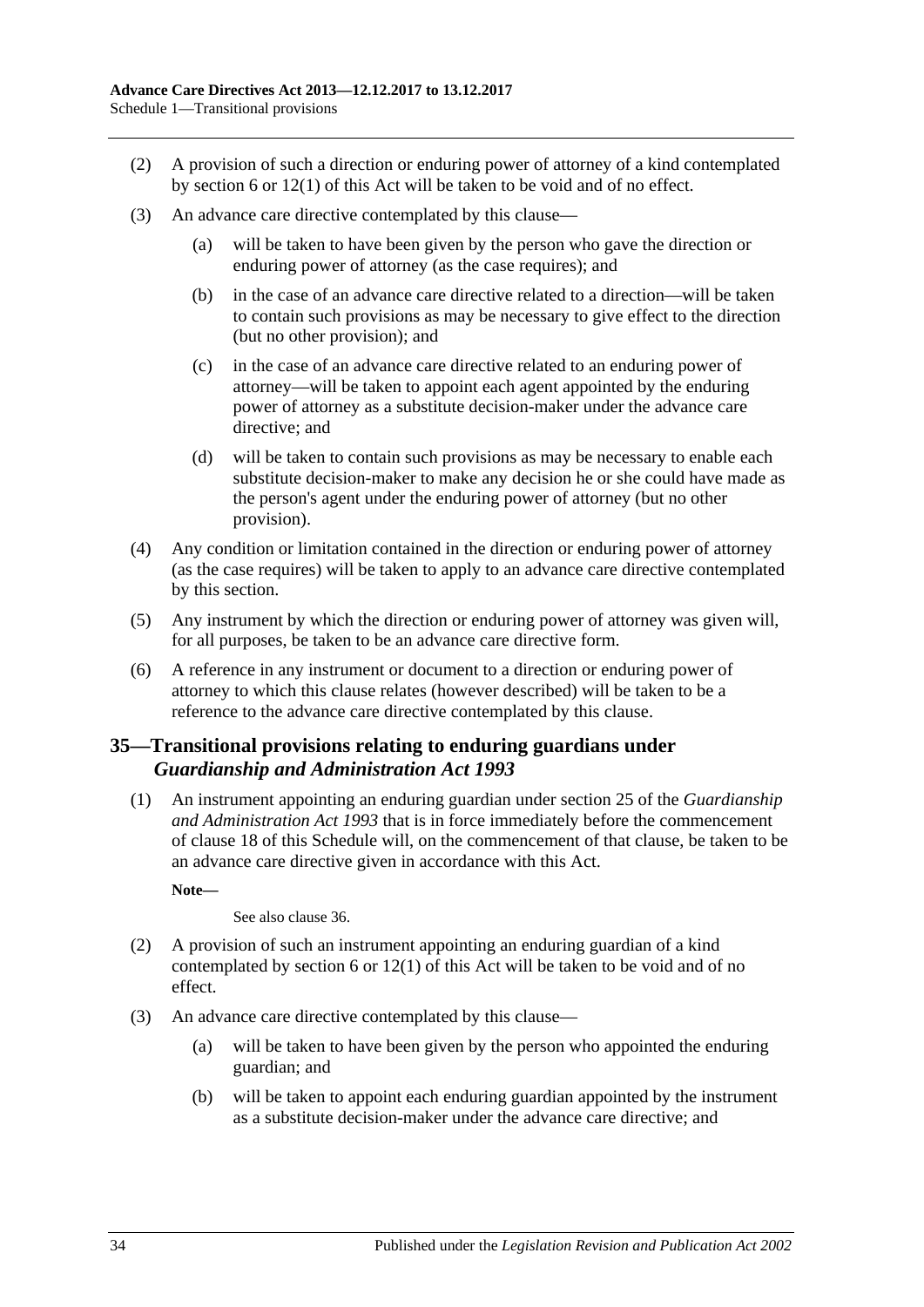- (c) will be taken to contain such provisions as may be necessary to enable each substitute decision-maker to make any decision he or she could have made as the person's enduring guardian (but no other provision).
- <span id="page-34-2"></span>(4) Any condition or limitation contained in the instrument appointing the enduring guardian will be taken to apply to an advance care directive contemplated by this section.
- (5) The instrument by which the enduring guardian was appointed will, for all purposes, be taken to be an advance care directive form.
- (6) A reference in any instrument or document to an enduring guardian appointed under section 25 of the *[Guardianship and Administration Act](http://www.legislation.sa.gov.au/index.aspx?action=legref&type=act&legtitle=Guardianship%20and%20Administration%20Act%201993) 1993* (however described) will be taken to be a reference to the advance care directive contemplated by this clause.

## <span id="page-34-0"></span>**36—Only 1 advance care directive to be created**

- (1) If 2 or more of [clauses](#page-31-1) 32, [33,](#page-32-0) [34](#page-32-1) or [35](#page-33-0) apply in respect of a particular person, the person will, for the purposes of this or any other Act, be taken to have given 1 advance care directive containing, or subject to, the relevant provisions (in addition to any other applicable provisions under this Act).
- (2) In this clause—

## *relevant provisions* means—

- (a) if [clause](#page-31-1) 32 applies in respect of the person[—clause](#page-31-2) 32(2), [\(3\)](#page-31-3) and [\(4\);](#page-31-4) and
- (b) if [clause](#page-32-0) 33 applies in respect of the person[—clause](#page-32-2) 33(2), [\(3\)](#page-32-3) and [\(4\);](#page-32-4) and
- (c) if [clause](#page-32-1) 34 applies in respect of the person[—clause](#page-33-1) 34(2), [\(3\)](#page-33-2) and [\(4\);](#page-33-3) and
- (d) if [clause](#page-33-0) 35 applies in respect of the person[—clause](#page-33-4) 35(2), [\(3\)](#page-33-5) and [\(4\).](#page-34-2)

## <span id="page-34-1"></span>**37—Disputes**

A dispute arising out of the operation of this Schedule will be taken to be a matter to which [Part](#page-20-1) 7 of this Act applies.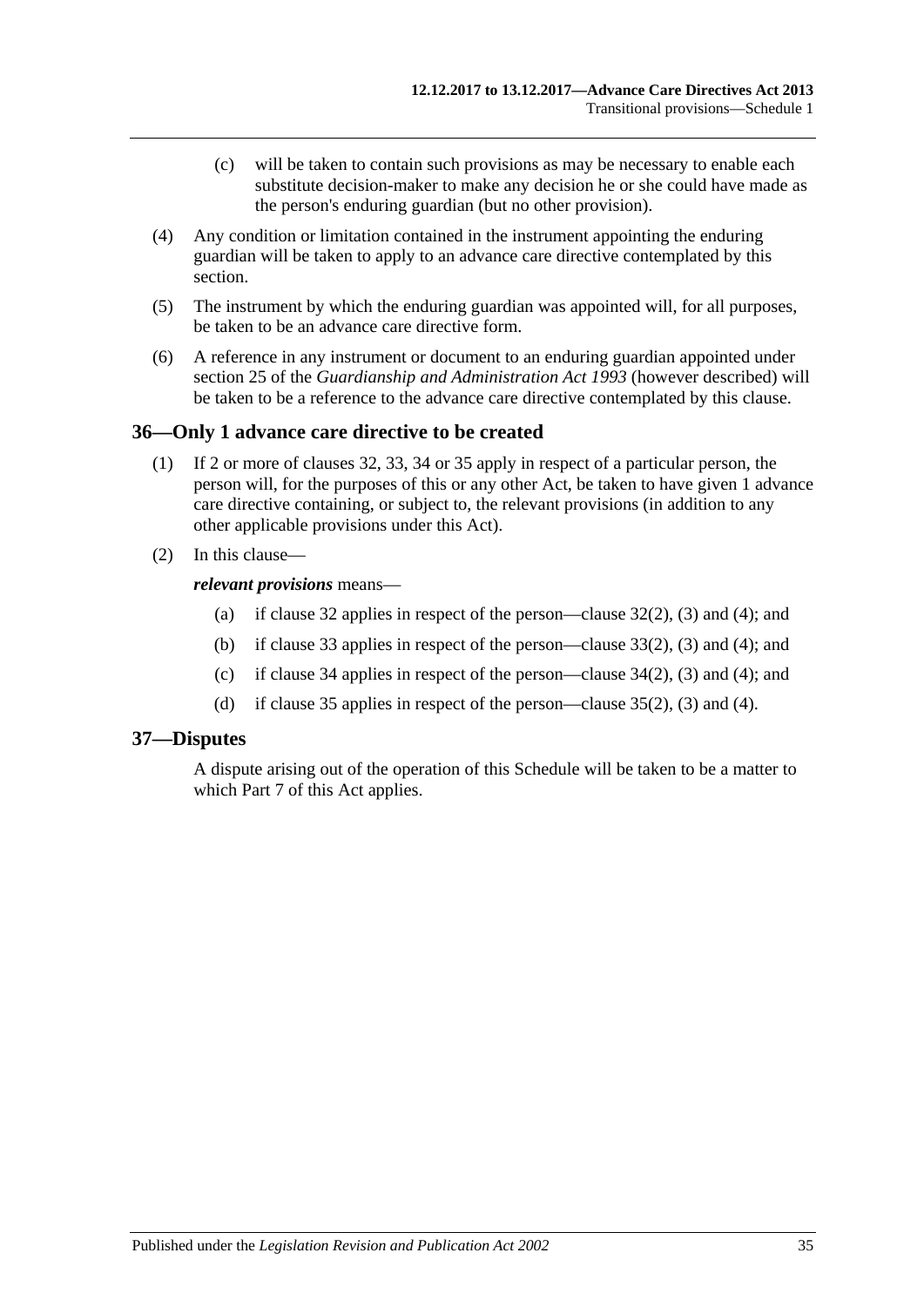# <span id="page-35-0"></span>**Legislative history**

## **Notes**

- Amendments of this version that are uncommenced are not incorporated into the text.
- Please note—References in the legislation to other legislation or instruments or to titles of bodies or offices are not automatically updated as part of the program for the revision and publication of legislation and therefore may be obsolete.
- Earlier versions of this Act (historical versions) are listed at the end of the legislative history.
- For further information relating to the Act and subordinate legislation made under the Act see the Index of South Australian Statutes or www.legislation.sa.gov.au.

# **Legislation amended by principal Act**

The *Advance Care Directives Act 2013* amended the following:

*Consent to Medical Treatment and Palliative Care Act 1995 Coroners Act 2003 Fair Work Act 1994 Guardianship and Administration Act 1993 Health and Community Services Complaints Act 2004 Wills Act 1936*

## **Principal Act and amendments**

New entries appear in bold.

| Year    | N <sub>0</sub> | Title                                                                        | Assent     | Commencement                                                      |
|---------|----------------|------------------------------------------------------------------------------|------------|-------------------------------------------------------------------|
| 2013    | -12            | Advance Care Directives Act 2013                                             | 18.4.2013  | 1.7.2014 (Gazette 6.2.2014 p546)                                  |
| 2014    | -26            | Statutes Amendment (SACAT)<br>Act 2014                                       | 11.12.2014 | Pt 2 (ss 4-20)-29.3.2015 (Gazette<br>5.3.2015 p883)               |
| 2016 34 |                | Mental Health (Review) Amendment 14.7.2016<br>Act 2016                       |            | Sch 1 (cl 1)–5.6.2017 ( <i>Gazette</i><br>30.5.2017 p1982)        |
| 2017 51 |                | Statutes Amendment (SACAT No 2)<br>Act 2017                                  | 28.11.2017 | Pt 3 (ss 6 to 8)—14.12.2017 ( <i>Gazette</i><br>12.12.2017 p4960) |
| 2017    | 70             | <b>Statutes Amendment</b><br>(Attorney-General's Portfolio No 3)<br>Act 2017 | 12.12.2017 | Pt 2 (s 4)-12.12.2017: s 2(1)                                     |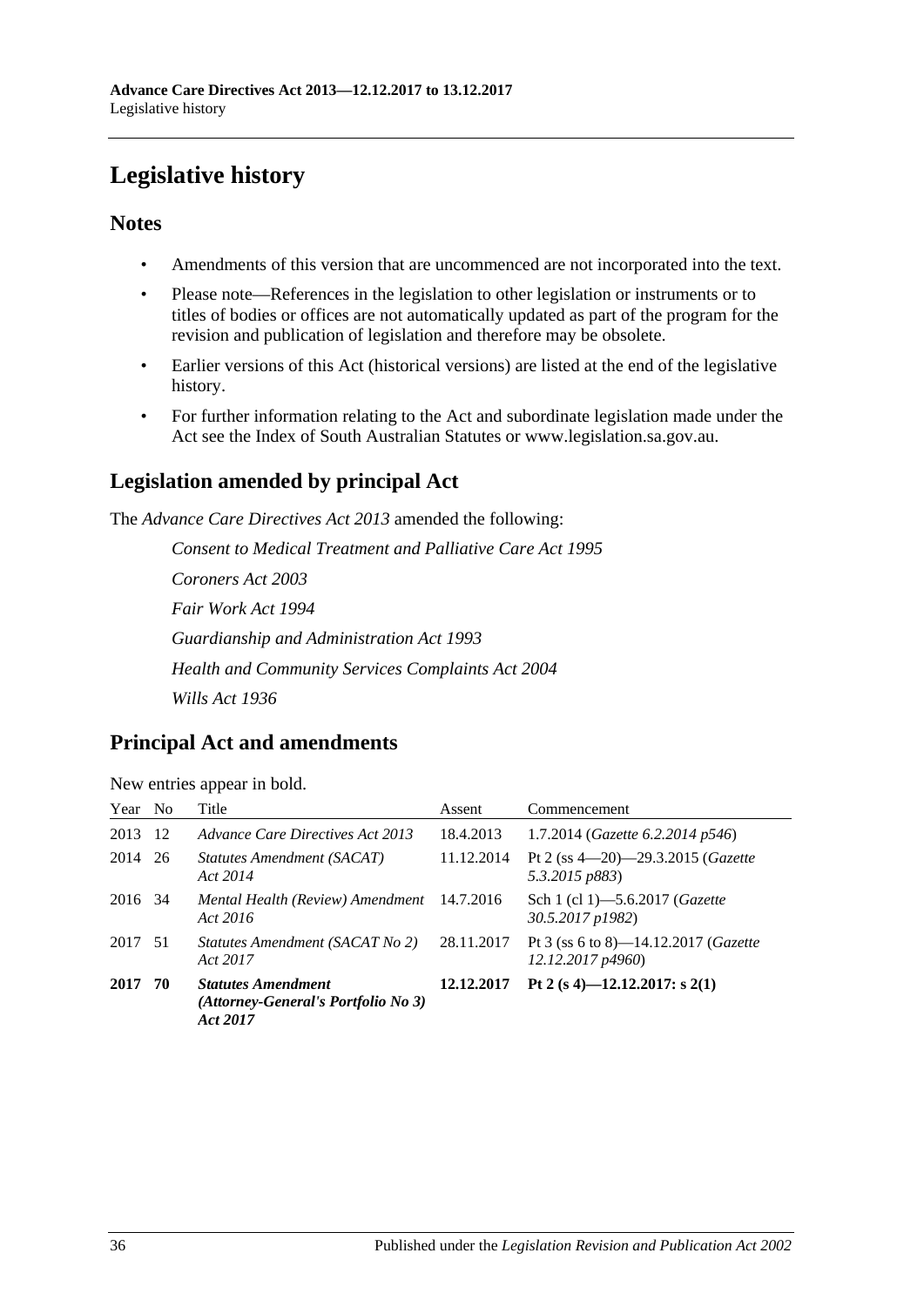# **Provisions amended**

New entries appear in bold.

Entries that relate to provisions that have been deleted appear in italics.

| Provision                    | How varied                                                            | Commencement                |  |
|------------------------------|-----------------------------------------------------------------------|-----------------------------|--|
| Long title                   | amended under Legislation Revision and<br><b>Publication Act 2002</b> | 29.3.2015                   |  |
| Pt <sub>1</sub>              |                                                                       |                             |  |
| s <sub>2</sub>               | omitted under Legislation Revision and<br><b>Publication Act 2002</b> | 29.3.2015                   |  |
| s <sub>3</sub>               |                                                                       |                             |  |
| s(1)                         |                                                                       |                             |  |
| decision                     | inserted by $26/2014$ s $4(1)$                                        | 29.3.2015                   |  |
| Guardianship<br><b>Board</b> | deleted by $26/2014 s 4(2)$                                           | 29.3.2015                   |  |
| internal review              | inserted by $26/2014$ s $4(3)$                                        | 29.3.2015                   |  |
| Tribunal                     | inserted by $26/2014$ s $4(4)$                                        | 29.3.2015                   |  |
| Pt <sub>3</sub>              |                                                                       |                             |  |
| s 12                         |                                                                       |                             |  |
| s 12(4)                      |                                                                       |                             |  |
| treatment                    | mandatory medical amended by 34/2016 Sch 1 cl 1                       | 5.6.2017                    |  |
| s 27                         |                                                                       |                             |  |
| $s\,27(3)$                   | amended by 26/2014 s 5                                                | 29.3.2015                   |  |
| s 31                         |                                                                       |                             |  |
|                              | s $31(1)$ , (2) and (5) amended by $26/2014$ s $6(1)$                 | 29.3.2015                   |  |
| $s \, 31(6)$                 | inserted by $26/2014$ s $6(2)$                                        | 29.3.2015                   |  |
| s 32                         |                                                                       |                             |  |
| s $32(1)$ —(3)               | amended by $26/2014$ s $7(1)$                                         | 29.3.2015                   |  |
| $s \, 32(4)$                 | amended by 26/2014 s 7(1)                                             | 29.3.2015                   |  |
|                              | (b) deleted by $26/2014$ s $7(2)$                                     | 29.3.2015                   |  |
| Pt 7                         |                                                                       |                             |  |
| Pt 7 Div 1                   |                                                                       |                             |  |
| s 43                         |                                                                       |                             |  |
| eligible person              | amended by 51/2017 s 6                                                | 14.12.2017-not incorporated |  |
| Pt 7 Div 2                   |                                                                       |                             |  |
| s 45                         |                                                                       |                             |  |
| $s\ 45(3)$ and (7)           | amended by 26/2014 s 8(1)                                             | 29.3.2015                   |  |
| $s\,45(10)$                  | amended by 26/2014 s 8(1), (2)                                        | 29.3.2015                   |  |
| $s\,45(12)$                  | deleted by 70/2017 s 4                                                | 12.12.2017                  |  |
| s 46                         |                                                                       |                             |  |
| $s\,46(1)$                   | amended by 26/2014 s 9                                                | 29.3.2015                   |  |
| s 46A                        | inserted by 26/2014 s 10                                              | 29.3.2015                   |  |
| Pt 7 Div 3                   |                                                                       |                             |  |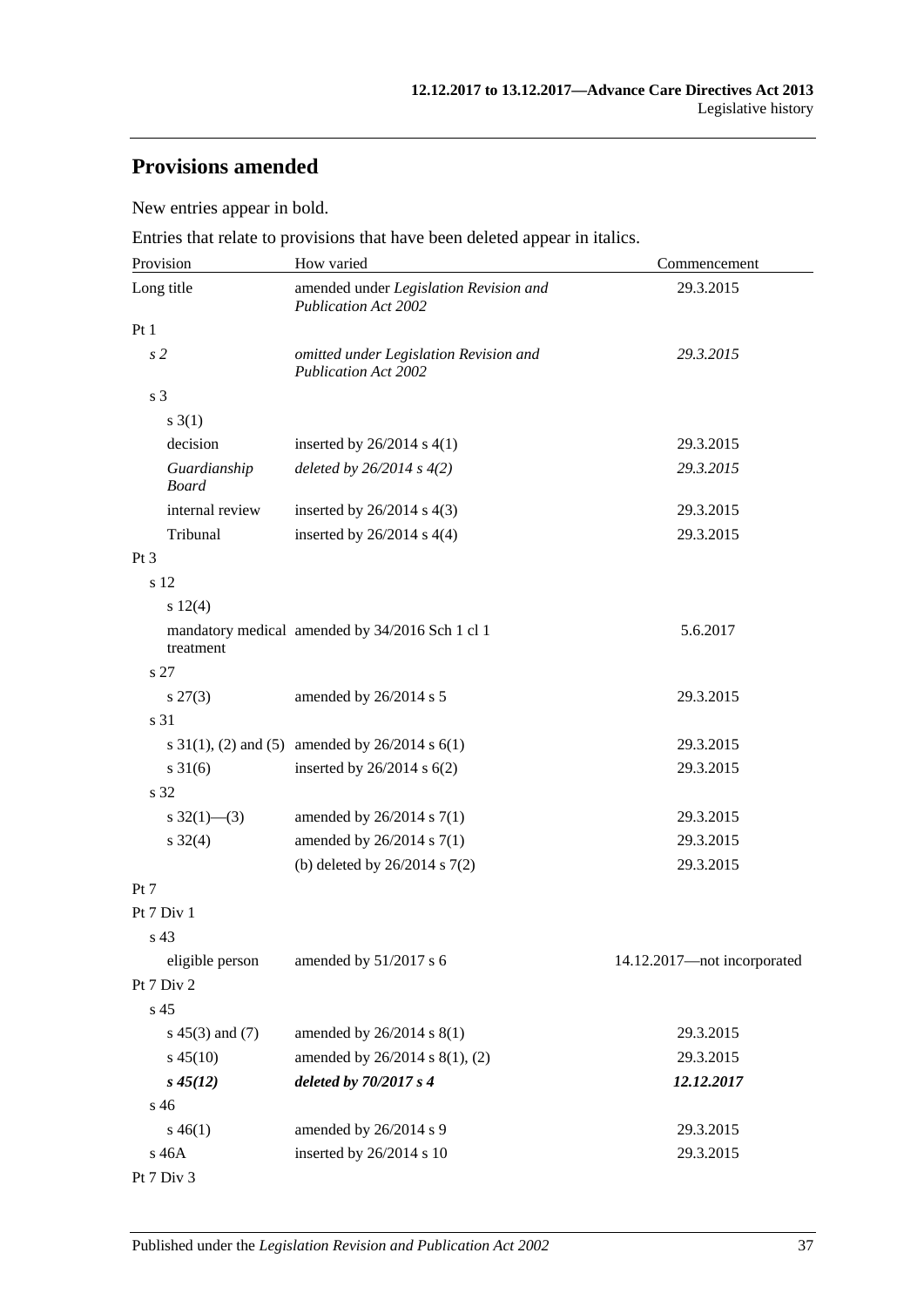#### **Advance Care Directives Act 2013—12.12.2017 to 13.12.2017** Legislative history

| heading              | substituted by 26/2014 s 11                                           | 29.3.2015                   |
|----------------------|-----------------------------------------------------------------------|-----------------------------|
| s 47                 | amended by 26/2014 s 12(1)                                            | 29.3.2015                   |
|                      | (b) deleted by $26/2014$ s $12(2)$                                    | 29.3.2015                   |
| s 48                 |                                                                       |                             |
| $s\,48(1)$           | amended by 26/2014 s 13(1)                                            | 29.3.2015                   |
| $s\ 48(2)$           | substituted by $26/2014$ s 13(2)                                      | 29.3.2015                   |
| $s\ 48(3)$ and (4)   | amended by 26/2014 s 13(1)                                            | 29.3.2015                   |
| $s\,48(6)$           | substituted by $26/2014$ s 13(3)                                      | 29.3.2015                   |
| $s\,48(7)$           | deleted by $26/2014 s 13(3)$                                          | 29.3.2015                   |
| $s\,48(9)$           | deleted by $26/2014 s 13(4)$                                          | 29.3.2015                   |
| s 49                 |                                                                       |                             |
| $s\,49(1)$           | amended by 26/2014 s 14                                               | 29.3.2015                   |
| s <sub>50</sub>      |                                                                       |                             |
| s 50(1)              | amended by 26/2014 s 15                                               | 29.3.2015                   |
| s 51                 |                                                                       |                             |
| s 51(1)              | amended by 26/2014 s 16(1)                                            | 29.3.2015                   |
|                      | amended by 51/2017 s 7(1), (2)                                        | 14.12.2017-not incorporated |
| s 51(2)              | amended by 26/2014 s 16(1)                                            | 29.3.2015                   |
| $s \, 51(3)$ and (4) | deleted by $26/2014 s 16(2)$                                          | 29.3.2015                   |
| s 51(5)              | amended by 26/2014 s 16(1)                                            | 29.3.2015                   |
| Pt 7 Div 4           |                                                                       |                             |
| heading              | substituted by 26/2014 s 17                                           | 29.3.2015                   |
| Pt 7 Div 5           | substituted by 26/2014 s 18                                           | 29.3.2015                   |
| Pt 7A                | inserted by 26/2014 s 19                                              | 29.3.2015                   |
| s 54                 |                                                                       |                             |
| $s\,54(2)$           | amended by 51/2017 s 8                                                | 14.12.2017-not incorporated |
| Sch 1                |                                                                       |                             |
| $Pts 1 - 7$          | omitted under Legislation Revision and<br><b>Publication Act 2002</b> | 29.3.2015                   |
|                      |                                                                       |                             |

## **Transitional etc provisions associated with Act or amendments**

## *Statutes Amendment (SACAT) Act 2014*

## **20—Transitional provisions**

(1) In this section—

*Guardianship Board* means the Guardianship Board established under the *[Guardianship and Administration Act](http://www.legislation.sa.gov.au/index.aspx?action=legref&type=act&legtitle=Guardianship%20and%20Administration%20Act%201993) 1993*;

*principal Act* means the *[Advance Care Directives Act](http://www.legislation.sa.gov.au/index.aspx?action=legref&type=act&legtitle=Advance%20Care%20Directives%20Act%202013) 2013*;

*relevant day* means the day on which this Part comes into operation;

*Tribunal* means the South Australian Civil and Administrative Tribunal.